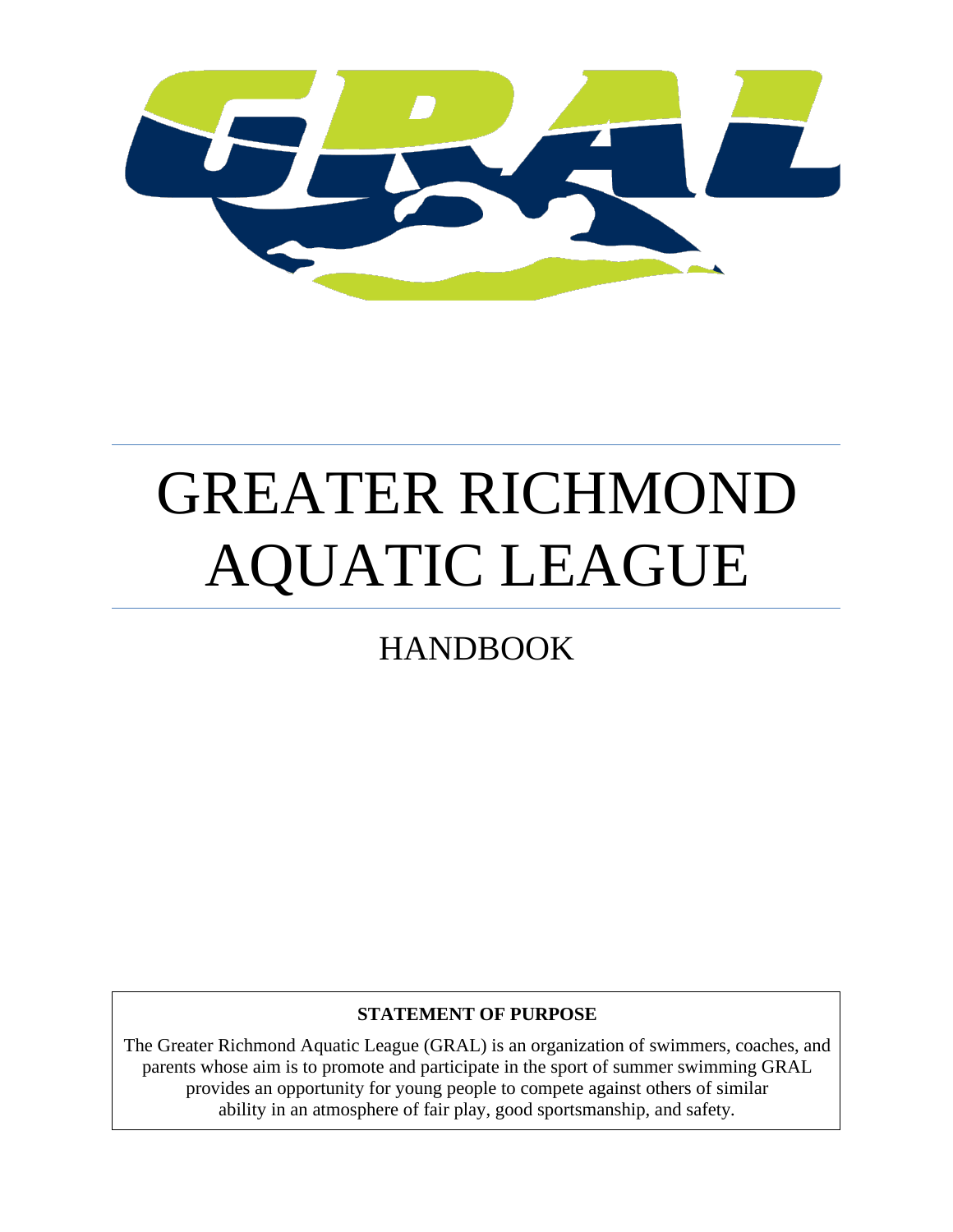#### **TABLE OF CONTENTS**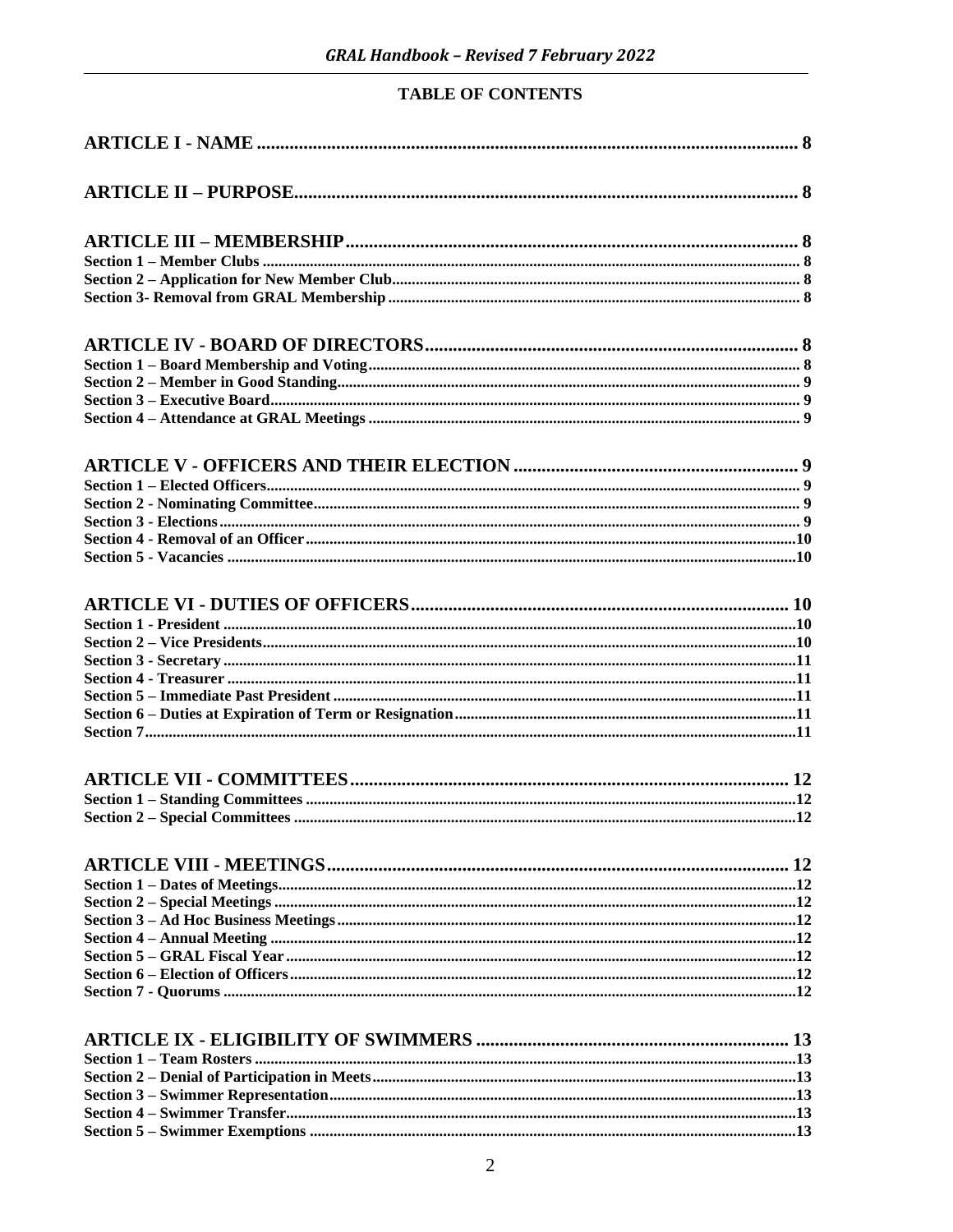| XIII. MEET OFFICIALS RESPONSIBILITIES AND TRAINING REQUIREMENTS27           |  |
|-----------------------------------------------------------------------------|--|
|                                                                             |  |
|                                                                             |  |
|                                                                             |  |
| XVII. CONVERSION OF TIMES FOR YARD TO METER AND METER TO YARD38             |  |
| XVIII. CALCULATIONS FOR DETERMINING DIVISION AWARDS FOR THE SEASON. 38      |  |
| XIX. CALCULATIONS TO DETERMINE LEAGUE DIVISIONS FOR THE NEXT SWIM SEASON 39 |  |
|                                                                             |  |
|                                                                             |  |
|                                                                             |  |
|                                                                             |  |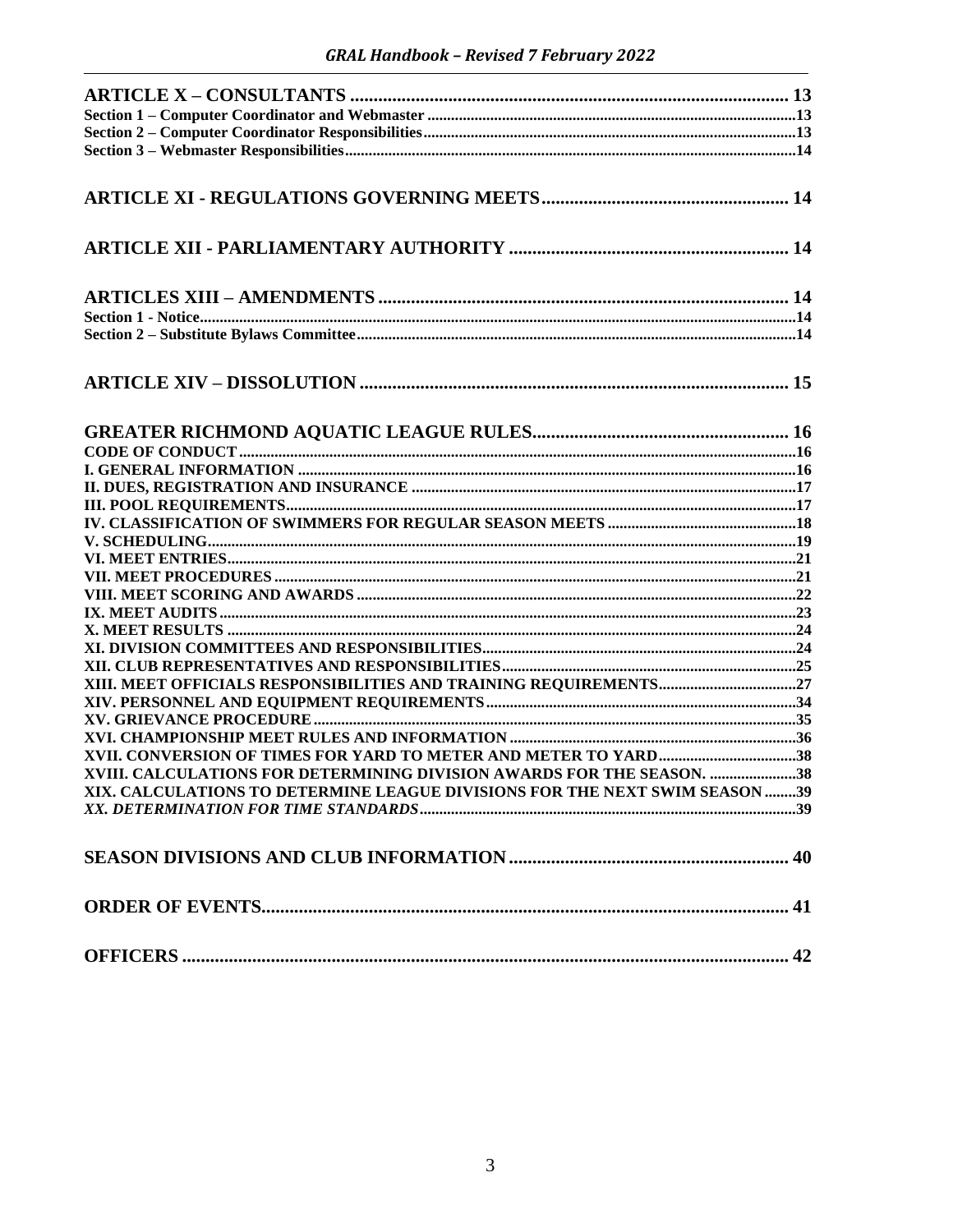### **GREATER RICHMOND AQUATIC LEAGUE BYLAWS**

#### **ARTICLE I - NAME**

The name of this organization shall be Greater Richmond Aquatic League (GRAL).

#### **ARTICLE II – PURPOSE**

The purpose of this organization shall be to afford all organizations (herein after "member club" or "club") the benefits of swimming organized competition in the Novice, Advanced, Junior Varsity, Varsity, and Senior Varsity levels of competence in accordance with *United States Swimming Rules and Regulations*.

#### **ARTICLE III – MEMBERSHIP**

#### **Section 1 – Member Clubs**

Member clubs of GRAL shall be organizations that sponsor an age-group swimming program for its members and families who are elected to membership in accordance with the bylaws of that organization. Each member club shall designate a representative (hereafter referred to as a GRAL Board Representative) to attend the GRAL Board of Directors meetings and report back to the member club.

#### **Section 2 – Application for New Member Club**

Written application of a new member club to GRAL shall be received no later than the January board meeting of the season in which that new member club intends to participate. This application will be voted on at the next scheduled meeting, and the member club may be eligible to participate in that season's swim schedule. The application should include name of the club, distance of pool and number of lanes, membership details (including information about swimmers' access to the pool and any restrictions on membership), prior league experience, and contact name and information.

#### **Section 3- Removal from GRAL Membership**

A member club may be removed from GRAL membership at any time by a two-thirds vote of the GRAL Board Representatives for all member clubs when it is considered to be in the best interest of GRAL.

#### **ARTICLE IV - BOARD OF DIRECTORS**

#### **Section 1 – Board Membership and Voting**

The affairs of this organization shall be conducted by the GRAL Board of Directors consisting of a GRAL Board Representative from each member club and the elected GRAL officers (herein referred to as the Executive Board). If the GRAL Board Representative is absent, the Parent Representative (defined in Section XII, Item 2, of the *GRAL Handbook Rules*), or other designated member club representative, may vote for the member club. In any voting matter, there shall be only one (1) vote per member club, plus one (1) vote per Executive Board position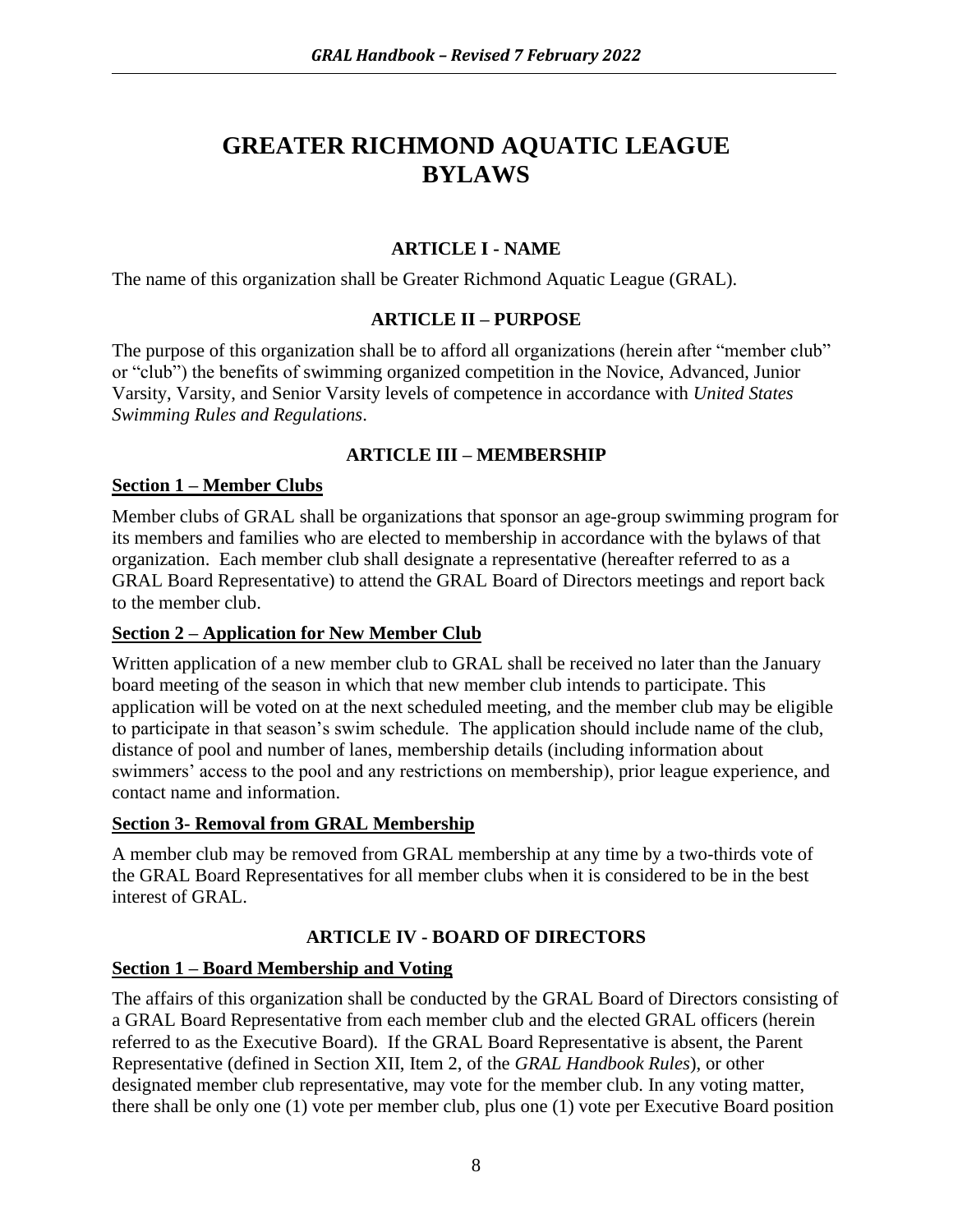and one (1) vote of the immediate past President. If an Executive Board position is shared by more than one person, that position still exercises one (1) vote.

#### **Section 2 – Member in Good Standing**

Each GRAL Board Member (i.e., Executive Board Members and GRAL Board Representatives) shall be a member in good standing of its member club and shall have been selected and designated by the member club to serve on the GRAL Board of Directors.

#### **Section 3 – Executive Board**

The Executive Board shall be the elected officers and are empowered to conduct necessary business in the intervals between regularly scheduled board meetings. The Executive Board shall not change a motion of business previously voted on by the Board of Directors unless a special meeting of the Board of Directors is called, as provided in the bylaws, or the motion is further discussed at the next regularly scheduled board meeting.

#### **Section 4 – Attendance at GRAL Meetings**

Each member club's GRAL Board Representative must be present at all GRAL meetings. If a GRAL Board Representative fails to attend two (2) consecutive board meetings, the Executive Board is empowered to take action.

#### **ARTICLE V - OFFICERS AND THEIR ELECTION**

#### **Section 1 – Elected Officers**

The following elected officers shall comprise the GRAL Executive Board:

- 1. President
- 2. First Vice President-Officials
- 3. Second Vice President-Equipment
- 4. Third Vice President-Champs
- 5. Secretary
- 6. Treasurer
- 7. Immediate Past President.

#### **Section 2 - Nominating Committee**

A Nominating Committee shall be formed consisting of one (1) representative from each division and elected by the GRAL Board and two (2) at-large appointments made by the President. The Nominating Committee will be announced by the Executive Board at the March meeting. Only those persons who have signified their consent to serve if elected shall be nominated for an elected office, and an attempt will be made to have representation from all divisions among the officers.

The Nominating Committee shall perform the following:

- a. Nominate an eligible person for each office vacancy and report its nominees at the annual meeting, at which time additional nominees may be made from the floor.
- b. Continue its search if it does not identify a suitable nominee for a vacant position by the annual meeting.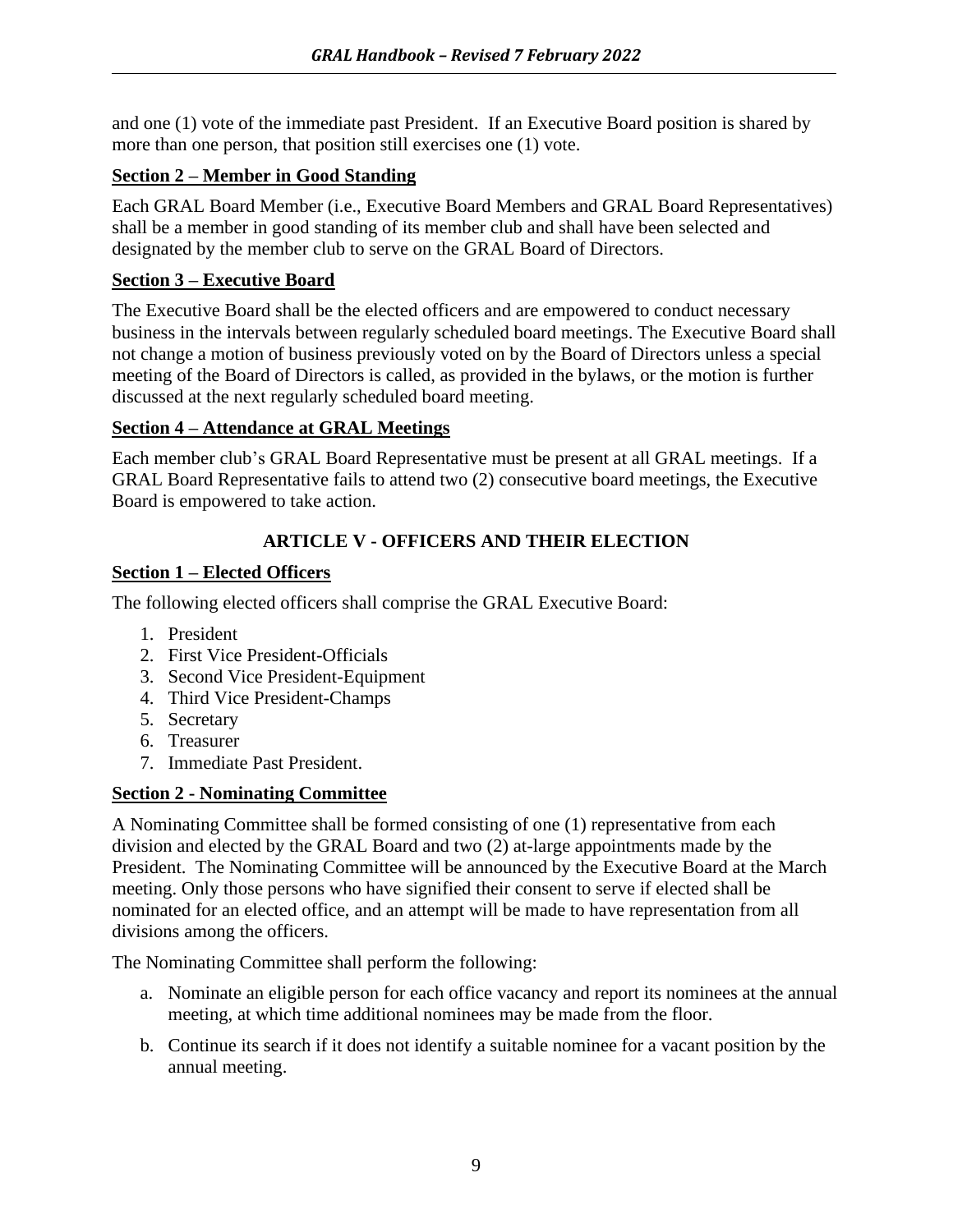#### **Section 3 - Elections**

- a. Elected officers shall be elected by majority vote of the Board of Directors at the annual meeting, with the exception of the immediate past President. If there is not a majority selection, the President's vote carries the selection. If no one is nominated for a vacant position at the time of the annual meeting, the Nominating Committee will continue the search until a suitable nominee is identified. The Board of Directors then will be asked to vote by electronic mail. A majority vote still will be required.
- b. The newly elected officers shall assume their duties at the close of the annual meeting and shall serve for a term of two (2) years, unless fulfilling a resigning officer's term, in which case the term ends at the original ending date.
- c. No officer shall be eligible to serve more than two (2) consecutive terms in the same office. Exceptions shall be allowed by a majority vote of the Board of Directors. No exceptions shall be allowed for the same position in consecutive years unless no one else is interested in holding the position.
- d. No GRAL Board Member shall be eligible for the office of President unless he/she has served on the Board of Directors.
- e. More than one person may serve in any elected officer position. Each elected officer position has one vote.

#### **Section 4 - Removal of an Officer**

An officer may be removed at any time by a two-thirds (2/3) vote of all eligible voting members of the GRAL Board if said removal is deemed in the best interest of GRAL.

#### **Section 5 - Vacancies**

- a. A vacancy occurring in any office shall be filled for the unexpired term by a GRAL Board Representative elected by a quorum vote either in person or by electronic mail, and notice of such election shall be given in a timely manner.
- b. A quorum vote consists of a 2/3 majority of GRAL Board Representatives plus at least four (4) Executive Board members.
- c. In the event a vacancy occurs in the office of President, the First Vice President shall serve for the remainder of the unexpired term of the President.

#### **ARTICLE VI - DUTIES OF OFFICERS**

#### **Section 1 - President**

The President shall preside at all meetings of the GRAL Board of Directors and of the Executive Board. The President shall be an ex-officio member of all committees except the Nominating Committee.

#### **Section 2 – Vice Presidents**

The Vice Presidents shall perform the following:

a. All Vice Presidents act as aides to the President and, in their designated order, perform the duties of the President in the absence of that officer.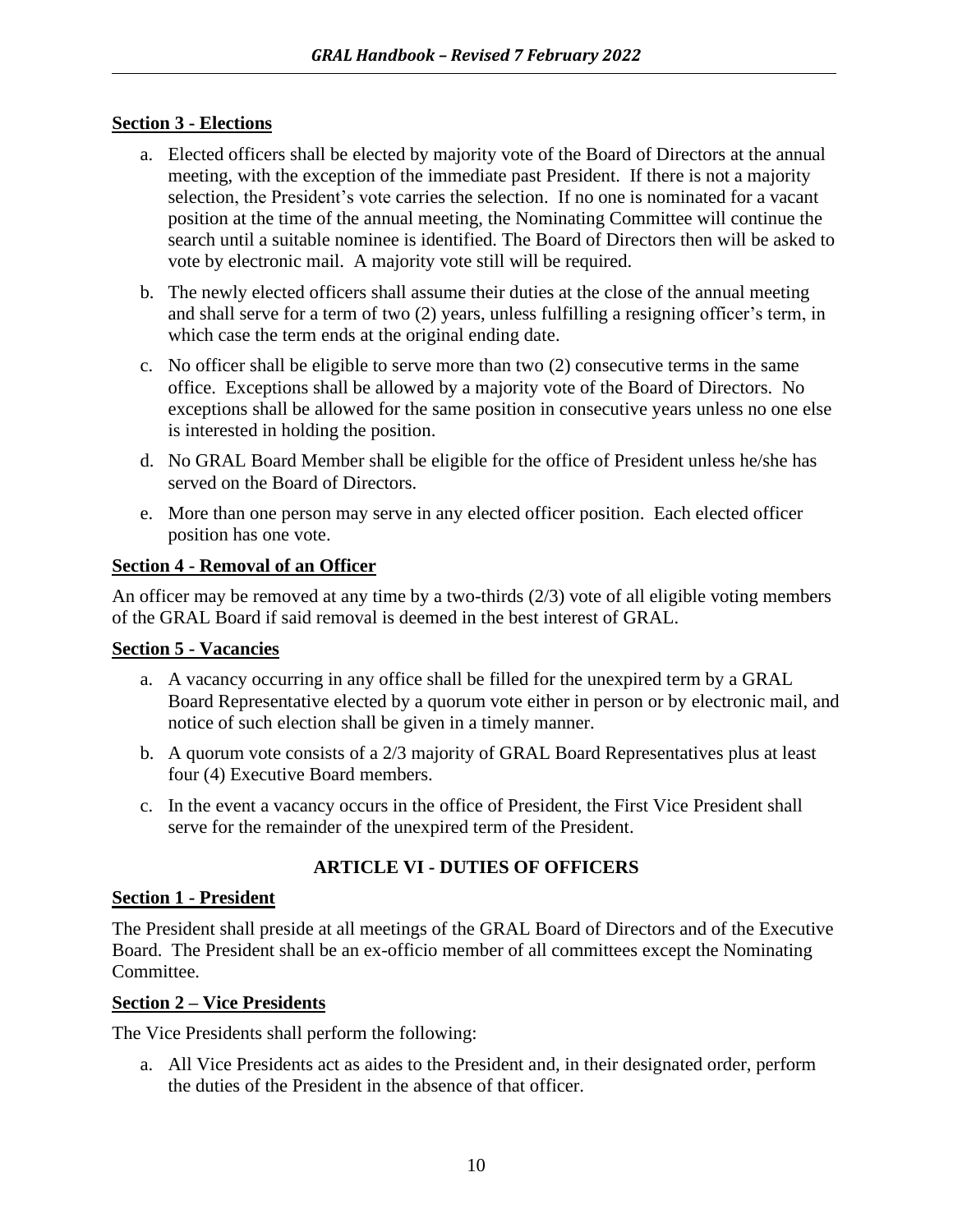- b. The First Vice President shall organize all training clinics and serve as coordinator of GRAL meet officials.
- c. The Second Vice President shall maintain and distribute supplies necessary for the swimming season. This shall include ordering and maintaining records of all supplies.
- d. The Third Vice President shall organize and serve as chairman of the championship meet (hereafter referred to as Champs).

#### **Section 3 - Secretary**

The Secretary shall perform the following:

- a. Maintain a complete and accurate record of all proceedings of the meetings of the Board of Directors and Executive Board.
- b. Notify all board members prior to each meeting of the date, time, and location of the meeting. Board notification shall be at least one (1) week prior to the meeting and may be either written on the previous month's minutes or by electronic mail.
- c. Update the *GRAL Handbook* each year before the first swim meet of the season.

#### **Section 4 - Treasurer**

The Treasurer shall have custody and collection of all funds of GRAL and perform the following:

- 1. Maintain a full and accurate account of records and expenditures.
- 2. Make disbursements as authorized by the President.
- 3. Prepare an annual budget for Board approval to be presented at the February meeting.
- 4. Present a financial statement at every meeting and at other times as requested by the Executive Board.
- 5. Present a full report at every meeting at which new officers assume their duties.

The Treasurer's accounts shall be examined periodically by an auditor outside of the GRAL Board or an Audit Committee consisting of three (3) members appointed by the President. The auditing shall be completed by and approved at the January meeting of the following year.

#### **Section 5 – Immediate Past President**

The immediate past President shall serve in an advisory role to assist the current Board with voting privileges unless his/her vote causes the Executive vote decision to end in a tie.

#### **Section 6 – Duties at Expiration of Term or Resignation**

All officers shall perform the duties outlined by these bylaws and those assigned from time to time. Upon expiration of the term of office (or resignation), each officer shall turn over to the President without delay all records, books, and materials pertaining to the office and shall return to the Treasurer without delay all funds pertaining to the office.

#### **Section 7**

If an issue that requires resolution arises and involves an Executive Board member's club, the affected member will not be allowed to vote.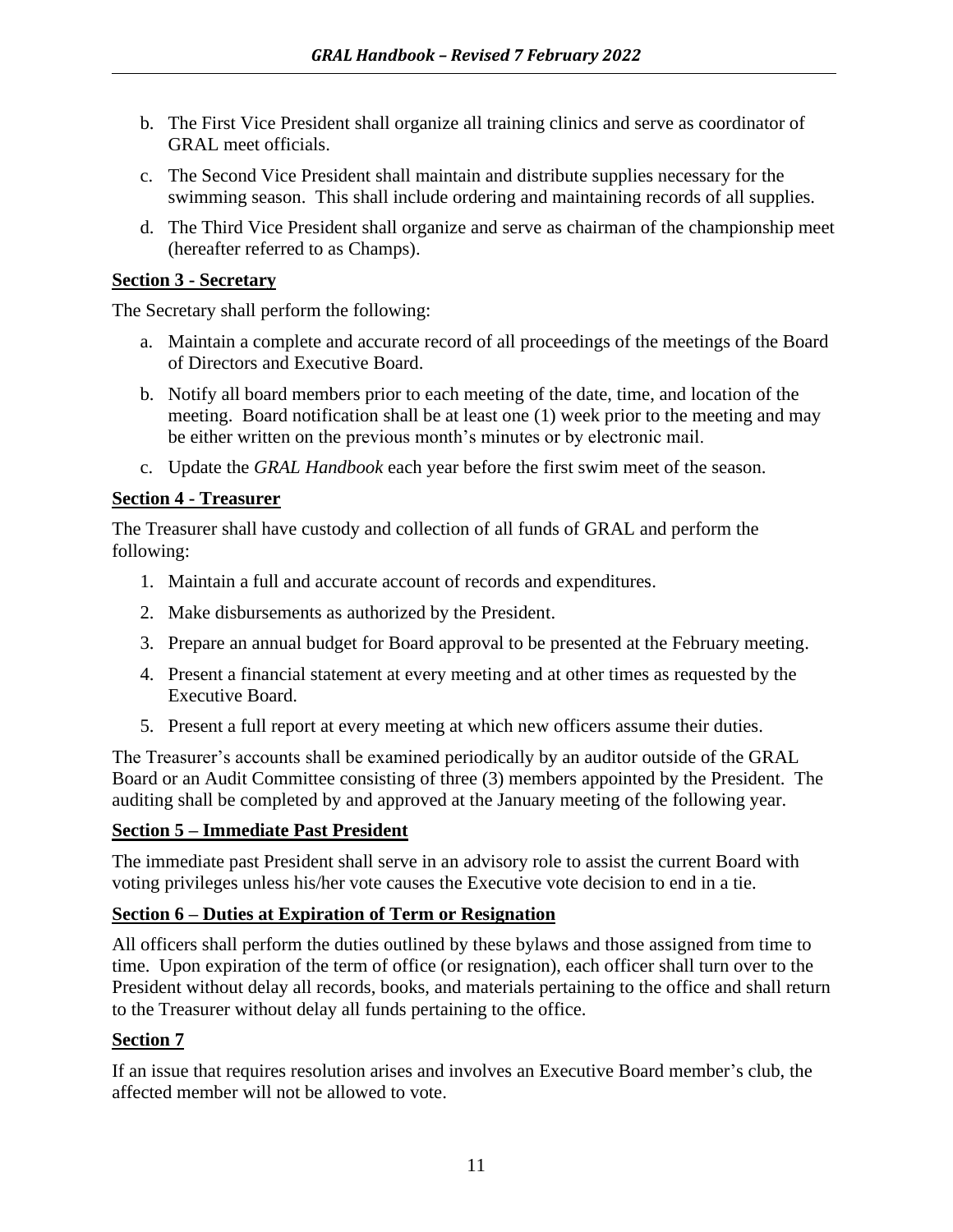#### **ARTICLE VII - COMMITTEES**

#### **Section 1 – Standing Committees**

The Executive Board may create such standing committees as it deems necessary to carry on the work of GRAL.

#### **Section 2 – Special Committees**

The power to form special committees and appoint their members rests with the Executive Board.

#### **ARTICLE VIII - MEETINGS**

#### **Section 1 – Dates of Meetings**

Regular meetings for the Board of Directors shall be held monthly from January through July, and the annual meeting shall be held in September. Dates of regular meetings shall be determined by the Executive Board and announced at the preceding annual meeting in September.

#### **Section 2 – Special Meetings**

Special meetings may be called by the President or at the request of three (3) Board of Director members. The call for a special meeting must state the business to be transacted, and no business shall be transacted except that specified in the call. Notice shall be attempted to each Board member either at least seven (7) days in advance by mail, or two (2) days in advance by electronic mail.

#### **Section 3 – Ad Hoc Business Meetings**

The Executive Board shall be empowered to transact necessary business at intervals between regular meetings and such other business as may be referred to it by all members of GRAL. A full report of all such transactions must be given at the next scheduled board meeting. (See also Article IV, Section 3.)

#### **Section 4 – Annual Meeting**

The annual meeting of the GRAL Board of Directors shall be on the 3<sup>rd</sup> Sunday in September of each year at such place as designated in the notice of the meeting.

#### **Section 5 – GRAL Fiscal Year**

The GRAL fiscal year begins January  $1<sup>st</sup>$  of each year and ends December 31 of the same year.

#### **Section 6 - Quorums**

A two-thirds (2/3) majority of GRAL Board Representatives plus at least four (4) Executive Board members shall constitute a quorum for the transaction of business at any meeting of the GRAL Board of Directors. A quorum of the Executive Board shall be a simple majority.

#### **ARTICLE IX - ELIGIBILITY OF SWIMMERS**

#### **Section 1 – Team Rosters**

Each member club shall deliver an initial roster of all swim club members to the Computer Coordinator prior to the GRAL Season Registration deadline. The roster shall contain a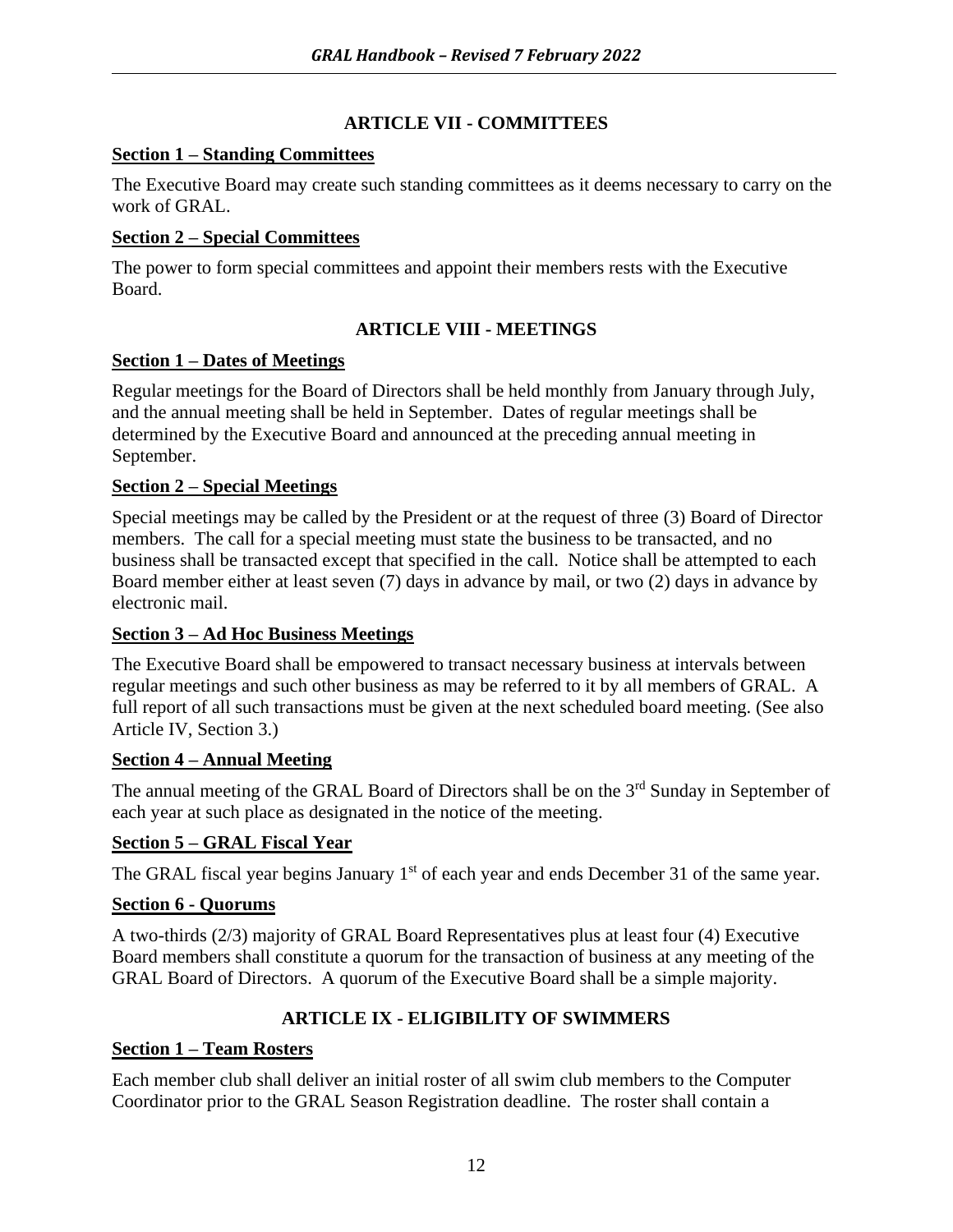certification by the President or Membership Chairman of the member club that all swimmers on the roster are members in good standing of the member club. A swimmer is a member in good standing if the swimmer has full use of the swimming facilities of the club on a full-time basis, the full summer pool season, and has been admitted to membership, paid all applicable dues and fees, and complied with all rules and regulations of the member club, association, or organization.

Membership structures (i.e. how swimmers are accepted to a team and if they have full access to the pool at non-swim team times) of teams accepted to GRAL prior to 2017 are grandfathered. Unless a team disassociates from GRAL and then re-applies, its structure as of 2017 does not need to comply to the definition above. Any changes made after 2017 must comply with the definition. Any teams added after 2017 must comply with the definition.

#### **Section 2 – Denial of Participation in Meets**

No one will be allowed to swim in a regular season meet that is not listed on the member club's roster or has not paid the GRAL registration fee at the appropriate time.

#### **Section 3 – Swimmer Representation**

A swimmer may represent only one member club for the purpose of competition in a GRAL meet.

#### **Section 4 – Swimmer Transfer**

A swimmer may not transfer during the current summer season from one member club to another without the approval of the Executive Board.

#### **Section 5 – Swimmer Exemptions**

Any person within GRAL paid to coach or assist in coaching a club, or otherwise employed by a pool facility or its management company (hereafter referred to as the swimmer/employee), is not eligible to swim in any GRAL meet for the duration of that calendar year unless either of the following conditions are met:

- 1. An exemption request is provided in a timely manner prior to the first meet of the season and is approved by the Board or the Executive Board.
- 2. A swimmer/employee has at least one (1) year prior member club participation as a GRAL swimmer with the hiring member club, AND is a member in good standing with the association for the current season. (See Article IX, Section 1 for the definition of a qualifying swimmer.)

A swimmer seeking such an exemption also may petition the Board or Executive Board if his/her employment or swimming status changes during the swim season. Any swimmer exemptions will be listed on the website.

#### **ARTICLE X – CONSULTANTS**

#### **Section 1 – Computer Coordinator, Officials Coordinator, and Webmaster**

The Executive Board shall hire a Computer Coordinator, Officials Coordinator, and/or Webmaster at the annual meeting in September. The Executive Board shall review the GRAL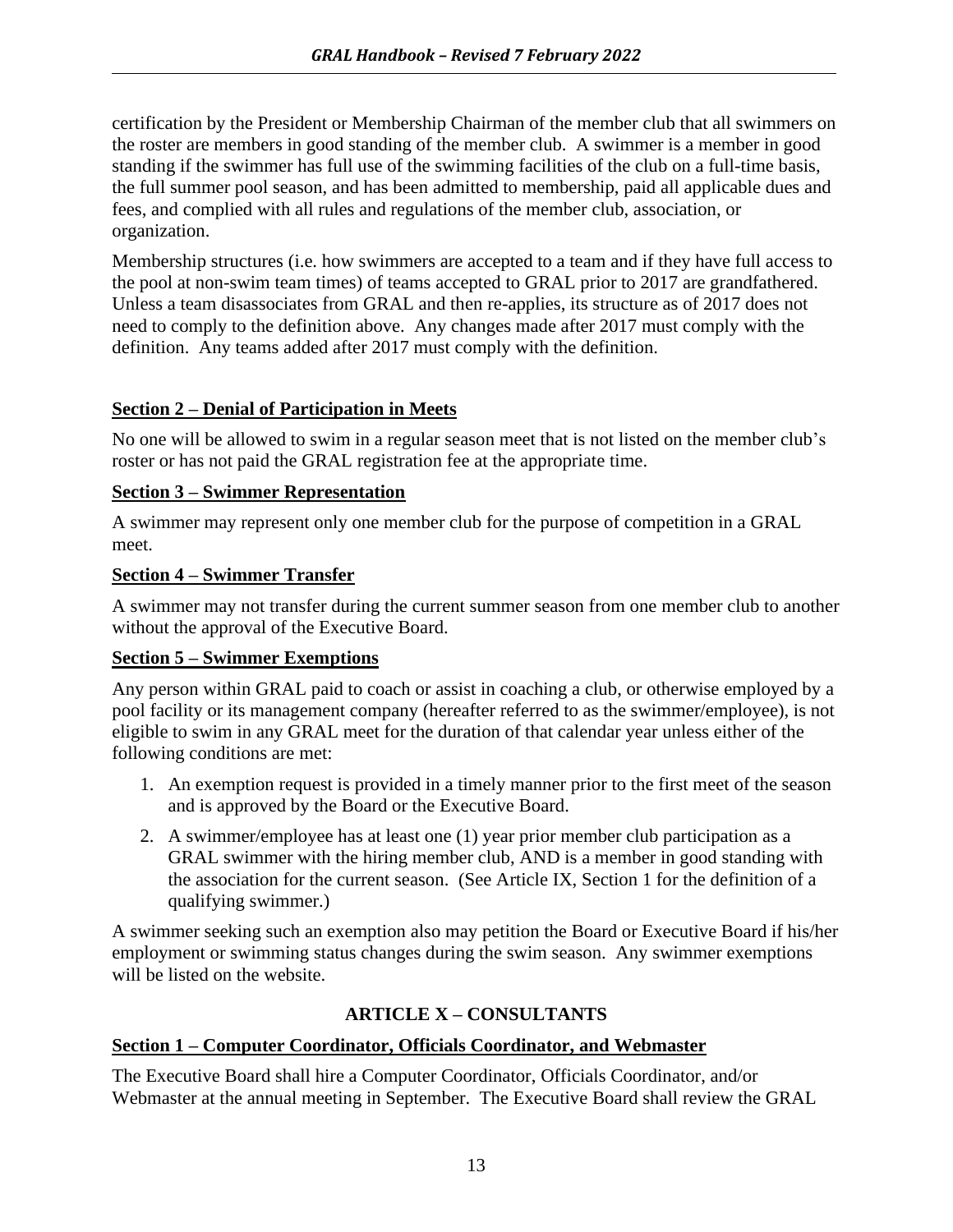budget and recommend appropriate annual compensation to be included in the annual budget approval process at the February meeting.

#### **Section 2 – Computer Coordinator Responsibilities**

The Computer Coordinator shall be responsible for the following:

- 1. Setting up the software for each season and ensuring it gets delivered to each club.
- 2. Supporting the software during the season.
- 3. Providing training as needed to support the software.
- 4. Making recommendations to the Board each September for software changes that need to be considered for the following swim season.
- 5. Researching cost impacts of both hardware and software for any recommendation made.
- 6. Receive registration from each member club.
- 7. Maintain the official record of all swimmers and their times by acquiring and importing all meet results on a weekly basis.
- 8. Auditing relays on a weekly basis to ensure compliance
- 9. Maintain and publish all official Champs records and all official season records.
- 10. Manage Champs registration and dry deck.

#### **Section 3 – Officials Coordinator Responsibilities**

The Officials Coordinator shall work with the VP of Officials and perform any/all administrative duties assigned to him/her. The Officials Coordinator shall manage testing of officials and keep records of work schedules and testing to ensure certification.

#### **Section 4 – Webmaster Responsibilities**

The Webmaster shall be responsible for setting up, maintaining, and updating the GRAL webpage in a timely manner.

#### **ARTICLE XI - REGULATIONS GOVERNING MEETS**

All swim meets shall be conducted in accordance with the most recently published edition of the *United States Swimming Rules and Regulations*, except to the extent such rules and regulations have been modified or amended by the Board of Directors.

#### **ARTICLE XII - PARLIAMENTARY AUTHORITY**

*Robert's Rules of Order Newly Revised* shall govern the Board of Directors in all cases in which they are applicable and in which they are not in conflict with these bylaws.

#### **ARTICLES XIII – AMENDMENTS**

#### **Section 1 - Notice**

These bylaws may be amended at any regular meeting of the Board of Directors provided that notice of proposed amendments shall have been given at the previous Board of Directors meeting or at least thirty (30) days prior to the meeting at which the amendment is voted upon and that a quorum has been established. Bylaw amendments require two-thirds (2/3) vote of the GRAL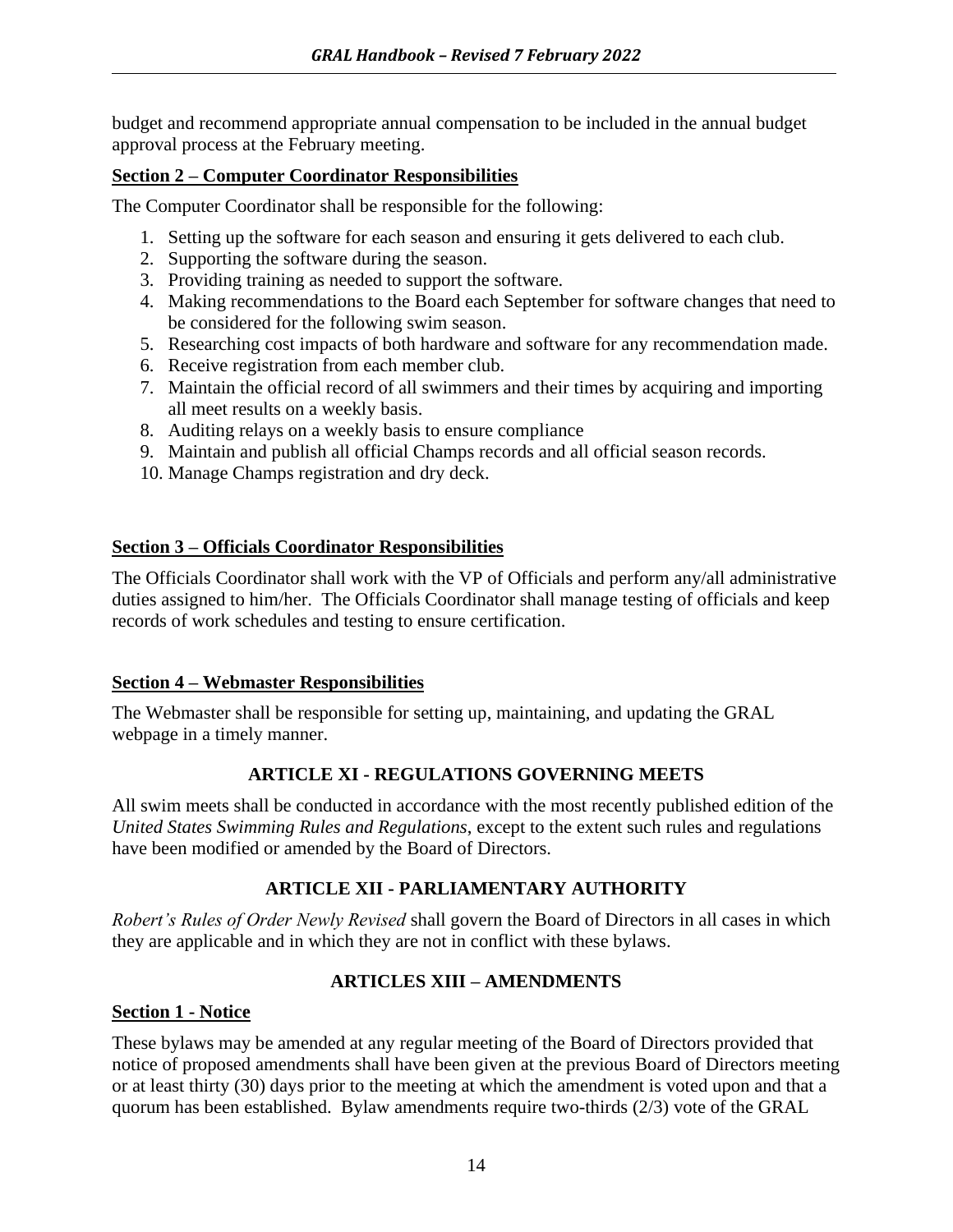Board Representatives and the Executive Board.

#### **Section 2 – Substitute Bylaws Committee**

A committee may be appointed to submit a revised set of bylaws as a substitute for the existing bylaws only by a majority vote of the Board of Directors, or by a two-thirds (2/3) vote of the Executive Board. The requirements for adoption of a revised set of bylaws shall be the same as in the case of an amendment.

#### **ARTICLE XIV – DISSOLUTION**

In the event of dissolution of GRAL, the remaining assets of the league will be divided equally among the current member clubs after payment of all outstanding debts, collection of all owed money, and successful completion of a necessary audit.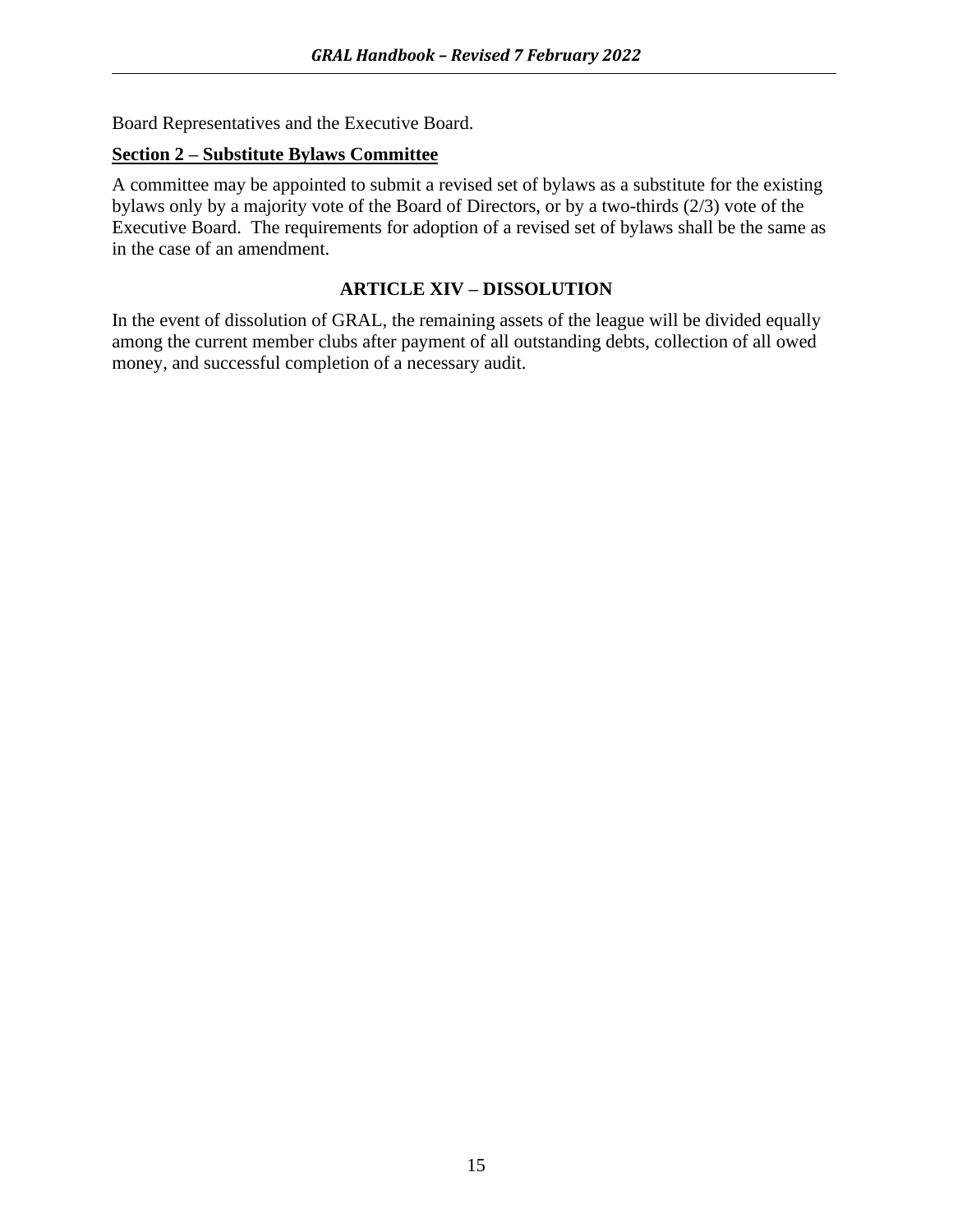#### **GREATER RICHMOND AQUATIC LEAGUE RULES**

#### **CODE OF CONDUCT**

Good sportsmanship is of primary importance. Respectful behavior on the part of swimmers, coaches and parents should be displayed at all times and places, including swim team business that is conducted outside of a meet. Club membership is both an honor and a responsibility and unsportsmanlike conduct will not be tolerated.

- The Coach is responsible for the behavior of his/her club.
- The Board Representative, or Parent Representative in his/her absence, is responsible for the behavior of the coaches and club parents.
- The Referee has the authority to suspend a swim meet for unsportsmanlike behavior.

Any individual who cannot uphold the standards of good behavior may be denied further participation in league activities as determined by a vote of the Executive Board or Full Board. Sanctions may include disallowing a swimmer's future participation with the league.

Remember, this swim league exists for the sport of swimming and the enjoyment of our children. Please strive as parents, coaches and swimmers to focus on this fact and encourage an enjoyable experience for all.

#### **I. GENERAL INFORMATION**

- 1.) Meets will be run in accordance with the most recent United States Swimming Rules except as noted below:
	- a.) GRAL does not recognize split times and lead-off swimmer's times.
	- b.) A swimmer will not be disqualified until he/she is charged with a second false start in the same event.
	- c.) In relay races involving in-the-water starts, the team of a swimmer whose hand has lost touch with the end of the course before his/her preceding teammate touches the wall shall be disqualified, unless the swimmer in default returns a hand to the wall after the preceding teammate has touched the wall.
	- d.) With regard to the backstroke turn, the words immediate and continuous have been removed, and the backstroke flag has been added as a point of reference.
	- e.) A fixed 15 meter mark is not required, with the exception of the championship meet.
	- f.) Taping will be only permitted with a Dr.'s note at the discretion of the Referee or the VP of Officials. This modification will NOT apply at CHAMPS.
- 2.) Exhibition swimming is not allowed without an exemption granted by the Executive Board, including participation in relays.
	- a.) Teams may combine two consecutive age brackets if they do not have sufficient eligible swimmers on their roster to form a single relay in one of the age brackets. The combined relay must swim at the higher age bracket and follow GRAL advanced and senior varsity relay rules. At least one swimmer must be in the age bracket in which it competes. Swimmers may not swim more than two age groups higher than their age group. Reminder that GRAL allows swimmers to participate in 3 individual events and 1 relay event. For a swimmer who swims up in another age bracket, this relay will count as their 1 relay event and they will not be eligible for another relay. This relay will count for points.
	- b.) If a swimmer is added to an age group after the season has started and an exemption has been granted, the fourth swimmer would then nullify the exemption.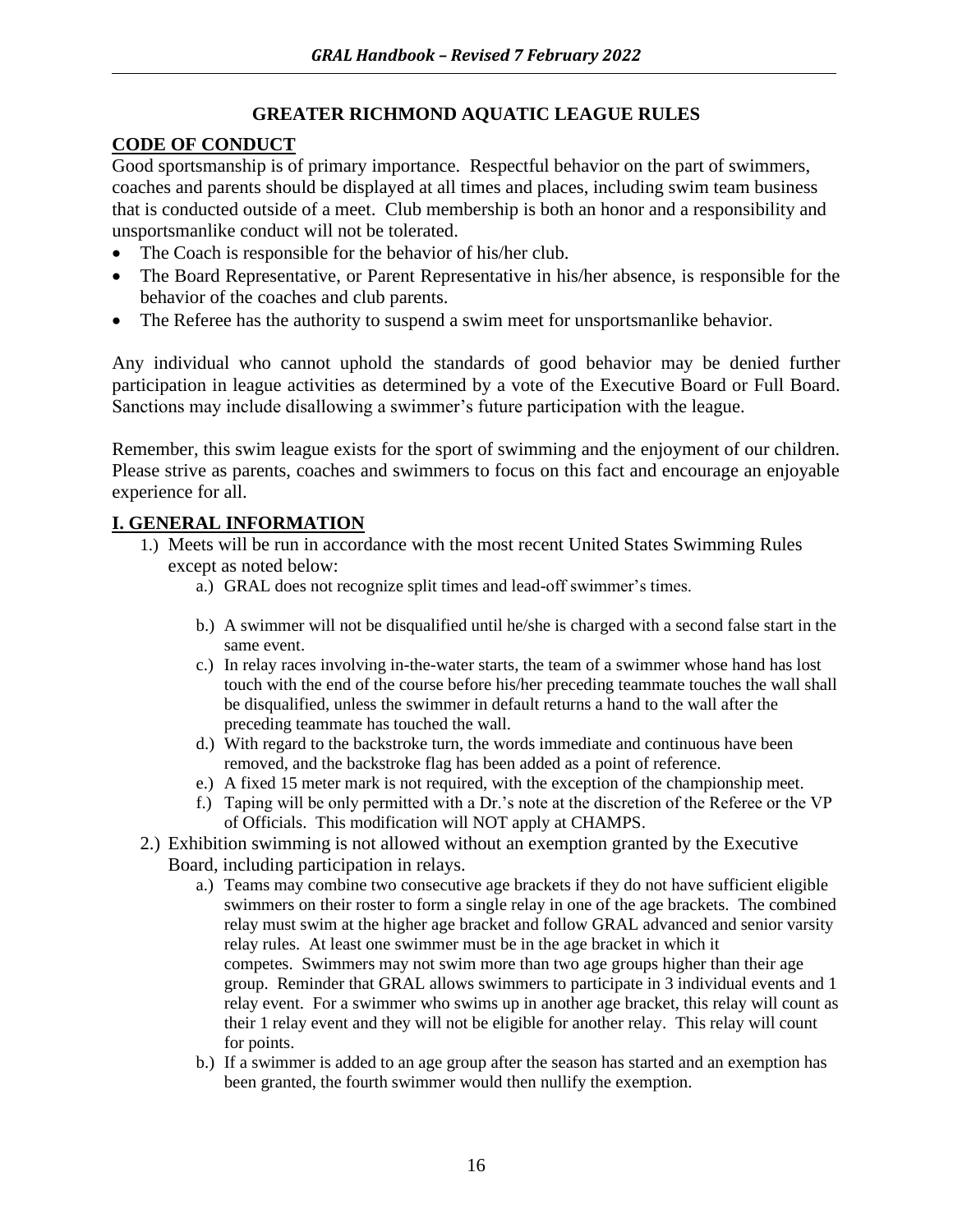- c.) All approved relay exemptions will be posted on the GRAL website, and the team shall make the referee aware before the start of the meet. The referee shall alert the opposing team's coach.
- d.) A separate relay exemption is allowed in the following case: An exemption can also be granted if the only 4 swimmers in an age group are the same gender and would otherwise qualify for a senior varsity relay.
- 3.) Intentional and obvious swimming below a swimmer's ability will be grounds for disqualification of that swimmer in that event. Disqualification shall be made by the Referee.
- 4.) No person officiating or working a GRAL swim meet shall be allowed to partake of OR be under the influence of ALCOHOLIC BEVERAGES OR ILLEGAL DRUGS during the meet. After being warned by the Referee of the infraction, the offending member club must comply or may be asked to FORFEIT the MEET.
- 5.) NO SMOKING, VAPING, ALCOHOLIC BEVERGES, or ILLEGAL DRUGS are permitted on the deck or in common-use swim meet areas during a GRAL swim meet. After being warned by the Referee of the infraction, the offending member club must comply or may be asked to FORFEIT the MEET.
- 6.) Requests for exemptions to Bylaw Article IX, Section 5, must be presented in writing to the Executive Board prior to the start of the swim season or to the Executive Board if the swimmer's employment or swim club status changes during the swim season. Each request will be voted on individually by a subset of the Executive Board. The approved exemption will apply to the approved swimmer as long as he/she remains a swimmer for the requesting club.

The Member Club making the request shall be the club that anticipates hiring the swimmer/employee. This club shall supply the Executive Board with a completed Swimmer/Employee Exemption form on each swimmer to be considered. A \$100.00 penalty/fine for each swimmer/employee exemption rule violation will be imposed and collected from Member Clubs prior to Champs Registration and the swimmer will no longer be allowed to swim that season*.*

#### **II. DUES, REGISTRATION AND INSURANCE**

- 1.) Annual dues of \$200.00 for each Member Club's membership are due by the February board meeting. If annual dues are not received by the February Board meeting, a \$25 penalty will be assessed.
- 2.) A registration fee of \$7 will be assessed for each swimmer registered for GRAL competition and is payable at the June Board meeting (for swimmers on the team's initial roster) or at Champs registration (for swimmers added to the roster during the season).
- 3.) If a Member Club's initial registration is not properly completed and submitted on time, a late registration penalty of \$50 will be assessed.
- 4.) The Computer Coordinator will publish the registration process.
- 5.) All swimmers must be certified as members in good standing of the club by the President or Membership Chairman of that club. (See Article IX, Section 1 of the bylaws.)
- 6.) A club that has a special-needs swimmer with any disability may petition in writing to the Executive Board for a change in swimmer classification or other rule changes as appropriate to the disability. If approved, the exemption is valid for the current swim season only. Special Needs exemptions will be posted on the website. The coach of that swimmer's team shall notify the referee, who will notify the opposing coach.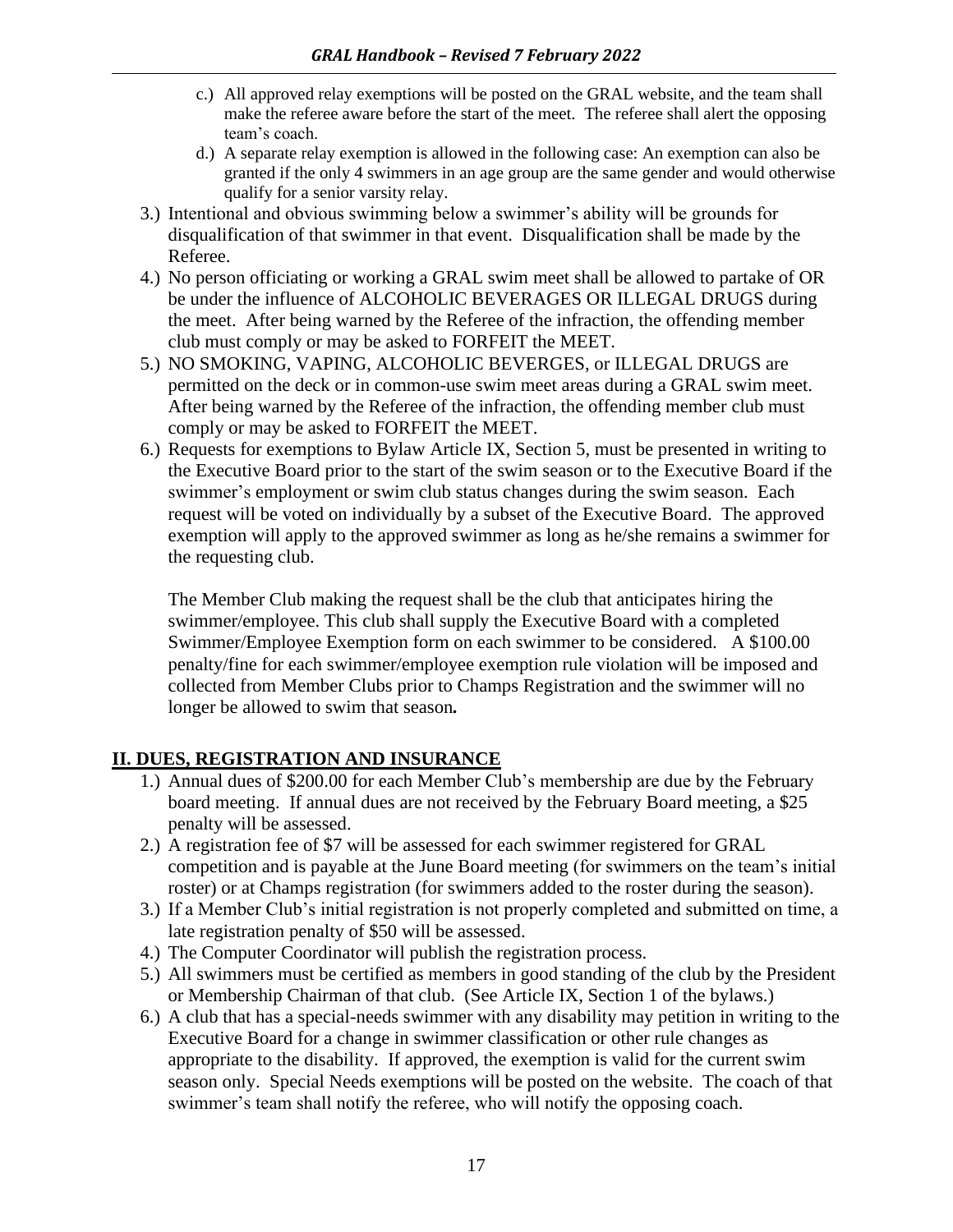7.) A Certificate of Insurance, documenting liability coverage for each Member Club's pool and pool area, must be submitted to the GRAL Secretary by the May meeting. Member Clubs will not be permitted to register for GRAL competition until this Certificate of Insurance is submitted. GRAL will carry its own insurance to cover the Championship Meet. GRAL will also carry Directors & Officers insurance to protect its Executive Board.

#### **III. POOL REQUIREMENTS**

- 1.) All clubs must designate the length of their pool as 25 yards, 25 meters, or other specified distance, such as 26 yards. Time conversions will be made by the League Computer Rep via the software if a pool is of non-standard length. Instructions on how to accomplish this will be documented. Any clubs requesting to join GRAL must certify their pool length. It is strongly recommended that new clubs admitted to GRAL have a pool with at least SIX lanes.
- 2.) Starting blocks must be in compliance with current United States Swimming rules. In pools with water depth less than 4 feet at the starting end, the swimmer must start from within the water. In pools with water depth of 4 feet or more at the starting end, the front edge of the starting platform should be at least 1 foot, 8 inches and no more than 2 feet 5 1/2 inches above the water surface for meter pools, while the front edge of the starting platform should not be higher than 2 feet 6 inches above the water surface in yard pools. Should a visiting club find that the home club's starting blocks are not in compliance, the visiting club may request that their swimmers start from the side of the pool, rather than the blocks, provided that a valid claim is made to the Referee prior to the scheduled start time of the meet. Each individual swimmer shall have the option to use the block or enter the water from the deck (backstroke not included) unless required by USA Swimming (USS) rule to start from within the water. All swimmers who dive from the block or the side must be certified to do so. An "X" shall be placed on the upper arms of swimmers who are not certified to dive. An "O" shall be placed on the upper arms of swimmers who are not certified to dive off the block but are certified to dive from the side. Another method may be used to identify swimmers if a team does not wish to write on the swimmer. Only a qualified coach may make dive certifications.

#### **IV. CLASSIFICATION OF SWIMMERS FOR REGULAR SEASON MEETS**

Times achieved at a GRAL meet during the current season, and the previous two (2) GRAL seasons (including Champs, if applicable) are used to determine a swimmer's classification. (NOTE: For Established teams transferring from an EXISTING USA Swimming League to GRAL, swimmer's times from the previous League (previous two seasons, including any Championship meets) shall be used to determine the swimmer's GRAL classification. Only times from the equivalent events (i.e. same stroke and length) are to be used (no conversion to calculate a theoretical time in a unique GRAL distance).

- 1.) Definition of a NOVICE SWIMMER (N) A Novice swimmer is any swimmer with no time in a given event or who has not achieved a valid Advanced, Junior Varsity, Varsity, or Senior Varsity time in that event in the age group in which the swimmer is competing.
- 2.) Definition of an ADVANCED SWIMMER (ADV) An Advanced swimmer is any swimmer who has achieved a valid Advanced time and has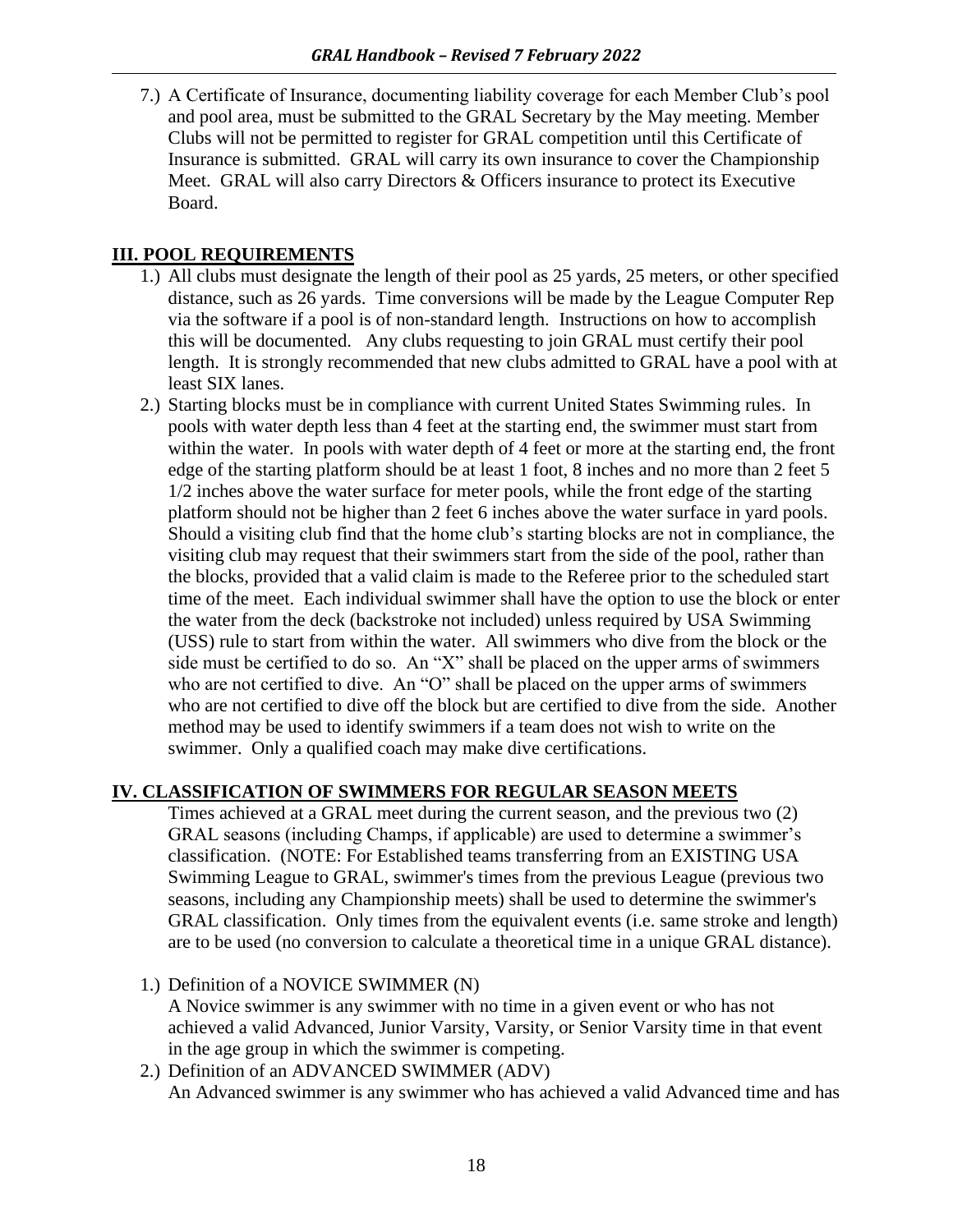not achieved a valid Junior Varsity, Varsity, or Senior Varsity time in that event in the age group in which the swimmer is competing.

- 3.) Definition of a JUNIOR VARSITY SWIMMER (JV) A Junior Varsity swimmer is any swimmer who has achieved a valid Junior Varsity time and has not achieved a valid Varsity or Senior Varsity time in that event in the age group in which the swimmer is competing.
- 4.) Definition of a VARSITY SWIMMER (V) A Varsity swimmer is any swimmer who has achieved a valid Varsity time and has not achieved a valid Senior Varsity time in that event in the age group in which the swimmer is competing.
- 5.) Definition of a SENIOR VARSITY SWIMMER (SV)

A Senior Varsity swimmer is any swimmer who has achieved a valid Senior Varsity time in that event in age group in which the swimmer is competing.

6.) Classification of an ADVANCED RELAY

All swimmers entered in an Advanced relay must be classified as Novice or Advanced in the stroke and distance that they are scheduled to swim. All points earned for the relay will be awarded in the Advanced Relay category. Advanced relays are limited to Novice and Advanced Swimmers and may be comprised of single sex relay clubs and/or mixed sex relay clubs.

7.) Classification of a SENIOR VARSITY

A relay is classified as Senior Varsity when at least ONE swimmer is classified as JV, Varsity, or SV in the stroke and distance he/she is scheduled to swim. The SV Relay must be mixed sex (to contain at least one boy and one girl). All points earned for the relay will be awarded in the Senior Varsity Relay Category.

- 8.) AGE GROUPS Governing day will be June 1st (i.e., if a swimmer turns 9 on June 1st, he/she will swim as a 9&10).
	- a.) : age  $6 &$  Under
		- i. There will be a category for age 6&U that will be awarded points/ribbons only in 25 yard/meter Freestyle and Backstroke, separately from 7-8 swimmers.
		- ii. A 6&U may swim all events. He/she will be scored separately only in 25 y/m Freestyle and Backstroke.
		- iii. The swimmer will swim at the same time as and be mixed in with the 8&U. The computer designates these events as A (for 6 & Under) and B (for  $7 - 8$ ) but combines the event for seeding purposes.
		- iv. Time standards will be the same as for 8&U.
		- v. Qualifiers will swim at Championships as 8&U.
	- b.) : age  $8 &$  under
	- c.) : age 9 & 10
	- d.) : age 11 & 12
	- e.) : age 13 & 14
	- f.) : age 15 through  $18$

#### **V. SCHEDULING**

- 1.) SCHEDULE OF MEETS
	- a.) All swim meets are scheduled to begin NO LATER THAN 6:30 pm. Clubs are encouraged to begin meets at 6 pm in order to complete their meets in a timely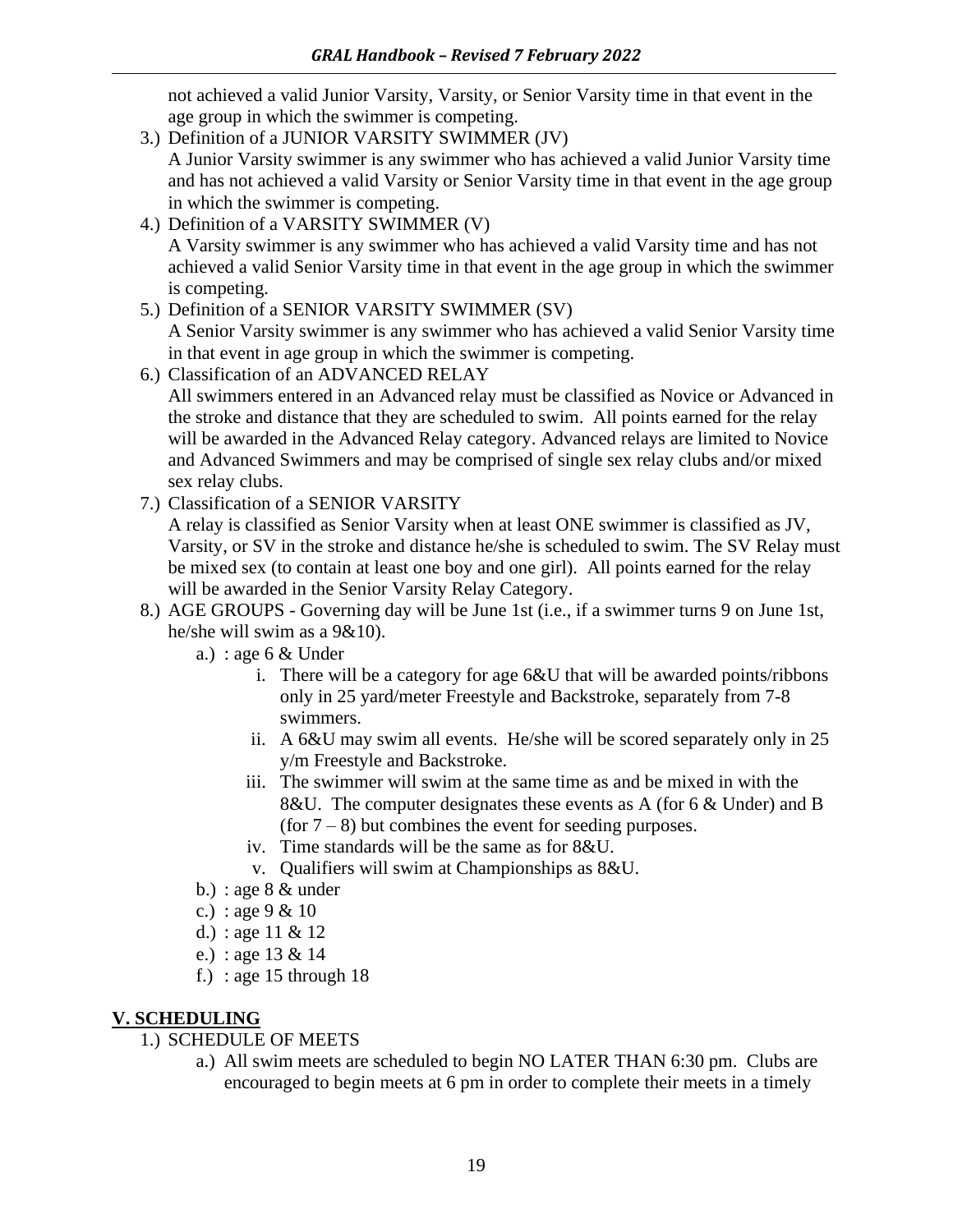fashion. NOTE: At the beginning of each season, each club is to reserve its pool for a make-up date for each of its home meets (preferably the next day).

- b.) All clubs will swim the last meet of the season on Tuesday using the same starting time as listed above. Swimming on Tuesday will give clubs a rain make-up date on Wednesday and allow ample time for clubs to prepare for Champs registration.
- c.) Clubs wishing to move the first meet of the season to an alternate date MUST submit their request in writing via electronic mail, by all affected Member Clubs Parent Reps, to the President, by the May meeting. If no request is received, the meet must be swum on the scheduled league specified date. If the affected clubs cannot agree on a date, they may petition the Executive Board to help find a solution.
- 2.) WEATHER SITUATIONS
	- a.) The lifeguard or pool management are responsible for monitoring the weather. At the first sound of thunder or sighting of lightning, the pool and deck must be cleared of people and secured. It is the responsibility of the Meet Director, the Parent Representatives, and Pool Management to ensure that this is done. The home club is responsible for issuing instructions for that pool's weather safety procedure.
	- *b.)* Postponements are to be decided by the Meet Director, Pool Management, and Parent Representatives (one from each club) after a 30-minute delay. A 30 minute waiting period is to be enforced before swimmers may begin to swim after the last sighting of lightning or sound of thunder. *If a meet has to be stopped at 10:30pm or later due to weather related issues, the meet shall be postponed and will be finished on the agreed rain date. If the 8&under relays were swum, then the 9&older relays can be swum on the postponed date, provided event 44 is in the water by 10:30 p.m (on the make-up day).*
	- c.) The League encourages clubs to wait out the storm delay and finish the meet. Information on storms in the area and the remaining time necessary to complete the meet should be taken into consideration. See the weather guidelines below for more guidance on this subject.
	- d.) Meets must be rescheduled at the earliest possible date acceptable to all clubs. If there are questions, the home club Parent Rep will contact a GRAL Executive Board member before leaving the pool.
	- e.) In the event of a second postponement of the same meet, creative alternative solutions need to be discussed in order to complete the meet. These can include finishing the meet on Saturday morning, changing pool location, etc. All individual events MUST be completed in all cases. Relay alternatives shall be approved by a GRAL Executive Board member prior to leaving the meet.
		- i. If all relays are not swum, then no relays shall score points. For those relays that were swum, ribbons shall be distributed, and the swimmers shall be eligible for triple/quad.
	- f.) Meets must be completed in the scheduled sequence to avoid giving an unfair advantage to any club(s).
	- g.) In the event of a rain postponement, and restart of the meet on another day, already registered GRAL swimmers may be added to the postponed meet, and previously entered swimmers for that meet may change entered events (as long as the number of individual events does not exceed 3 including Scratches, No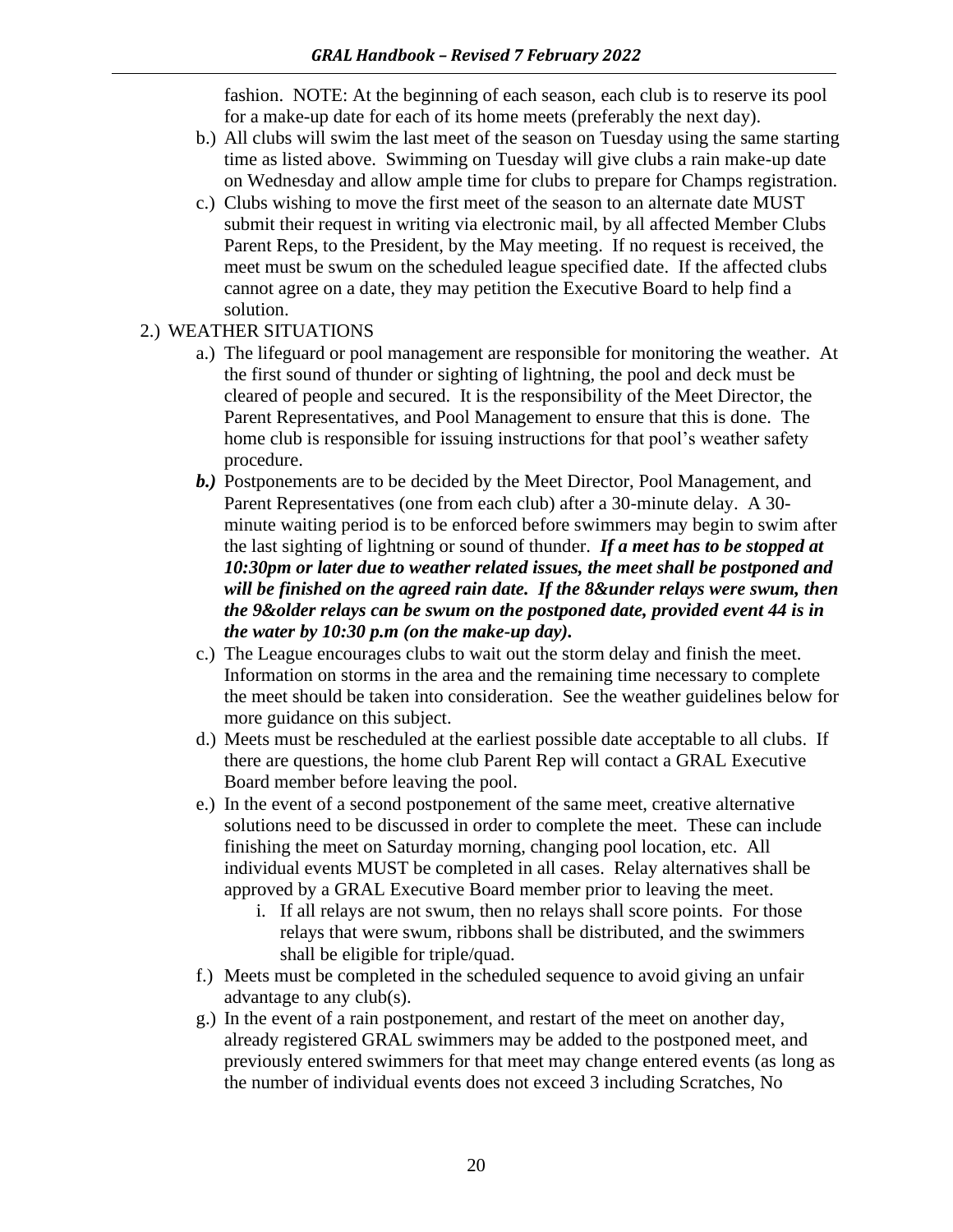Shows, and Disqualifications). Relays may change classification as long as the change is made prior to the meet start on the new day.

- 3.) WEATHER GUIDELINES
	- a.) Safety is very important to GRAL, and the league wants all families, swimmers, and pool management people to make decisions with safety first in mind, including not ending meets later than 11:30 p.m. Following are guidelines to assist teams with the decisions
	- b.) If weather delays happen before meet start
		- i. Once the computer rep has completed the meet setup, teams should use the meet report timeline to determine what time Event 44 (Girls 9-10 50 Free) would be in the water and what time the meet is expected to end. Use that information to determine if you can get event 44 in the water by 10:30pm and begin making the following decisions.
		- ii. Teams should scratch all relays to help get Event 44 in the water by 10:30pm.
		- iii. Meets must start (i.e. first event in the water) no later than 8pm (Division I  $&$  II), 8:30pm (Division III  $&$  IV)
		- iv. Home team warm-ups may be canceled or reduced if parent reps agree. Away team warm-ups can also be reduced if parent reps agree, but Away team must have enough time to warm-up (dive off blocks and count strokes with flags).
		- v. If lightning or thunder are observed 30 minutes prior to these start times (8pm or 8:30pm), then the meet will be postponed
		- vi. Meet must end by 11:30 p.m. regardless of the event, and the rest should be finished on the rain date (or not at all if only relays are left)
	- c.) If weather delay happens after meet start but before 10:30 p.m.
		- i. If Event 44 will not be in the water by 10:30pm then scratch relays at end of meet
		- ii. Meet must end by 11:30 p.m. regardless of the event, and the rest should be finished on the rain date. If only relays are left, both teams must agree to finish them or forfeit them.
	- d.) If weather delay happens after 10:30 p.m.
		- i. No exceptions postpone the meet and finish on the raindate. You pick up on the individual events or relays where you left off. If in the middle of an event (at least one heat has swum but not all), then the computer rep will know what to do and swimmers will not need to re-swim.

#### **VI. MEET ENTRIES**

1.) If new swimmers are to be added to a Club's roster for an upcoming meet, an Additional Swimmer Form (including all top times) report MUST be sent to the opposing Club's Computer Rep., and Coach(es), and also to [computer@gralva.com](mailto:computer@gralva.com) at least 24 hours prior to the start of the meet. Additions to the initial roster cannot exceed 20% of that initial roster, or ten (10), whichever is larger, for the first meet. If the electronic delivery is not completed to all of the above listed recipients by the designated time, the new swimmer cannot swim that meet. Offending Clubs may be fined or penalized as determined by the Executive Board.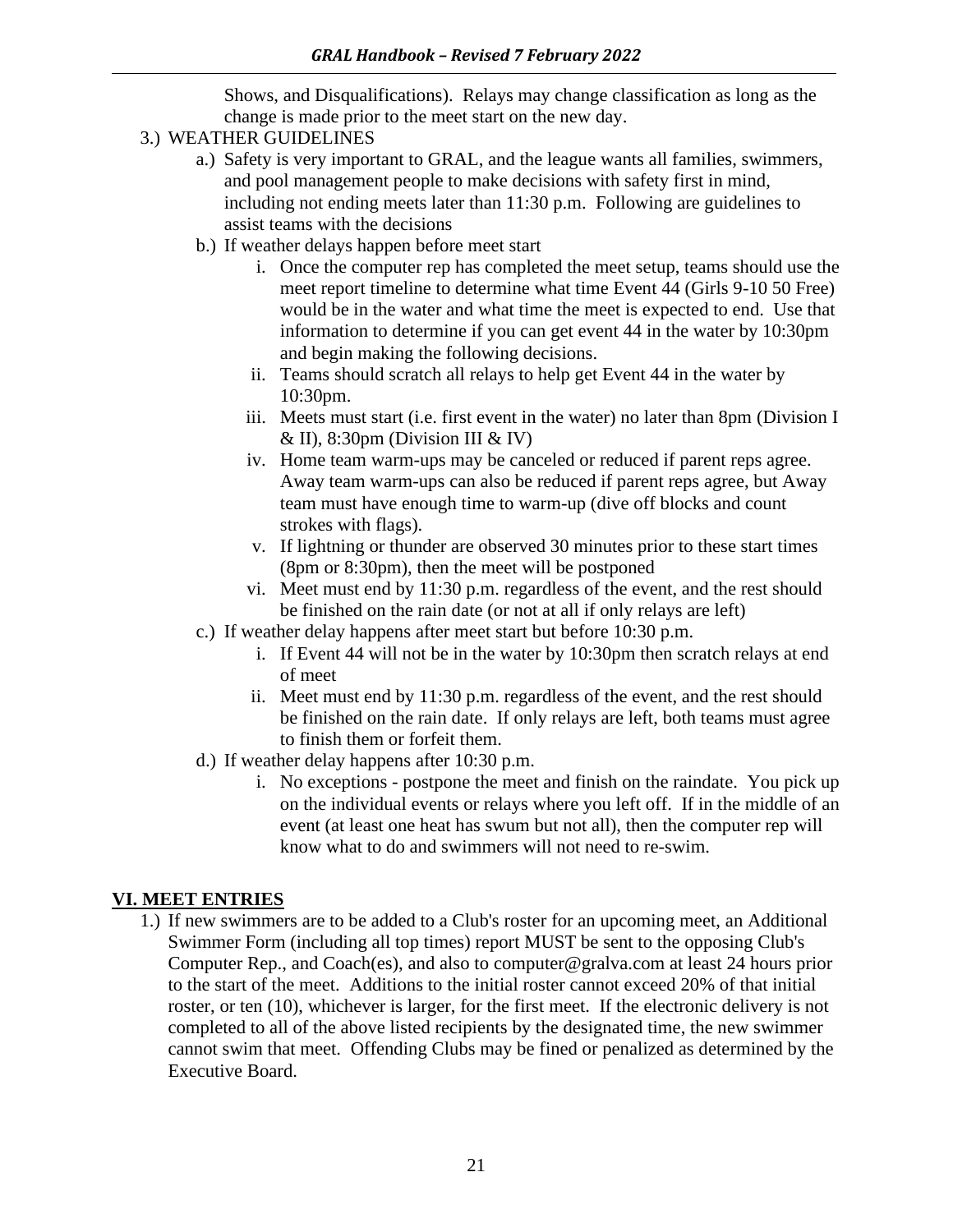- 2.) The Visiting team must deliver their meet entries to the Hosting Club's Computer Rep. no later than 8:00pm the night prior to the meet.
- 3.) Opposing Club's entries SHALL NOT be reviewed by anyone other than either club's Computer Rep before meet programs are printed and delivered to the appropriate individuals (as outlined in the Computer Handbook).
- 4.) Changes to individual events or classification of relays cannot be made after the start of the meet; no swimmer may be added to the meet after the start of the meet.
- 5.) An individual swimmer may not enter more than three individual events plus one relay per meet. In the event of a rain postponement, and restart of the meet on another day, already registered GRAL swimmers may be added to the postponed meet, and previously entered swimmers for that meet may change entered events (but only for the number of events that they have left; if they scratched, no-showed, or disqualified in an event, that event still counts as one of the three). If the meet is restarted on another day, additional relays and changes in classifications of relays are permitted. These additions and changes MUST be submitted to the Home club computer rep prior to the restart of the meet.

#### **VII. MEET PROCEDURES**

- 1.) All EVENTS are to be seeded FASTEST to SLOWEST.
- 2.) Senior Varsity relays with at least one swimmer with a Junior Varsity or better time are to be mixed with any combination of swimmers, as long as both sexes are represented. Novice and Advanced swimmers may be moved up to swim Senior Varsity relays. Advanced and Senior Varsity relay time cards must denote the order in which they will swim during the relay. Advanced relays and Senior Varsity relays may be printed on any color cards.
- 3.) The swimmer-classified Relay cards for 9-10, 11-12, 13-14, 15-18, shall be delivered to the Clerk of Course prior to Event 44. Change of swimmers and/or position in relay swim can be made up until that event is checked in at clerk. Relay Swim classifications must not change after the meet programs have been printed or distributed electronically (unless the meet is postponed to another day, see section V.2), and they shall be verified prior to the start of the meet.
- 4.) All meets shall be swum using the Order of Events as specified by the League
- 5.) Flyover Starts will be used for ages 9-10 and older for all starts except backstroke events.
- 6.) Relays will not be held if EVENT 44 (50 Free 9-10 Girls) is not in the water by 10:30p.m. and the meet is completed on that night. 8&Under Relay scores will not be included if all relays are not swum.
	- For those relays that were swum, ribbons shall be distributed, and the swimmers shall be eligible for triple/quad.
	- If the meet is postponed, the Parent Representatives from both teams can make the decision to cancel the 8&Under relays and start with Event 2. However, if the meet is then postponed to another day, relays will not be swum.
	- If the meet is postponed to another day, it is permissible to swim the relays, regardless of when Event 44 got into water the prior night as long as Event 1 was swum.
	- If the meet is postponed to another day, and on that day, Event 44 is not in the water by 10:30 p.m., then the relays should not be swum.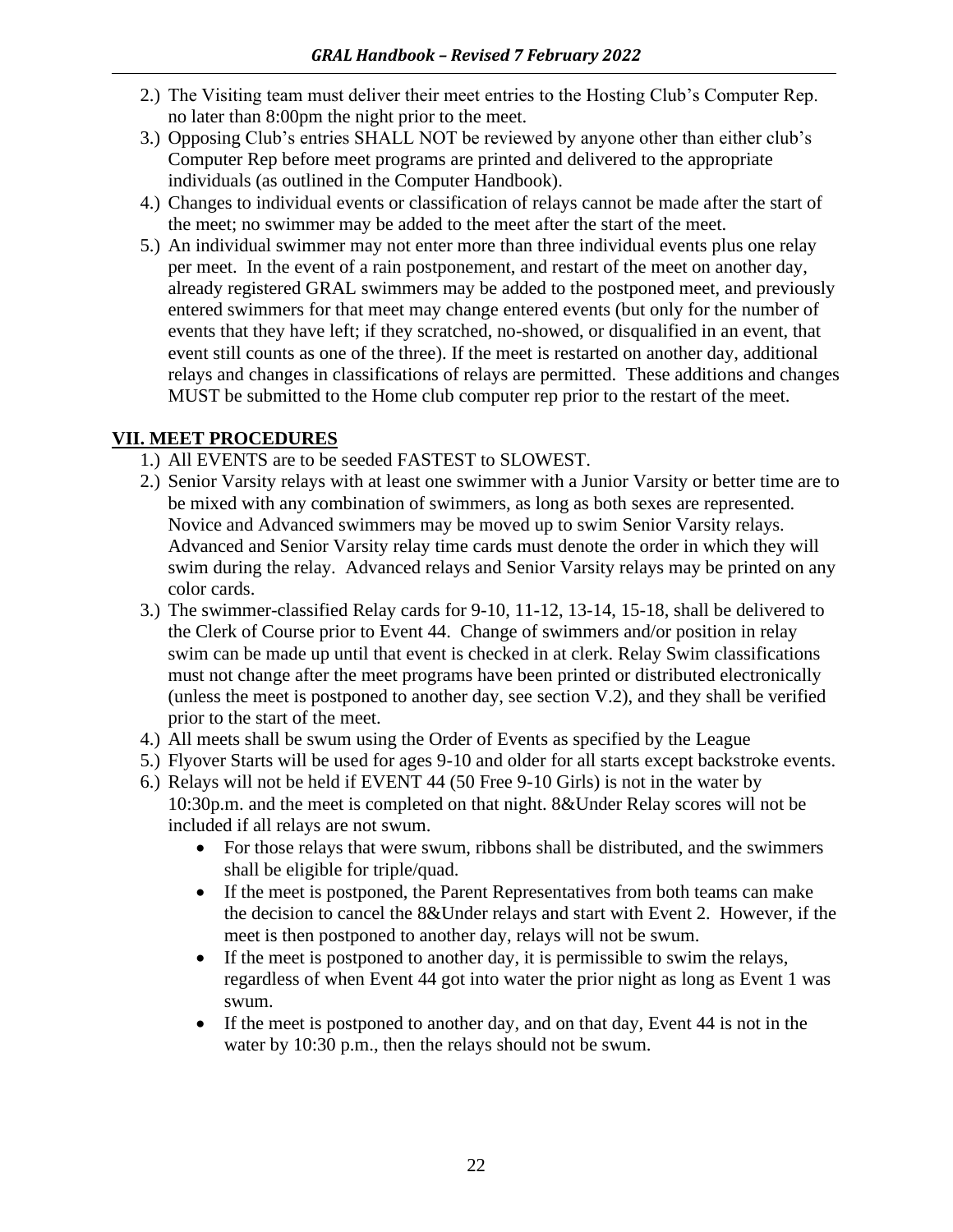#### **VIII. MEET SCORING AND AWARDS**

- 1.) SCORING Points toward the club score shall be awarded as follows:
	- a.) Individual events: 7-5-4-3-2-1
	- b.) Relay Events (Novice Advance and Senior Varsity): 14-10-8-6-4-2. Points are awarded to the Novice Advance Relay or the Senior Varsity Relay category
- c.)
- 2.) AWARDS
	- a.) Ribbon labels are awarded for the category in which the swimmer entered the event, not in the category of the time they achieved. (For example, a child enters a JV event and swims it in a Varsity time. The label will be a JV ribbon for that race. The next time the child swims that event, he/she will be a Varsity swimmer.)
	- b.) Individual Events Ribbons: Novice, Advanced, Junior Varsity, Varsity and Senior Varsity – first six places (dual meets), first eight places (tri-meets).
	- c.) Relay Events Ribbons: Novice Advance and Senior Varsity first six places (dual or tri-meets).
	- d.)

#### **IX. MEET AUDITS**

The purpose of auditing is to ensure that the results and times are correct for our swimmers. At the meet, after the results for each event have been printed, an audit shall be performed to check the times input into Team Manager against the Lane/Timer Sheets for correct data entry. The audit shall also check the validity of DQ's (heat and lane number).

The day following the meet an audit of the score sheets may be performed to check the score sheet and results. The League Computer Coordinator will also run an electronic audit of the Relays. Any relay teams found by this electronic audit to be non-compliant shall be DQ'ed by the League Computer Coordinator. The League Computer Coordinator will notify the coaches, parent reps, and board reps of both teams via email and will send any new results if necessary. If the DQ'ed team had earned points, a new score report shall be run. If the DQ affected the winner of that classification (SVR, ADVR), or if it changes the meet "winner" (by total points), the Coordinator shall revise the Meet Cover Sheet accordingly. If the DQ'ed team is listed as the winner of the Event/classification (prior to the DQ), the Computer Coordinator shall run a new 3X/4X report. Any DQ's by the Computer Rep. shall be communicated to the League Rep.'s of both teams (Computer, Coach, Parent and Board Rep.'s).

If an error is found after the meet has ended, the Club's Parent Rep finding the error will contact the other Club Parent Rep. The error shall be discussed and an agreement reached before any changes made. It is the home club Parent Rep's responsibility to coordinate and verify that the errors have been corrected. Any changes to a time/DQ must be approved by the League President and League Computer Coordinator.

#### **X. MEET RESULTS**

**1.** The Hosting Computer Rep. shall ensure the following are sent to [computer@gralva.com](mailto:computer@gralva.com) within 24 hours of the close of the meet: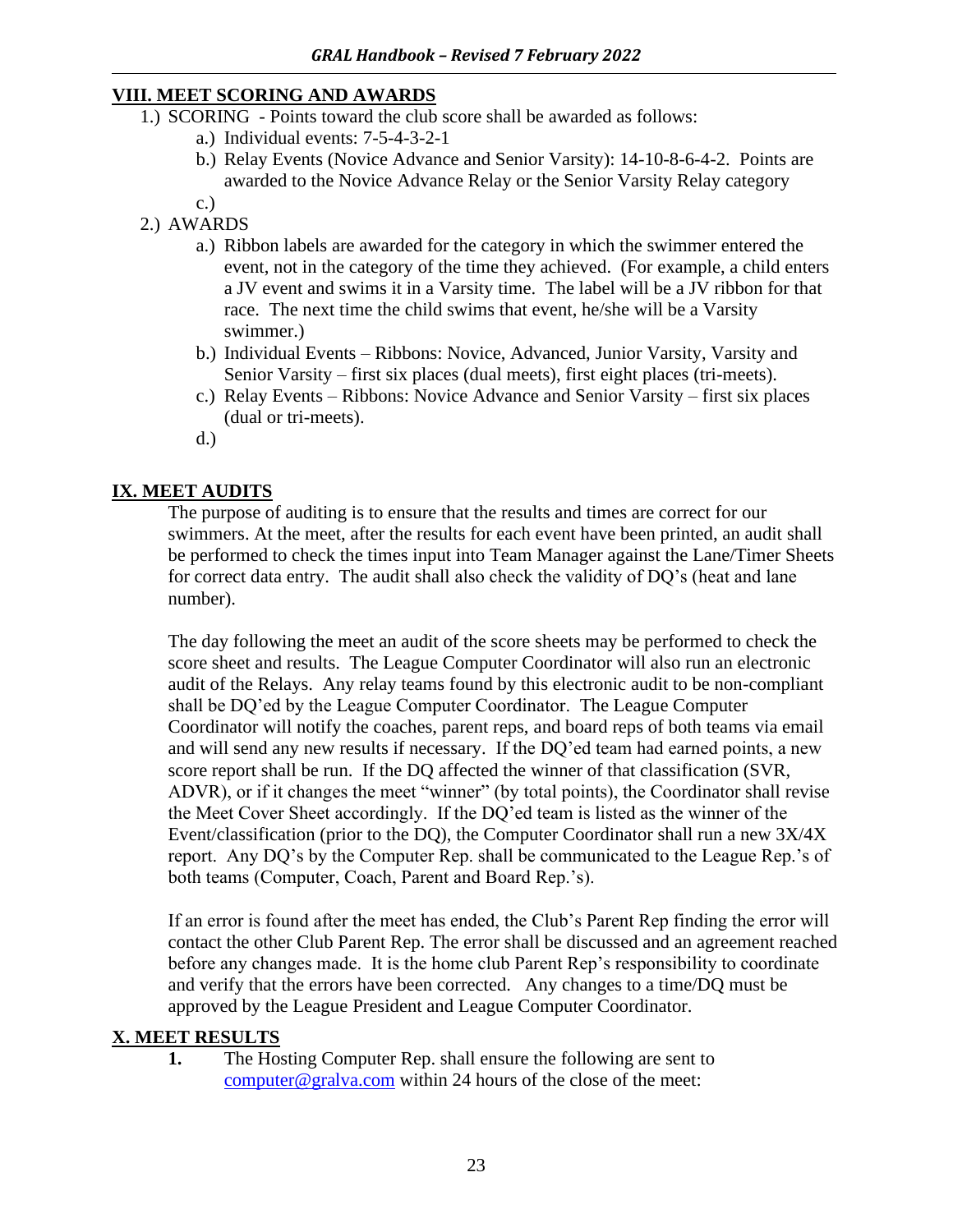- $\triangleright$  Meet Manager backup file (if possible, this should be sent within 2 hours of the close of the meet; preferably from the pool if there is internet access)
- ➢ Meet Cover Sheet (electronically completed)
- ➢ Triple and Quad Winners for EACH Club in the meet
- **2.** The Hosting Computer Rep. shall provide the following to the visiting club(s) at the end of the meet:
	- $\triangleright$  Meet Manager backup file
	- $\triangleright$  A printed copy of the meet cover sheet (if requested)
	- $\triangleright$  A printed Meet Summary Report (if requested)
	- ➢ Participation Labels (if requested)
- **3.** The home club must keep all Lane/Timer Sheets until the GRAL Board's Annual meeting in September.

#### **XI. DIVISION COMMITTEES AND RESPONSIBILITIES**

The Greater Richmond Aquatic League (GRAL) may form Division Committees to assist in carrying on the week-to-week business of the League. The Committee may be comprised of just a Chairperson, or it may include representatives for Officials, Champs, Equipment and Supplies and Computer. These positions generally parallel the functions of the Executive Board, and in this way, assist the Executive Board in carrying out its functions. GRAL retains only one set of Bylaws and Rules that will govern the conduct of all clubs. Certain decisions will be left up to the Division Committees on an annual basis but in no case will the Bylaws and Rules of the League be superseded by the decisions of the Division Committees.

#### **XII. CLUB REPRESENTATIVES AND RESPONSIBILITIES**

- 1.) **Board Representative** (Refer to GRAL Bylaws Article IV Board of Directors). The Board Representative shall perform the following duties to meet the expectations of the Greater Richmond Aquatic League. Other duties assigned by individual member clubs are at the discretion of each club. The Board Rep shall:
	- a.) Be the officially designated League Representative of the Member Club to the GRAL Board of Directors.
	- b.) Attend GRAL Board meetings and vote for his/her club on issues presented before the membership.
	- c.) Present issues for discussion identified by his/her club at the GRAL Board meetings.
	- d.) Submit initial dues and pool certificate of insurance for the clubs at dates as specified by the GRAL Bylaws and Rules.
	- e.) Report back to the club, Parent Rep, Computer Rep, and Coach about the proceedings at the GRAL Board meetings. The Board Rep is the first line of communication between the club and GRAL board.
	- f.) The Board Rep shall have a copy of the current USA Rules book available, and bring the GRAL Handbook to each meet.
	- g.) Identify the official club member attending Champs who will represent the club.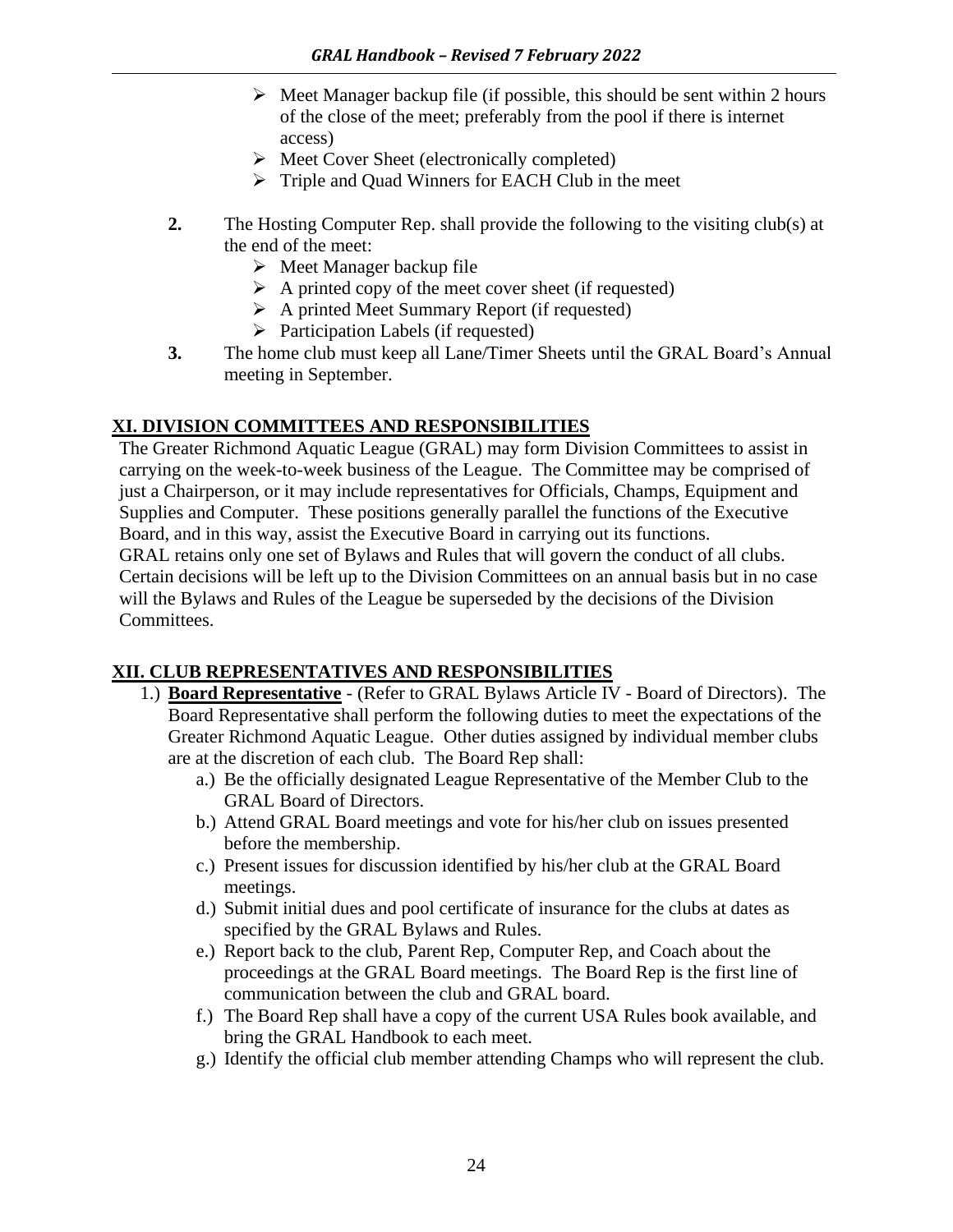- h.) Report to the Division Chairperson and/or Grievance Committee as the official representative of the club in the event that a grievance is filed. See Section XV: Grievance Procedure.
- i.) Work with the Division Committee and Executive Board of GRAL to resolve any questions or issues related to League Rules and procedures that may arise during the season.
- j.) Remain aware of the conduct of the meet to assure that League Rules and procedures are being followed. Issues that arise should be brought to the attention of the Referee or the Meet Director as appropriate. The Board Rep shall have access to a copy of the current GRAL Handbook at each meet.
- k.) Resolve any questions related to the audited results of the meet. Note: Until the meet has been signed off and approved by the Referee, the Referee and Meet Officials are responsible for producing the correct results for the meet.
- 2.) **Parent Representative** The Parent Rep shall perform the following duties to meet the expectations of the Greater Richmond Aquatic League. Other duties assigned by each club are at the discretion of each club. The Parent Rep shall:
	- a.) Be the officially designated Parent Representative of the Member Club to GRAL.
	- b.) Pursuant to the GRAL Bylaws Article IV Section 1, the Parent Rep shall act on behalf of the Board Rep for business conducted at the GRAL Board meetings including voting for the Member Club if the Board Rep is absent.
	- c.) Be sure that club registration information and monies are submitted to the League, as set forth in the Bylaws and/or as stated by the Computer Coordinator. This would include regular season initial registration of swimmers, mid-season additional registrations, and Championship registrations and any money owed to GRAL to be paid at CHAMPS Registration. (Teams can determine who performs these duties as long as someone is responsible.)
	- d.) Coordinate the distribution of supplies and equipment from the Division Committee to the club. Assure that an adequate supply of League-provided materials is on hand for the conduct of the home meets (e.g. ribbons, cards, electronic starter, etc.) Teams can determine who performs these duties as long as someone is responsible.
	- e.) Make sure the club has an adequate number of trained officials to conduct a swim meet. GRAL provides training for selected meet officials. See Section XIII: Meet Officials Training Requirements. Teams can determine who performs these duties as long as someone is responsible; often this responsibility falls on the team's officials rep.
	- f.) Schedule the home meets and the following day rain dates with the Pool Management prior to the start of the regular season. Any scheduling conflicts with the Pool Management should be identified to the Division Committee, or directly to the executive board if no division committee is determined, for resolution prior to the start of the season. Teams can determine who performs these duties as long as someone is responsible.
	- g.) Act as the liaison between the clubs to resolve scheduling questions such as the scheduling of the first swim meet or the rescheduling of a rain-delayed meet. In all cases, the rules regarding scheduling and weather policy shall be enforced.
	- h.) Contact the visiting club(s) Parent Rep(s) at least two days before the meet and notify them of the time to report to the pool, the start of the meet, the weather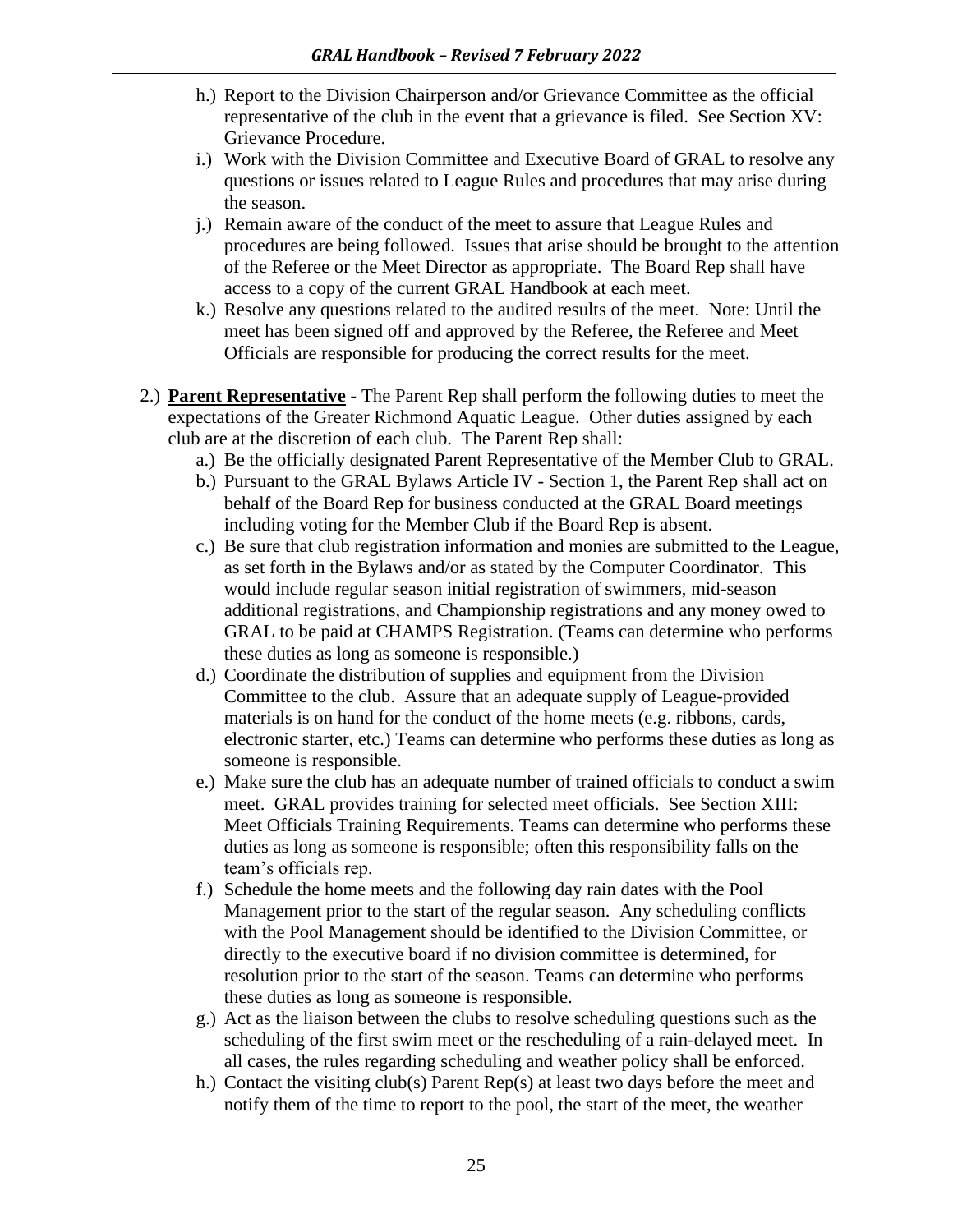policy, location for positive check-in and parking information (if required). Both parent reps should also exchange names of swimmers/employees that have been approved by the league under the swimmer/employee exemption rule.

- i.) Communicate with the other Parent Rep(s) prior to the start of the meet. The home Parent Rep should explain the layout of the deck regarding club seating, introduce the visiting club Rep(s) to the Meet Director and Referee, answer any questions the visiting club(s) may have. The visiting Parent  $Rep(s)$  should be available during the meet to assist the Meet Director in the resolution of issues concerning their club when appropriate.
- j.) Carry out the duties assigned to the Parent Rep in the League Rules and ensure an accurate positive check-in list is provided to the home computer person no less than 30 minutes prior to the start of the meet. Teams can determine who performs these duties as long as someone is responsible. Also, specific responsibilities are assigned to the Parent Reps in the event of bad weather. See Section V: Scheduling.
- 3.) **Computer Representative** The Computer Rep shall perform the following duties to meet the expectations of the Greater Richmond Aquatic League. Other duties assigned by individual member clubs are at the discretion of each club. The Computer Rep shall:
	- a.) Be the officially designated Computer Rep for the club to the GRAL.
	- b.) Attend any meetings or training sessions of the Computer Reps that may be called by GRAL.
	- c.) Receive software, manuals, and information that pertain to the computer operations of the League. The League has purchased licensed software. The Computer Rep will be the custodian of this software and shall assure that use of the software is consistent with the license agreements.
	- d.) Assure that the club has sufficient hardware and software to carry on the conduct of the season.
	- e.) Assure that sufficient people are trained and available at the meets to support computer operations.
	- f.) Work with the League Computer Coordinator as required to resolve any issues related to computer operations.
	- g.) For home meets, load the newly-registering swimmers for home and visiting clubs into the computer prior to the meet and make sure any qualifying times are noted so the child will swim in the correct classification.
	- h.) Run the computer operations of the meet in accordance with the training and direction provided by the League.
	- i.) Provide reports, data, and files, as required by the League to other clubs and to the League (as outlined in the GRAL Computer Handbook).
	- j.) Prepare club registration for Championships and provide accurate reports to the League for swimmers attending Championships.
	- k.) Assure that all the information from the completed meet is correctly distributed by the home club to visiting clubs and to the Computer Coordinator as set forth in the Rules as well as Triple/Quad winners.
- 4.) **Coaches** Each team shall be individually responsible for managing their coaches.
	- a.) Coaches shall have adequate training to safely teach diving and stroke swimming.
	- b.) Coaches shall not be listed on the sex offender list or barred from coaching by USA Swimming.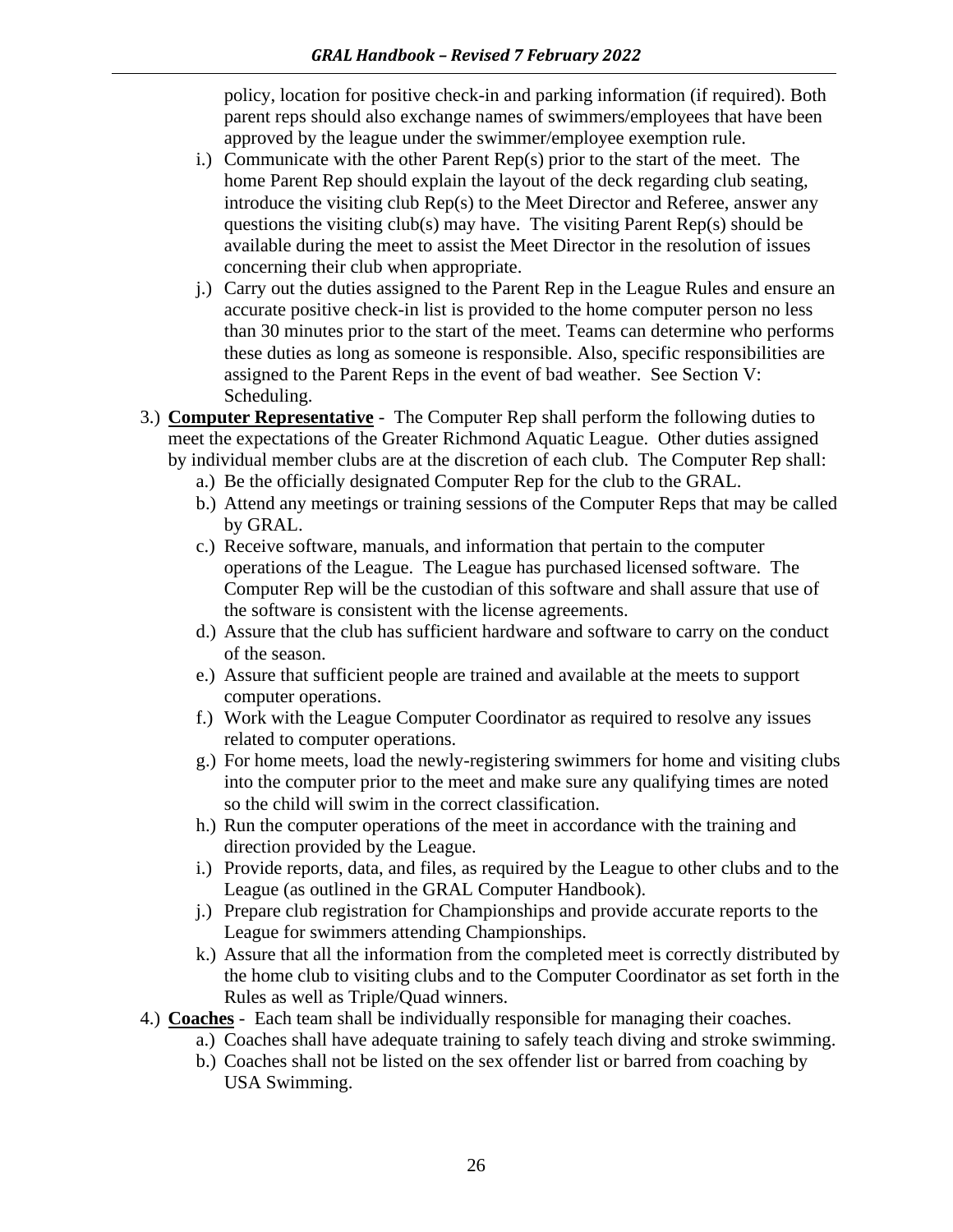- c.) Coaches shall pass a test administered by GRAL with a score of 80% or higher prior to the start of the season (by the deadline set by GRAL) or within a week of being hired (if hired later than the deadline).
- d.) Coaches are encouraged but not required to take the GRAL Strokes and Turns training class.
- e.) Teams may not have more than 4 official coaches on deck at Champs, unless approved by the Executive Board.
- f.) Coaches must take a concussion training class and provide a certificate to the GRAL Board in order to coach. This class only needs to be taken once, and prior certificates carry over to the next year.

#### **XIII. MEET OFFICIALS RESPONSIBILITIES AND TRAINING REQUIREMENTS**

This section of the Rules identifies selected Meet Officials, enumerates the League's expectations for the conduct of the job, and specifies certification and training requirements, when applicable to each of these jobs. Where USA Swimming (USS) Rules describe the requirements of a specific job, it is noted under each job description. GRAL Rules take precedence in any event where there is a difference in the job description. In general, USA Swimming Rules provides detailed job descriptions which are to be followed by GRAL officials. A complete listing of all personnel and equipment required by the League to run a meet can be found in Section XIV: Personnel and Equipment Requirements. These expectations are written with regular season meets in mind, but to the extent that the Championship meet mirror the regular season, the expectations for these officials at Championship meet remain basically unchanged.

Meet Officials include those identified in this section plus all other adult volunteer workers such as Timers, Runners, Table workers, etc. that are required to conduct the meet. It does not include club tasks, i.e., Relay Parents or Snack Bar Workers. The League expects Meet Officials to keep their focus on the assigned tasks at the meet. Children should not be on deck with Meet Officials. Meet Officials shall remain impartial during the conduct of the swim meet. Any position listed below that requires passing a written exam is referred to as a Certified Official. Certified Officials shall pass a GRAL written exam (with an 80% pass rate) such written exam to be taken on a timetable as required by GRAL for each certified position.

GRAL training is waived for current USA Swimming (USS) Referees, Starters and Strokes & Turns Judges. The Officials Coordinator will use the Virginia Swimming lists to determine who is currently USS certified If certification has lapsed in the prior year (but no longer), the official can petition to be considered certified by GRAL for that year only.. Referees certified by USA Swimming shall be required to pass the GRAL written exam for Referees one time, but not attend the class, as long as their certification is current. Starters and Strokes and Turns Judges certified by USA Swimming shall not be required to take tests or classes in those areas as long as their certification remains current.)

Officials shall not do two jobs at the same meet at the same time (e.g. Referee in Charge and Strokes & Turns Judge).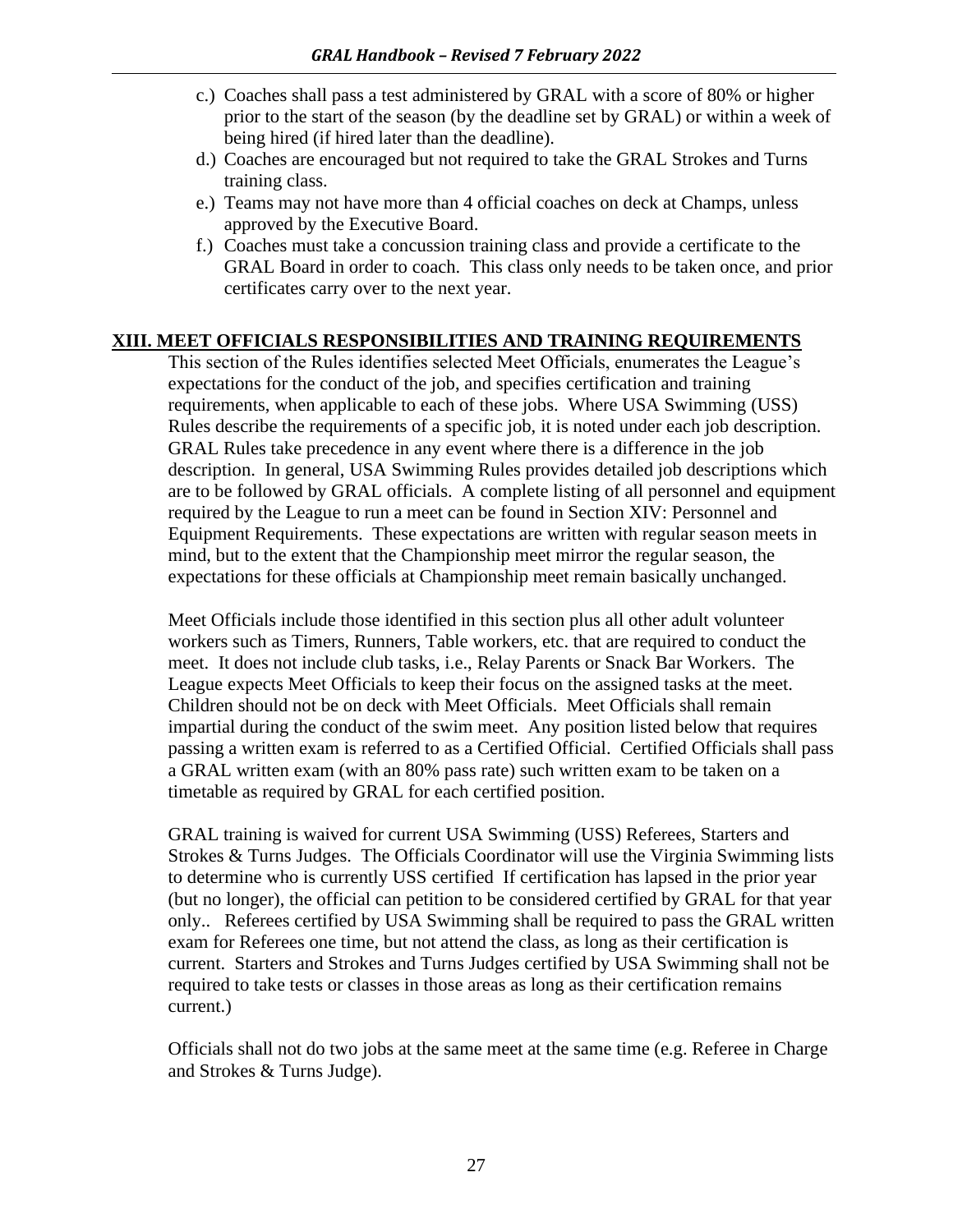The term "walking a meet" is used for some of the training listed below. This term refers to the practice of working side by side with a Certified Official at a regular season meet.

The term "shadowing a meet" is used to designate an experienced official who is observing a trainee for the purposes of certification. Shadowing a meet counts toward recertification in that position.

Unless otherwise specified, a meet is a full meet (both halves), not a half meet. It is possible to work the first half at one meet and the second half at a different meet in order to make up one full meet. Walking must involve seeing every stroke at the meet. Anyone who walks to fulfill training requirements must have his/her name listed on the Meet Cover Sheet in order to receive credit from the League. It is responsibility of the person who is walking to make sure that s/he is listed on that cover sheet. Those who walk the positions may also have a paper record cards signed by the Referee of the meet to serve as the walking record and backup to the Meet Cover Sheet. The Officials Coordinator will update certification statuses after every meet and prior to the next season.

- 1.) **Meet Director**: A responsible person designated by the Home Club. He/she shall arrange seating for spectators and designate areas for each Club's swimmers. The Meet Director is responsible for seeing that all required equipment and materials are available before the meet, including arrangements for the pool, pool deck, deck officials, Announcer, Clerk of Course, computer area, club Positive check-in tables and the Table workers. Adequate lighting is a necessity. See Section XIV: Personnel and Equipment, item 2.
	- a.) During the course of the meet, the Meet Director shall make sure that all certified and trained personnel required to run the meet are accounted for, and on hand when required. The Meet Director will work with the Parent Reps to make sure all positions are filled. See Section XIV: Personnel and Equipment Requirements, items 1 & 3.
	- b.) The Meet Director shall enforce the individual club warm-up times and communicate this to the Parent Reps and/or Coaches. Typically, the home club warms up first.
	- c.) The Meet Director or designee (such as the Referee or Computer Rep) shall complete the cover sheet listing individuals working certified positions as well as those individuals who are training or walking and include the Water Depth measured prior to warm-ups. This cover sheet should be provided electronically to the League Computer Rep at the end of every meet (within 24 hours).
	- d.) The Meet Director, along with the Parent Reps and Pool Management, shall work together in accordance with League rules to resolve any weather-related meet delays.
	- *e.)* The individual clubs may assign other duties to the Meet Director beyond those listed here. However, the League strongly advises against additional duties during the meet.

*TRAINING –Training for this position is the responsibility of each club. Each*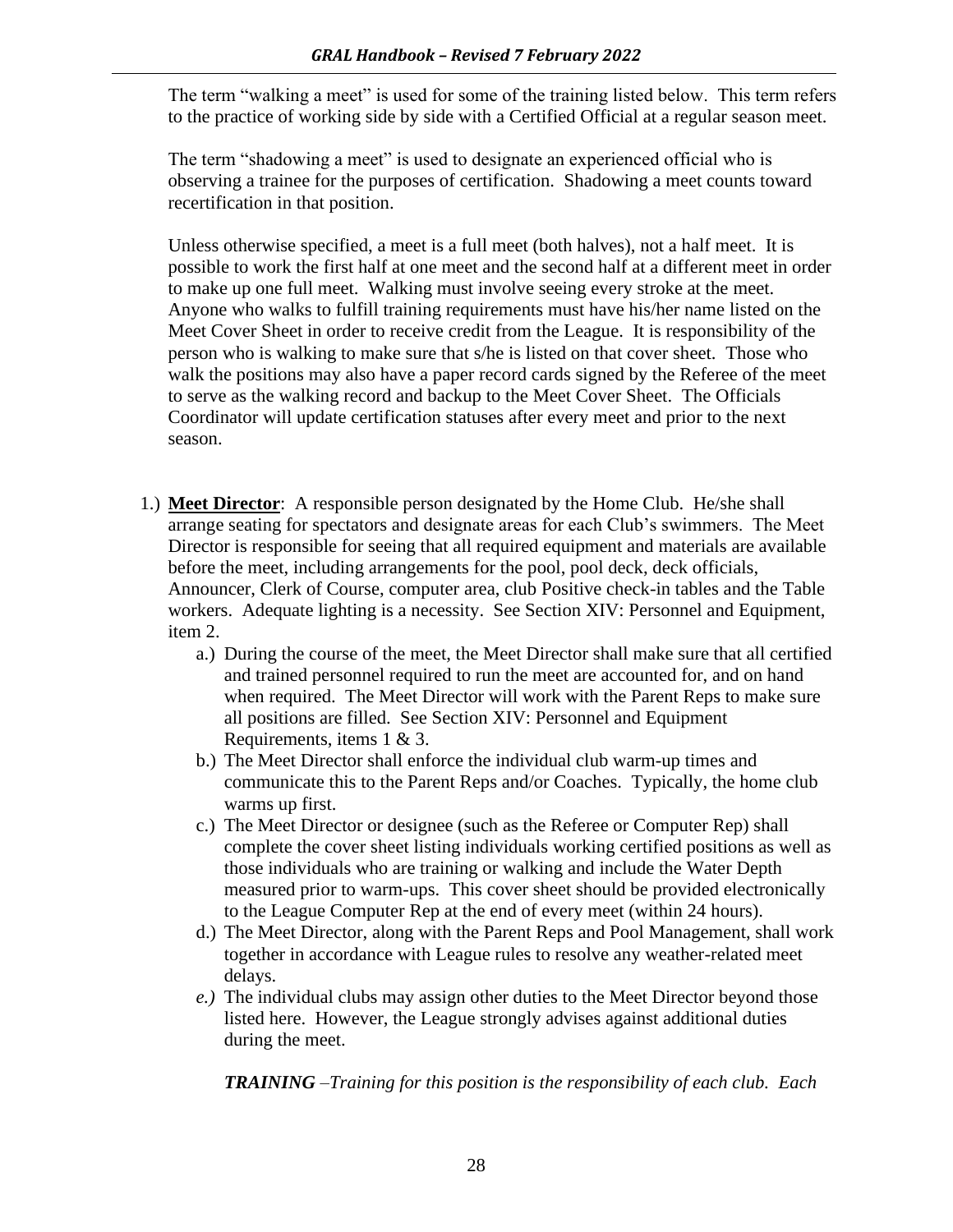*club must have a Meet Director who has been trained using GRAL approved guidelines and information. No certification required.*

- 2.) **Referee (Certified):** See USA Swimming Handbook for duties. The League recommends that the Referee be fully cognizant of the job responsibilities and rules governing the performance of the Clerk of Course, Starter, Strokes & Turns Judges, Table workers, and computer functions. The Referee shall be aware of any concerns that arise during the conduct of the meet in any of these areas and be prepared to intervene to resolve those concerns.
	- a.) The Referee shall meet with the Head Table worker, Head Computer Operator, Clerk of Course, Head Timer, Runners for DQ cards from Strokes & Turns Judges prior to the start of the meet to assure that all is in order for the meet.
	- b.) The Referee shall meet with the Coaches for every club prior to the start of the meet. This provides an opportunity for instructions and establishes the authority for running of the meet, giving the Referee an opportunity to make any statements regarding the conduct of the meet and coaches a chance to ask any questions they may have.
	- c.) The Referee shall meet with the Starter and the Strokes & Turns Judges to review the pool's layout meet procedures, specific stroke and/or turn technical review and record the names of the officials including the "walkers." In the event that more than one Referee will work the meet, there is only ONE **Referee in Charge** on Deck at any time with authority for the meet. If an additional Referee is on deck, his/her only job is to assist the **Referee in Charge** of the meet. The additional Referee may be asked to assist other Meet officials. ONLY the **Referee in Charge** of the meet has the authority to question and sign DQ cards. It is not the job of any additional referee to write DQ cards unless he/she is substituting for an absent Strokes & Turns Judge. **The Referee in Charge** has final authority on any questions that need to be resolved.
	- d.) The referee shall meet with all trainees walking during the meet, as well as their supervisors, to ensure that they're aware of their responsibilities and training in accordance with GRAL requirements. For example, the referee should ensure that Stroke & Turn trainees on their third walk are making calls and are under supervision of an approved, experienced official (see section 3 below)
	- e.) The Referee shall remain keenly aware of events in the pool to assure the meet is being conducted in accordance with USA Swimming Rules and GRAL Rules. As such, the Referee should have access to both documents during the meet and be familiar with their content.
	- f.) The Referee must remain on deck through the course of the meet and must signal the Starter that the competition can begin before each heat. The Referee shall confirm any false start calls with the Starter. GRAL deviates from USA Swimming in that a swimmer is only disqualified for a second false start in the same event.
	- g.) The Referee shall spot check the seeding of the swimmers as they arrive at the block.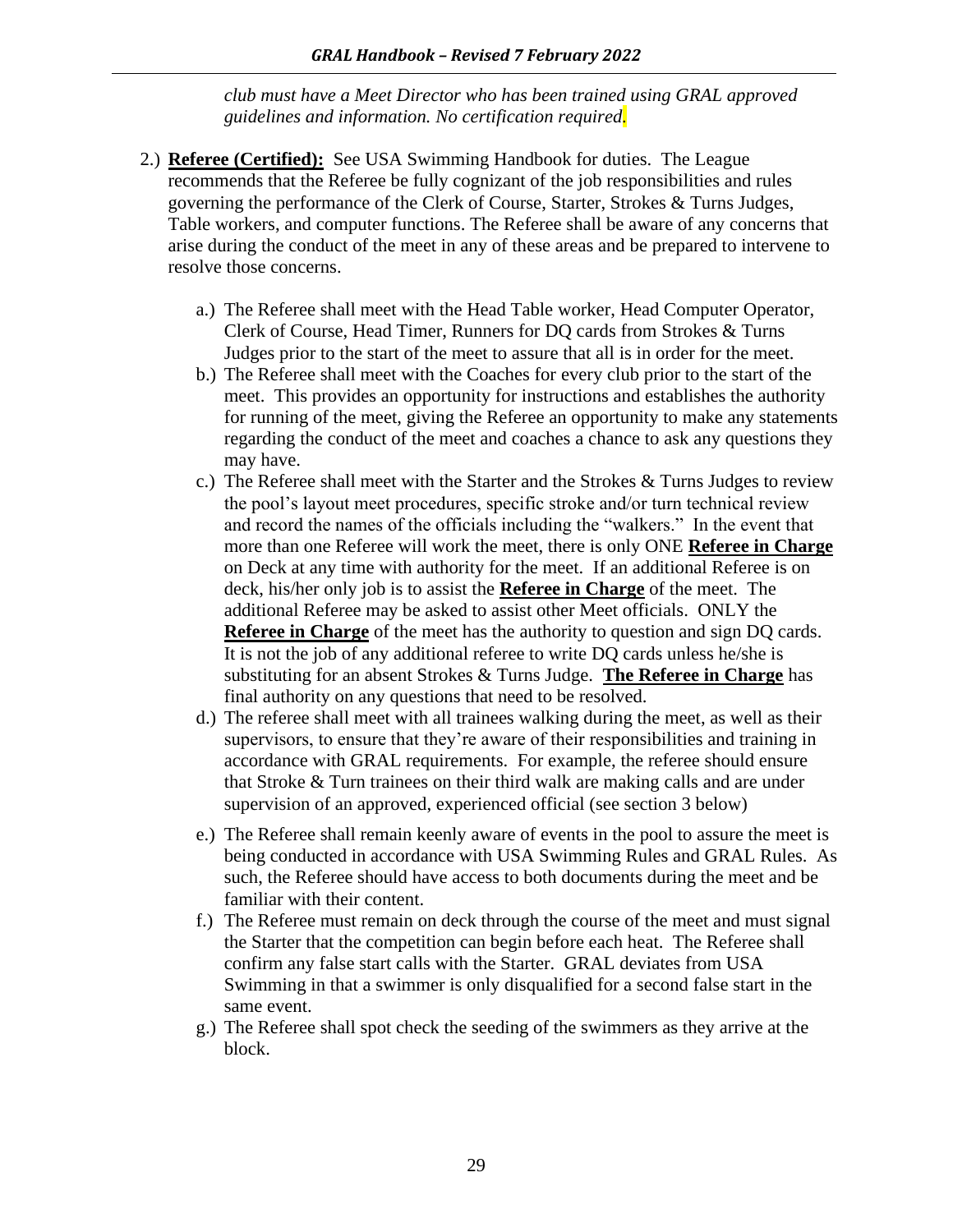- h.) The Referee shall review and approve with his signature or initials all disqualifications from the Strokes & Turns judges prior to the DQ cards going to the Table workers.
- i.) The Referee shall ensure working officials and trainees appear on the Meet Cover Sheet and whether they worked or walked a full meet or a partial meet (e.g. 1st half or 2nd half).
- j.) The Referee shall have final say in all disputes. Therefore, the Referee shall remain until the last event has been scored. In the event a primary referee must leave, a mutually agreed upon GRAL certified referee shall continue the referee duties. If a replacement is unavailable, the meet will be postponed and continued at a later date before the next scheduled meet if this occurs in Meets  $1 - 5$  or results of the last meet are due prior to Champs registration.
- k.) Referees are required to have concussion training (either provided by the CDC or NFHS and linked on the GRAL website). A certificate shall be provided to the Officials Coordinator upon passing. At this time, this training is only needed once. Those who are USS Certified are except, as concussion training is required for USS Certification.

*TRAINING - (Prerequisite - The Referee candidate must have worked four full GRAL meets or eight half GRAL meets in the past four seasons as a Strokes & Turns Judge prior to becoming a Referee)* 

*The Referee must complete the GRAL training courses and pass all tests in Clerk of Course, Starter, Strokes & Turns Judge, and Referee during the first year of training OR if certification is NOT continuously maintained. Referees must attend a stroke and turns and referee clinic every year. Referees are required to pass the appropriate certification exams every year.* 

*A New Referee Trainee shall walk at least half of a meet as a Starter and half of a meet as Clerk of Course unless he/she is already certified in either one of these two positions. The New Referee Trainee shall also walk at least one full meet as a Referee to successfully complete the training qualifications as a Referee. Note that the test and walking requirements for Strokes & Turns are taken care of by the prerequisites for becoming a Referee. Referees are Strokes & Turns Certified*

*A USS Certified Referee must take the appropriate Referee test (that addresses GRAL-specific rules) one time or have been trained as a GRAL Referee. After that s/he is considered a Certified GRAL Referee as long as s/he maintains USS Certification. If his/her USS Certification lapses, s/he will following the training guidelines as a non-USS Certified Referee.*

#### *Recertification*

- *Work a minimum of 1 meet per year as Referee*
- *Attend Experienced Referee Roundtable every year*
- *Pass certification tests (Referee and S&T) every year*
- *Maintain Strokes & Turns Certification*
- 3.) **Strokes & Turns Judge (Certified):** See USA Swimming Handbook for duties. The Strokes & Turns Judge evaluates each swimmer to ensure that the designated strokes and turns for the event are being performed in accordance with USA Swimming rules, except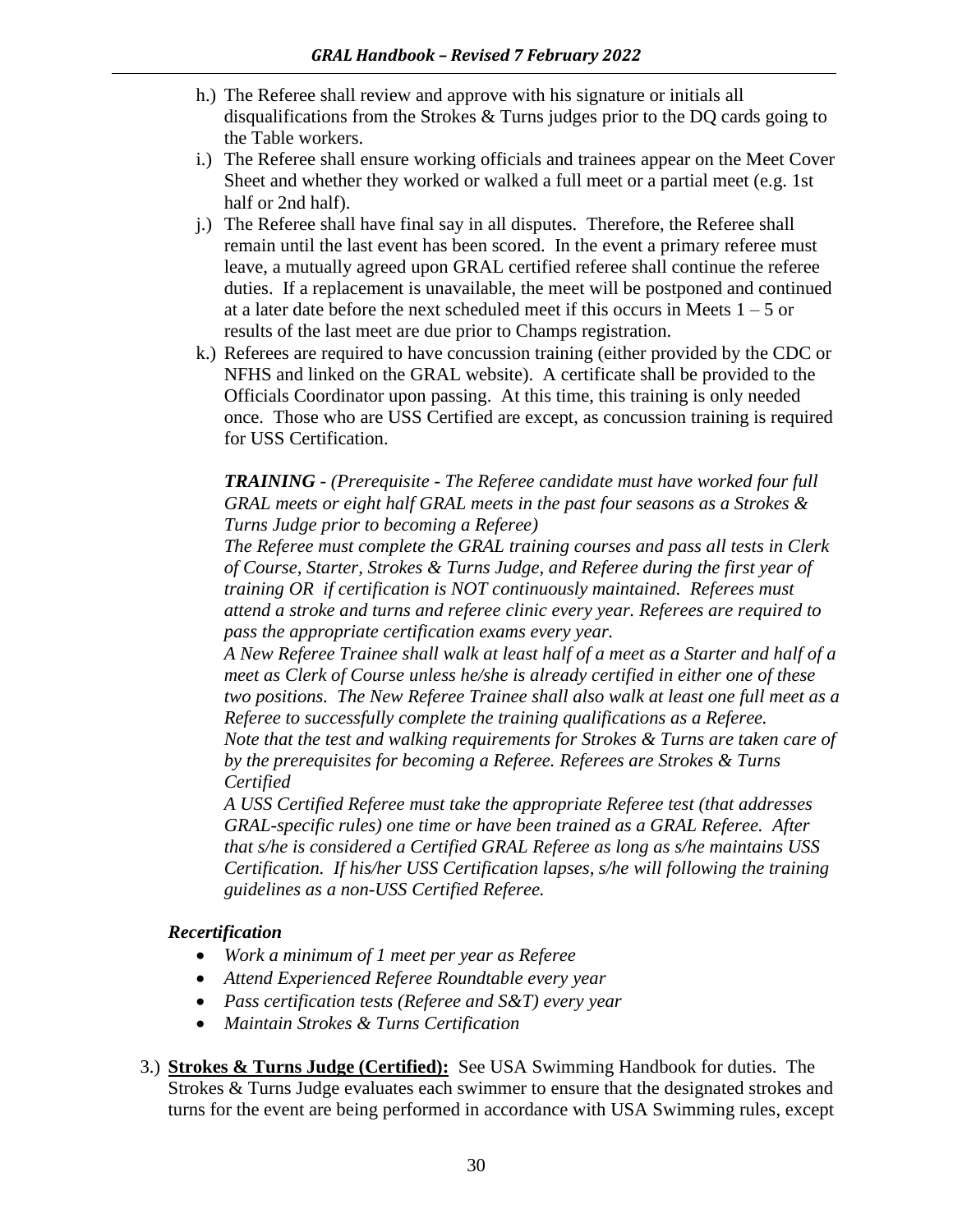where they differ from GRAL (e.g., the backstroke turn). Four or more qualified adults shall serve as Strokes & Turns Judges at all regular season meets. It is preferred that the judges are split equally among the teams. A Strokes & Turns Judge must raise his/her arm when an infraction is seen. Strokes & Turns Judges must sign or initial each disqualification card, specifying the infraction. Strokes & Turns Judges are required to sign in at the Referee meeting prior to the meet start in order to get credit on the cover sheet for working. If a judge will be late and not make the meeting, the Parent Representative should notify the Referee, and the judge should check in with the Referee prior to working. This also applies to new judges who are walking a meet. It is the person who is working or walking's responsibility to make sure s/he is listed on the cover sheet for credit. Strokes and Turns judges are required to have concussion training (either provided by the CDC or NFHS and linked on the GRAL website). A certificate shall be provided to the Officials Coordinator upon passing. At this time, this training is only needed once. Those who are USS Certified are except, as concussion training is required for USS Certification.

*TRAINING – The Strokes and Turns Judges must complete the GRAL training courses and pass the written test during the first year of service, then every other year thereafter. To complete League training requirements, applicants are required to walk the first half of an even meet, the second half of any meet, and another half meet, for a total of three halves where all strokes (IM, Free, Back, Breast, Fly, Relays) have been walked. The third walk shall be supervised (shadowed) by a certified Strokes & Turns judge who has worked at least 8 GRAL halves or is USA certified. The list of persons who are certified to shadow a third walk will be posted on the Web site or otherwise distributed to teams. In order for the shadow to be credited, the certified person must appear on that list, or an exception must be sought ahead of time from the VP of Officials. A USS Certified Strokes and Turns judge is considered certified as long as his/her USS Certification is current or was current within the past year.* 

#### *Recertification*

- *Work a minimum of 2 halves during the previous year either as a Strokes and Turns Judge or a Referee*
- *Complete GRAL training course every other year*
- *Pass GRAL written test every other year*
- 4.) **Clerk of Course (Certified):** The individuals for the Clerk of Course work together to get the swimmers seeded in heats and lanes. All classifications of swimmers may be combined to fill the heats. Individual swimmers will be placed according to seed time, fastest to slowest in lane groups, based on USA Swimming seeding rules for standard events. Heats will be swum slowest first and fastest last. The League will conduct preseeded meets that are seeded after an accurate Positive check-in has been turned into the Home Club Computer Rep 30 minutes prior to the start of the meet. The swimmers should be allowed to swim with the fastest competition available. In a pre-seeded meet, empty lanes may occur in any heat if there are scratches. SV and ADV relays will be treated as a SINGLE event.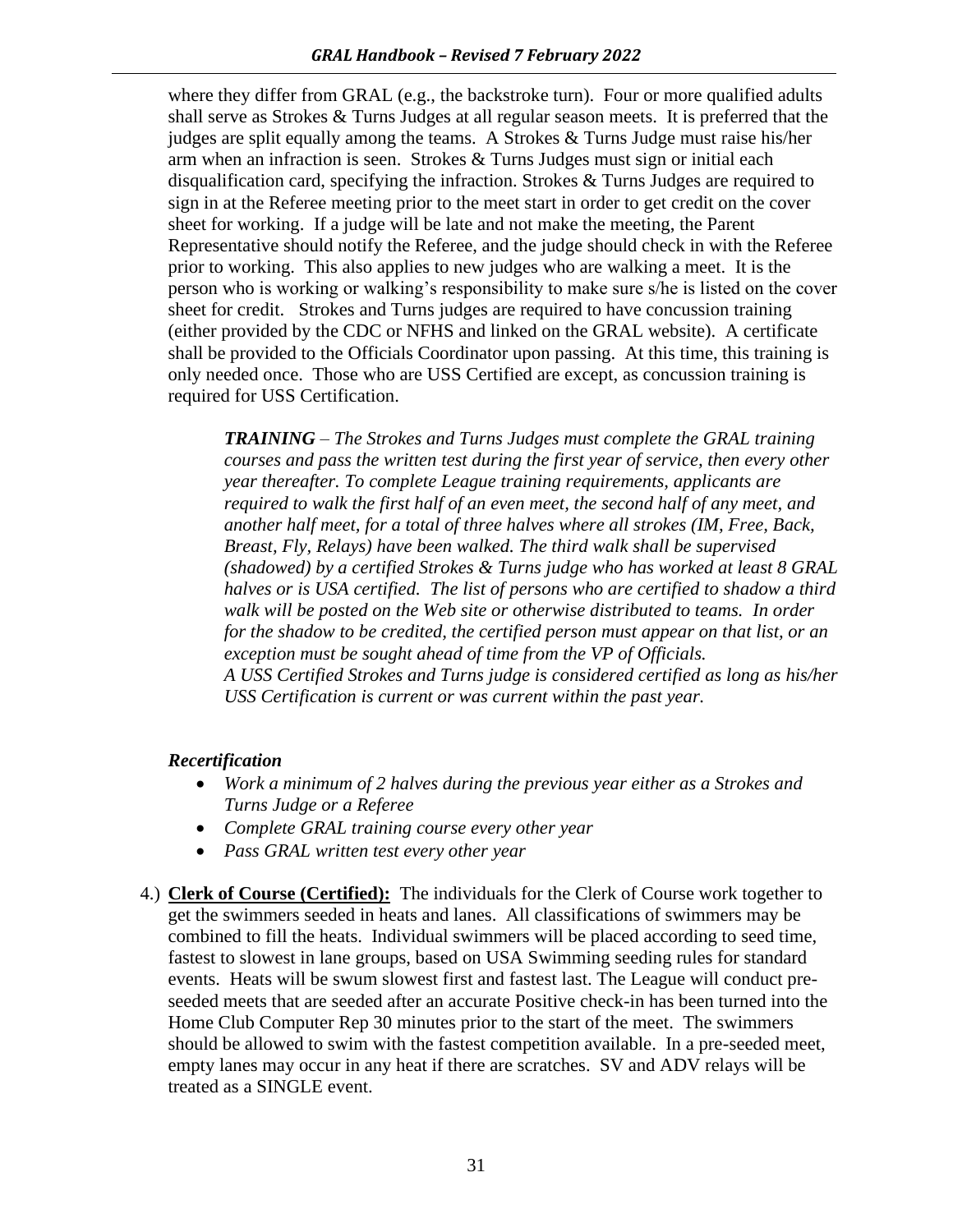The visiting and home clubs must provide to the home Computer Rep. (or meet Computer operator) a list of all scratches and changes no less than 30 minutes prior to the start of the meet.

- a.) Every effort shall be made to allow all swimmers registered for that meet to swim even if they are late arriving to Clerk. The Referee will be notified if a swimmer has shown up to swim after his/her assigned heat is in the water. The late swimmer may be placed in an empty lane in a later heat. The timers involved in the change will be notified of the late swimmer's name. The Referee must be consulted if there are additions to an event or if an event needs to be skipped in order to combine heats.
- b.) The Clerk of Course shall keep the Starter and Referee informed of any changes to the number of heats for each event. The Clerk shall also inform any affected timers of the changes and is encouraged to write the changes on his/her meet program.
- *c.)* The Clerk shall work with the Announcer to give swimmers a first call, second call, and final call for each event.
- *d.)* The Clerk and Computer Rep should work together to seed the relays. The computer will not competitively seed the relays (i.e., it will place teams in clumps rather than dispersing them throughout the heat) and either the Computer Rep or the Clerk may make changes to ensure the seeding is more competitive. The Clerk must be familiar with how to seed in case changes need to be made after the program is printed. If relays scratch, the Clerk shall reseed them so that there are not any open lanes. Relay seeding and/or changes must be communicated to the Starter and Referee prior to the start of the event.

*TRAINING – The Clerk of Course must complete the GRAL training courses and pass the written test during the first year of service OR if certification is NOT continuously maintained. To complete the certification process, the trainee must walk a half meet (either first or second) and all relays as Clerk.* 

*There is no USS equivalent to a GRAL Clerk of Course, therefore all GRAL Clerks must go through the training.*

#### *Recertification*

- *Work a minimum of two halves per year.*
- *Pass GRAL written test every other year.*
- 5.) **Starter (Certified):** See USA Swimming Handbook for duties. The Starter is in control of the meet from the Referee's signal until a successful start is completed. There will be a certified Starter at each meet. Electronic Starters will be used at all GRAL meets. The visiting team shall bring their electronic starter to the meet in case of a malfunction with the home team's starter. Starters are required to have concussion training (either provided by the CDC or NFHS and linked on the GRAL website). A certificate shall be provided to the Officials Coordinator upon passing. At this time, this training is only needed once. Those who are USS Certified are except, as concussion training is required for USS Certification.

**TRAINING**: *The Starter must complete the GRAL approved training course and pass the written test during the first year of service OR if certification is NOT continuously*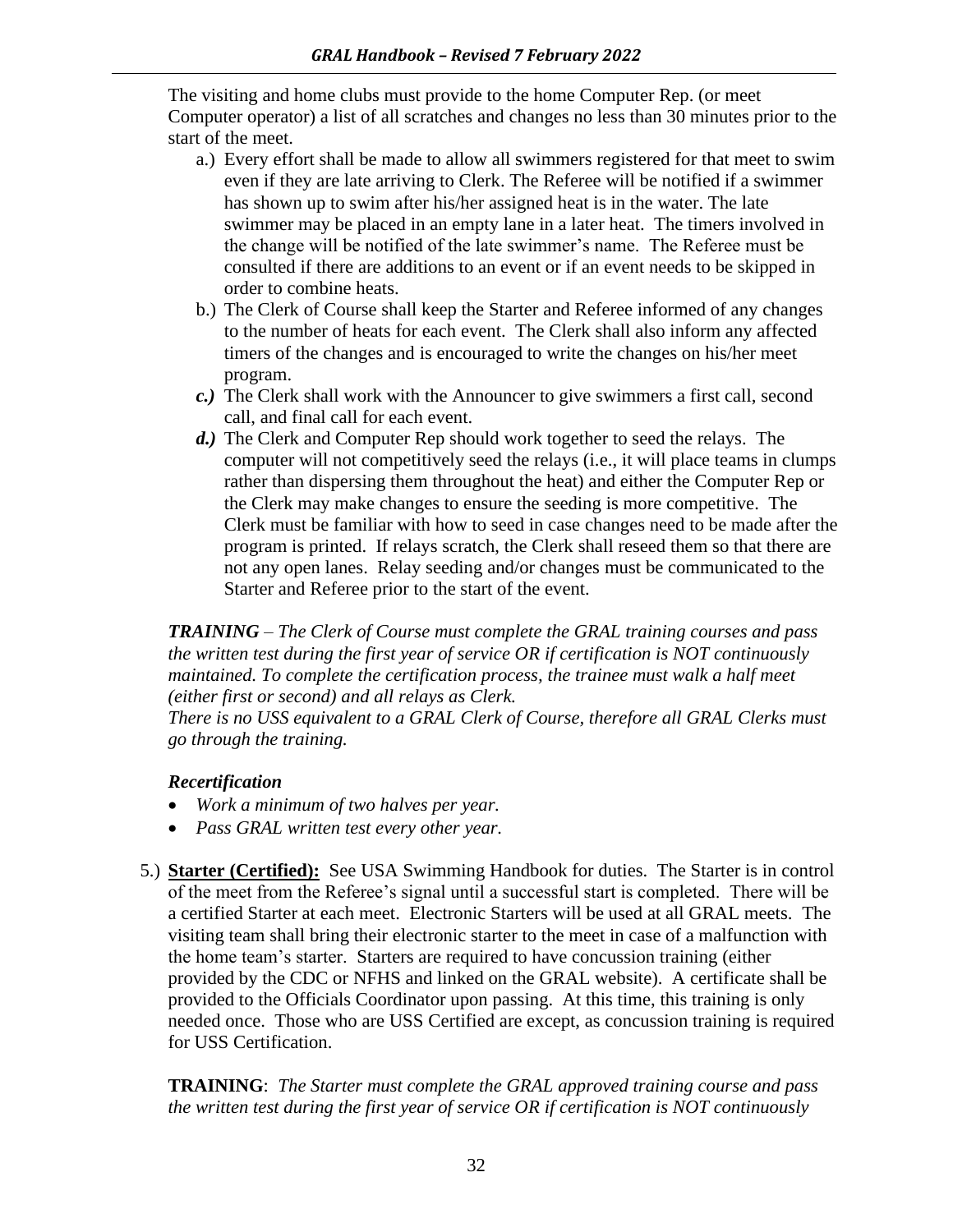*maintained. New Starter shall walk one full meet (beginning half – either first or second – in observing the trained Starter, and final half – either first or second, the opposite of the beginning half – in acting as Starter with a trained Starter in observation) prior to completing the League training requirements. A shadowing Starter must not be in his or her first year of certification.*

*A USS Certified Starter is considered certified as long as his/her USS Certification is current or was current within the past year.* 

#### *Recertification*

- *Work a minimum of two halves per year.*
- *Pass GRAL written test every other year.*
- *6.)* **Head Computer Rep :** This individual will be required to oversee the accurate entry of meet information, and record the results as they come in, print final reports, export all files as required, and make appropriate backups. Each Member Club has a Computer Rep who shall ensure that the individuals at the computer have been trained.

*TRAINING - The League offers support to the Computer Reps throughout the season, but no formal training is provided. New Computer Reps should be familiar with the materials on the website. The Member Club Computer Rep shall ensure that anyone who will act as a Head Computer Operator is capable of performing the duties. No certification required*

*7.)* **Head Table worker (Certified):** The Table workers receive the Timer event/lane sheets from the runners and process the information through posting of results. Tasks may include receiving and sorting Timer event/lane sheets, computer input reports, labeling ribbons, DQ envelopes, and posting results and scores.

*TRAINING – Training for this position is provided by GRAL. Each club must have a Head Table Worker who is certified. Recertification requires that the Head Table Worker work one whole meet per season.*

- 8.) **Head Timer:** The Head Timer will assign one timer per lane to record Times on the swimmer's event/lane Sheet. He/she will ensure that the timers have proper event/lane sheet sheets before an event is started. He/she must make sure the runners receive the event/lane sheets as soon as possible after the race. There shall be three adult timers per lane, and each club should be represented on each lane. All timers (including the Head Timer) should start their watches whether or not they are timing a swimmer. The Head Timer should occasionally review the results of the three times in a lane to make sure the timers are staying close together on the recorded times.
- 9.) Timers: The timers have two primary roles: a.) Obtain as accurate of a time as possible for each swimmer to the hundredth of a second (0.00). To accomplish this, each timer shall have a clear line of vision to the starter device and shall start the stopwatch(es) at the sight of the light which signifies the start of the heat. Additionally, each timer shall have a clear line of vision of the vertical wall of the pool, and shall stop the stopwatch(es) as soon as any part of the swimmer's body touches the wall. b.) Ensure that an accurate record of which swimmer swam in each heat is documented. For each heat, timers shall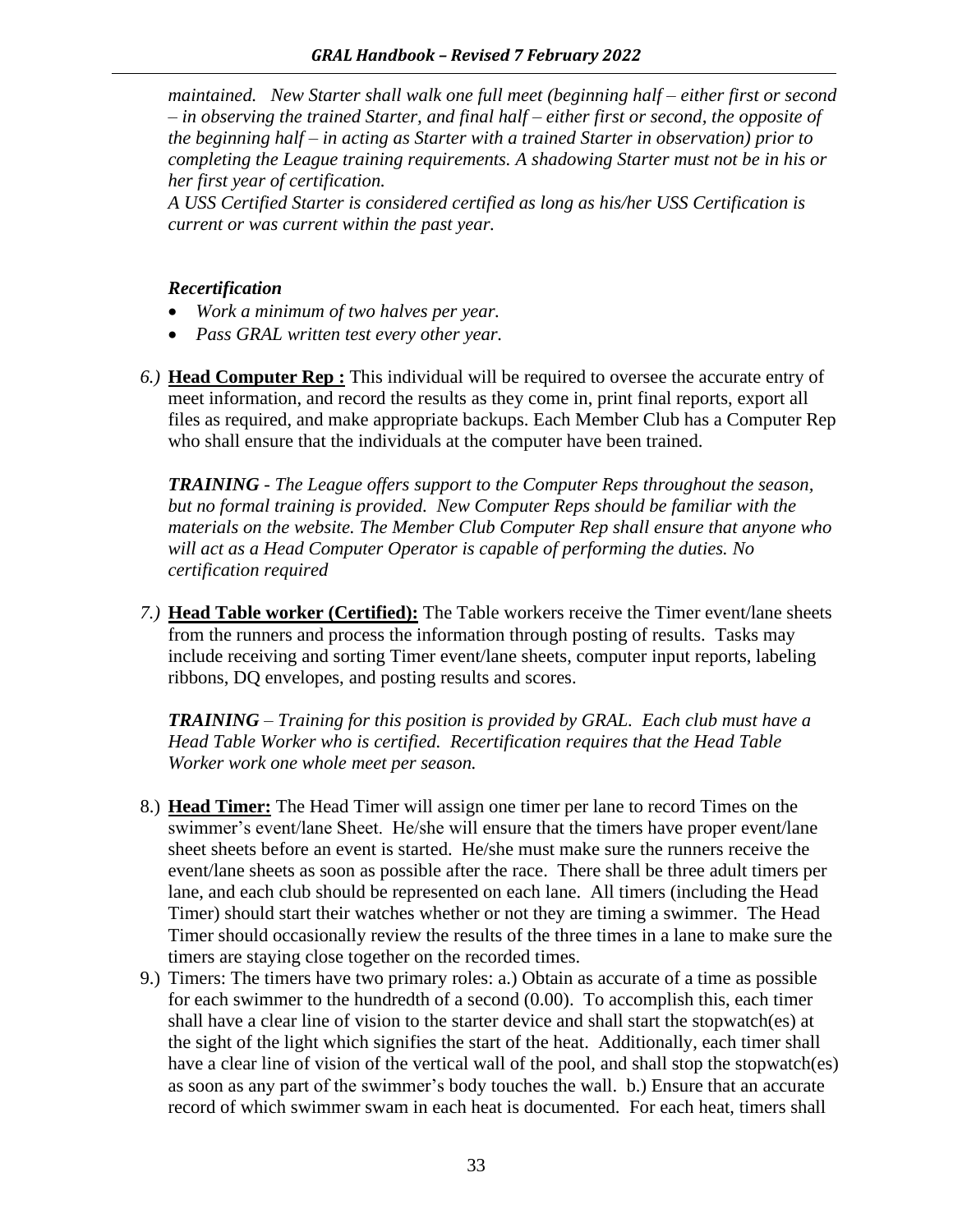verify the name of each swimmer as they approach the block (and/or exit the water in the case of 25 yard/meter events and/or 100 yard/meter relays) by asking each swimmer "What is your name?". If the reply given matches the lane/timer sheet, a check mark shall be made next to the Swimmer's name on the sheet. If the swimmer gives a different name than is on the sheet for that Event/heat, the swimmer shall not be allowed to the block, and/or the timer shall communicate to the Starter and Referee to hold the start of the heat until the lane/timer sheet is revised to list the correct swimmer.

*TRAINING – The Head Timer or Starter provides training at the start of each meet and oversight throughout the meet. The Head Table Worker and Computer Rep also provide oversight.*

- 10.) **Announcer:** The League requires the Announcer read the Weather Policy for that club prior to the start of the meet and once the Meet Director has cleared the pool for a weather delay. The Announcer should tell the Meet Director, Pool Management, and the Parent Reps where to meet in the event of a weather delay.
	- a.) Working with the Clerk of Course, the Announcer should make a first call, second call, and final call for each event.
	- b.) The Announcer must be careful not to interfere with the Referee or Starter from the time of the Referee's signal until a successful start has been completed.
	- c.) These are the League requirements. Individual clubs may assign other duties as deemed necessary.

*TRAINING – None. The Announcer receives oversight from the Clerk of Course and the Referee.*

#### **XIV. PERSONNEL AND EQUIPMENT REQUIREMENTS**

#### **1.) Personnel Needed for Meets**

- a.) Meet Director
- b.) Referee
- c.) Head Timer with an Assistant Head Timer from the visiting club along with three (3) timers per lane.
- d.) Clerk of Course 1 certified and 2 assistant (visiting club shall also provide one (1) COC Volunteer to assist in locating and identifying visiting club swimmers at COC)
- e.) Starter
- f.) Strokes & Turns Judges a minimum of four (4) required with two  $(2)$ recommended from the visiting club.
- g.) Announcer
- h.) Runners (2 or more as needed)
- i.) Computer Operator (1) and Computer Caller from visiting club(s)
- j.) Table workers: 2 from each club (including certified Head Table Worker from home team), Ribbon Labelers (1 from each club).
- k.)

#### **2.) Equipment Needed for Meets**

a.) Starting blocks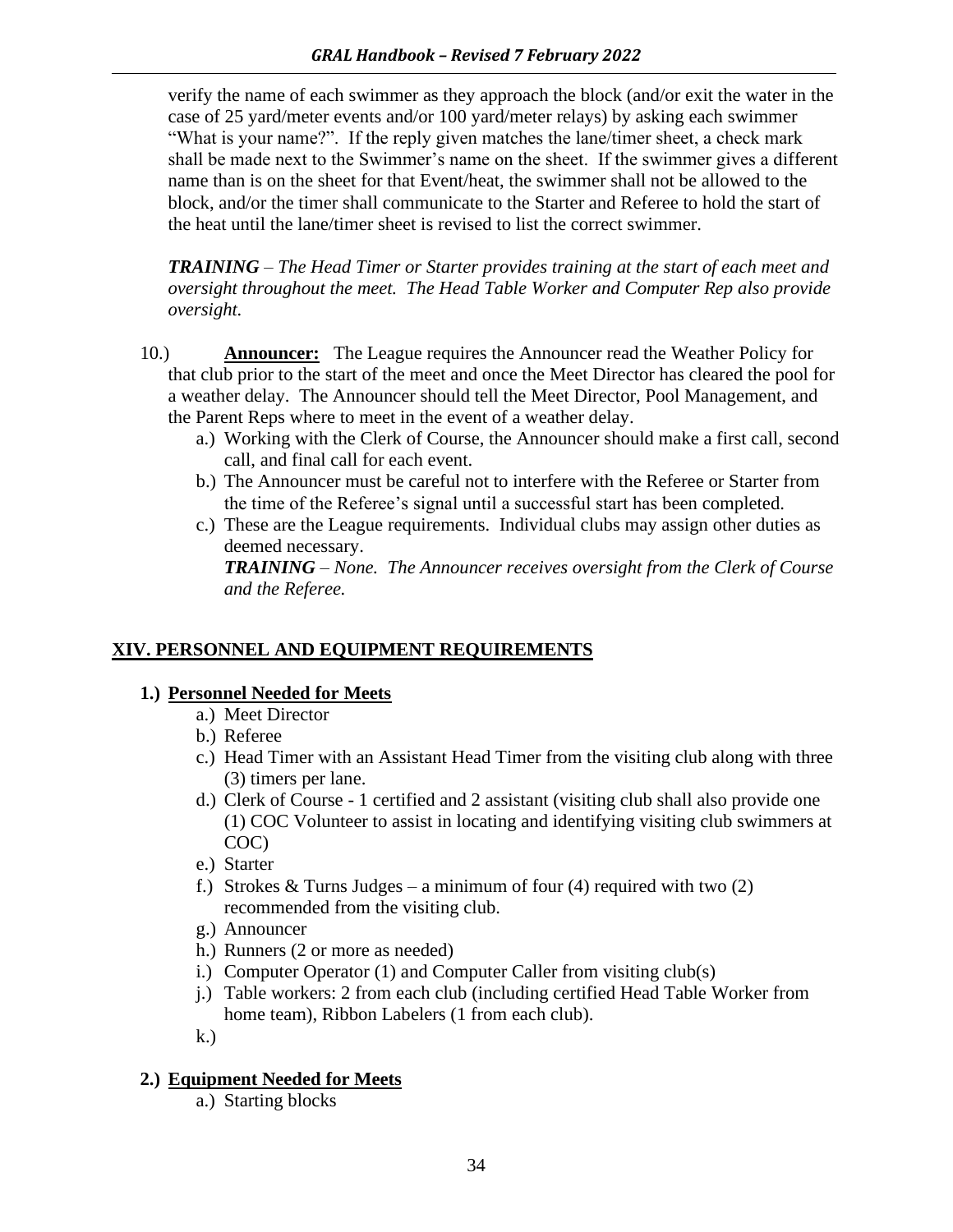- b.) Lane markers
- c.) Starting equipment (electronic starter and additional speaker must BOTH be used; Away Team brings their starter for backup)
- d.) Whistle (for Referee)
- e.) USA Swimming Rule book and GRAL Handbook
- f.) Public Address system
- g.) Six (6) watches per lane/2 per person (visiting club to provide its own watches) plus at least 6 extra watches per club and two (2) watches for each club's Head Timer.
- h.) Table and chairs
- i.) Pencils: 40 for officials and table workers; Highlighters for Table Workers Pink for DQ's and Blue for No Shows
- j.) Paper clips, rubber bands, scotch tape
- k.) Computer and printer with paper and labels for ribbons
- l.) Extension cords as needed
- m.)Cover Sheet
- n.) Backstroke Flags
- o.) Lights for Timers, Clerk of Course, and Table workers
- p.) Clipboards for all officials (sufficient number to conduct a meet)
- q.) Calculator and scissors for Table workers
- r.) Appropriately marked measuring device for measuring and recording pool water levels as required by GRAL rules
- s.) Disqualification (DQ) cards
- t.) Diagrammed layout of Pool, indicating positions for Starter and Stroke & Turns Judges.
- 3.) Every effort should be made to have equal club representation on each lane for Timers. Two (2) Strokes & Turns Judges should be from the visiting club, if possible. However, a meet must be conducted with a minimum of four (4) Certified Strokes & Turns Judges at all times regardless of club affiliation, unless an exception is sought from the VP of Officials. Exceptions can be made to go to two strokes and turns judges in accordance with USA Swimming rules. Table workers should also consist of representatives from each club and computer times shall not be entered without representation from all teams.
- 4.) If assigned workers do not report at least 15 minutes prior to the start of the meet or at their assigned time, then EACH club is responsible for filling the vacant positions. Meet Programs should be given to the Table workers, Strokes & Turns Judges, Clerk of Course, Referee, Announcer, and Starter. Completed DQ (Disqualification Cards) and ribbons shall be given to the coaches at the end of the meet.
- 5.) Equipment used in GRAL and Championship meets shall conform to specifications outlined in the current USA Swimming handbook. Violations shall be reported to the President of the GRAL for review. Watches that record times 1/100 of a second must be used. Spare watches and batteries should be available. If 8 & Unders start at the opposite end of the pool from the regular starting end, the starting device should be moved to this opposite end in order to conform to the USA swimming rule

#### **XV. GRIEVANCE PROCEDURE**

Any club that has a grievance (or protest) that cannot be worked out between the individual clubs needs to notify GRAL in writing (via a standardized form) of the issues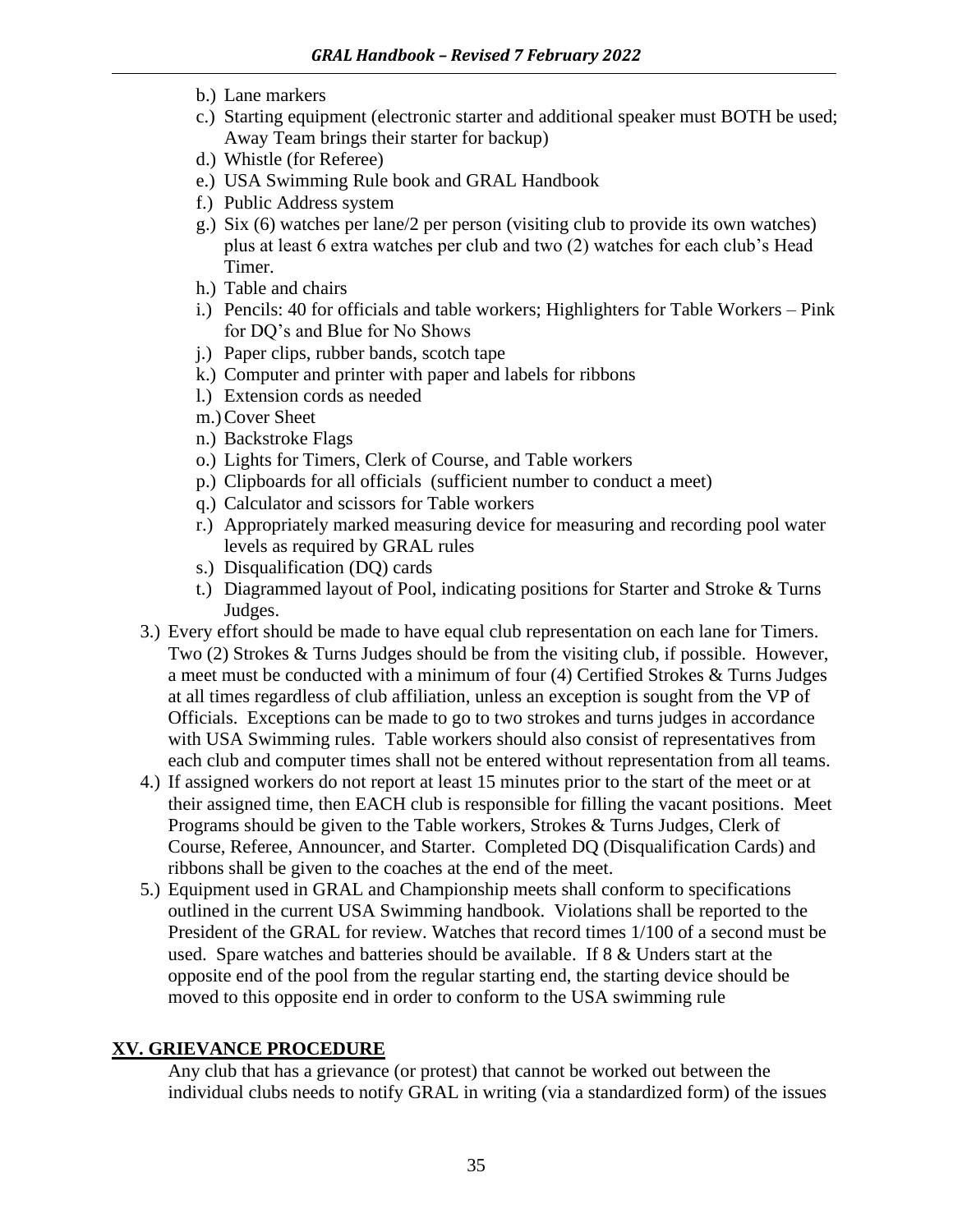pertaining to the grievance within 48 hours of the completion of the meet in question. If notice is not filed with 48 hours of the completion of the meet in question, this particular grievance procedure cannot be implemented.

The GRAL Grievance Committee will consist of the GRAL President, as Chair, and any two (2) Officers selected by the President for that grievance. No GRAL officer shall serve on the Grievance Committee if his/her home club is involved in the grievance, unless the grievance involves a league-wide issue. The GRAL President may delegate this responsibility (Grievance Committee Chair) to another GRAL Officer if necessary. The President must notify all Division Chairs if he/she chooses to delegate the responsibility of the Grievance Committee Chair for any period of time during the season.

The Board Rep (or designee) should complete the grievance form. The Board Reps for all involved clubs will be contacted as soon as possible regarding any grievance. All grievances will be given a response in writing by or the Grievance Committee once a decision is determined. All decisions made by the Grievance Committee are final.

#### **XVI. CHAMPIONSHIP MEET RULES AND INFORMATION**

- 1.) The PLACE, DATE, and TIME of Championships, called "Champs," will be announced by the President as soon as the information becomes available. In order to bid for Championships, pools must be permanently marked at both ends.
- 2.) Entries
	- a.) Championship meet entries will be qualified by the Time Standards supplied to each club prior to the first regular season meet. Any swimmer who qualifies in the season with a minimum time may enter.
	- b.) Swimmers must swim the event and make a qualifying time during the current regular season in order to qualify for individual events at Championships. The competitive level at Champs will be based on the best time achieved during the current season AND/OR on the previous season's Champ's time for that event.
	- c.) An individual swimmer may not enter more than a total of four (4) events plus two (2) relays for the Championship meet.
	- d.) Registration for Championships will be done according to the prescribed directions in the Championship registration packets. A due date and time will be determined by the GRAL Executive Board. All outstanding fines and fees must be paid by the Member Club prior to successful completion of Champs Registration or that Member Club will not be allowed to participate in Champs.
	- e.) A swimmer with a qualifying time for a particular event for Senior Varsity Championships may not swim that event as a Varsity, or Junior Varsity swimmer. Similarly a swimmer who has a qualifying time for a particular event for a Varsity event may not swim that event as a Junior Varsity swimmer.
	- f.) 13-14, 15-18 swimmers (this is known as the "sandbag rule"):
		- i. With six (6) Senior Varsity qualifying times in six (6) different events cannot swim in any Varsity or Junior Varsity events, excluding relays.
		- ii. With six (6) Varsity times in six (6) different events cannot swim in any Junior Varsity event, excluding relays.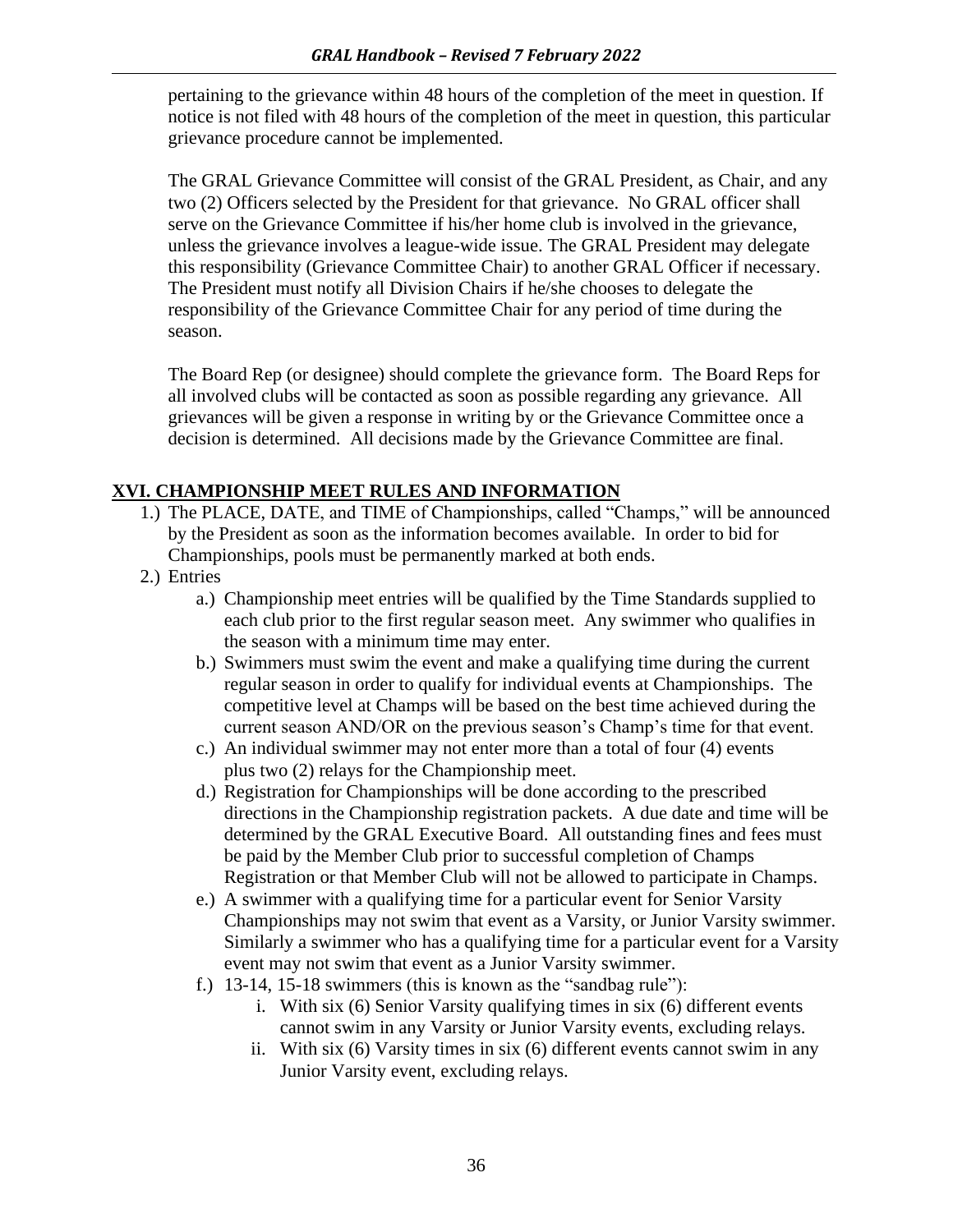- iii. With a combination of six (6) Senior Varsity and Varsity times in six (6) different events cannot swim in any Junior Varsity events, excluding relays.
- g.) 8&Under, 9-10, 11-12 (this is known as the "sandbag rule"):
	- i. With four (4) Senior Varsity times in four (4) different events cannot swim in any Varsity or Junior Varsity events, excluding relays.
	- ii. With four (4) Varsity times in four (4) different events cannot swim in any Junior Varsity events, excluding relays.
	- iii. With a combination of four (4) Senior Varsity or Varsity times in four (4) different events cannot swim in any Junior Varsity events, excluding relays.
- h.) Each club will be allowed up to three (3) Freestyle relays and up to three (3) Medley relays regardless of classification. For Example: Wyndham Tidal Waves can choose to enter 3 Freestyle relay teams (8 and Under Age Group) all in the Senior Varsity classification but then would not be permitted to have another relay team in Varsity or Junior Varsity for that specific age group. Each club's coaches will determine how to spread out these relays. Each swimmer must have swum his/her relay stroke and distance in the current season, unless using an intact relay. Championship relays for each age group will be a single event based on a club's relay combined entry time using a maximum qualifying time for Junior Varsity, a range of qualifying times, minimum and maximum, for Varsity and a minimum qualifying time for Senior Varsity. The time may be a valid time from a relay in which the same swimmers swam in a regular season meet (intact relay) or a total of the best times for each swimmer (from the regular season and prior year's Champs) entered in the relay. Intact relay times must be faster than the combined individual times to be allowed. Otherwise, the relay defaults to the combined individual times. Relays must be mixed with any combination of boys and girls. Medals will be awarded based on the Junior Varsity, Varsity and Senior Varsity qualifying times.

#### **3.) AWARDS**

- a.) Medals will be given for as many lanes as are available at the Championship pool in each classification.
- b.) Club points will be awarded for individual events in the same manner as regular season. Club point tallies will be run with and without relays, and with and without divisional breakout. Trophies will not be awarded for the Champs meet. Junior Varsity, Varsity, and Senior Varsity final point totals and overall club point totals will be posted at the venue and on the GRAL webpage when available.
- 4.) **ENTRY FEE** A \$3.75 per event and \$15.00 per relay fees must accompany registration.
- 5.) **LATE ENTRIES** Only Swimmers who were omitted from individual events or swimmers with individual events omitted by oversight/mistake on the part of **adults**  involved, including coaches will be allowed to be added to the meet under following conditions:
	- a.) Team must notify VP of Champs of individual entry additions by 5:00 p.m. the following Tuesday (may do so as soon as mistake is found)
	- b.) A late fee will be assessed of \$25.00 per swimmer entered after Champs' registration ends on Saturday and must be paid to the GRAL Treasurer by 5:00pm the following Tuesday.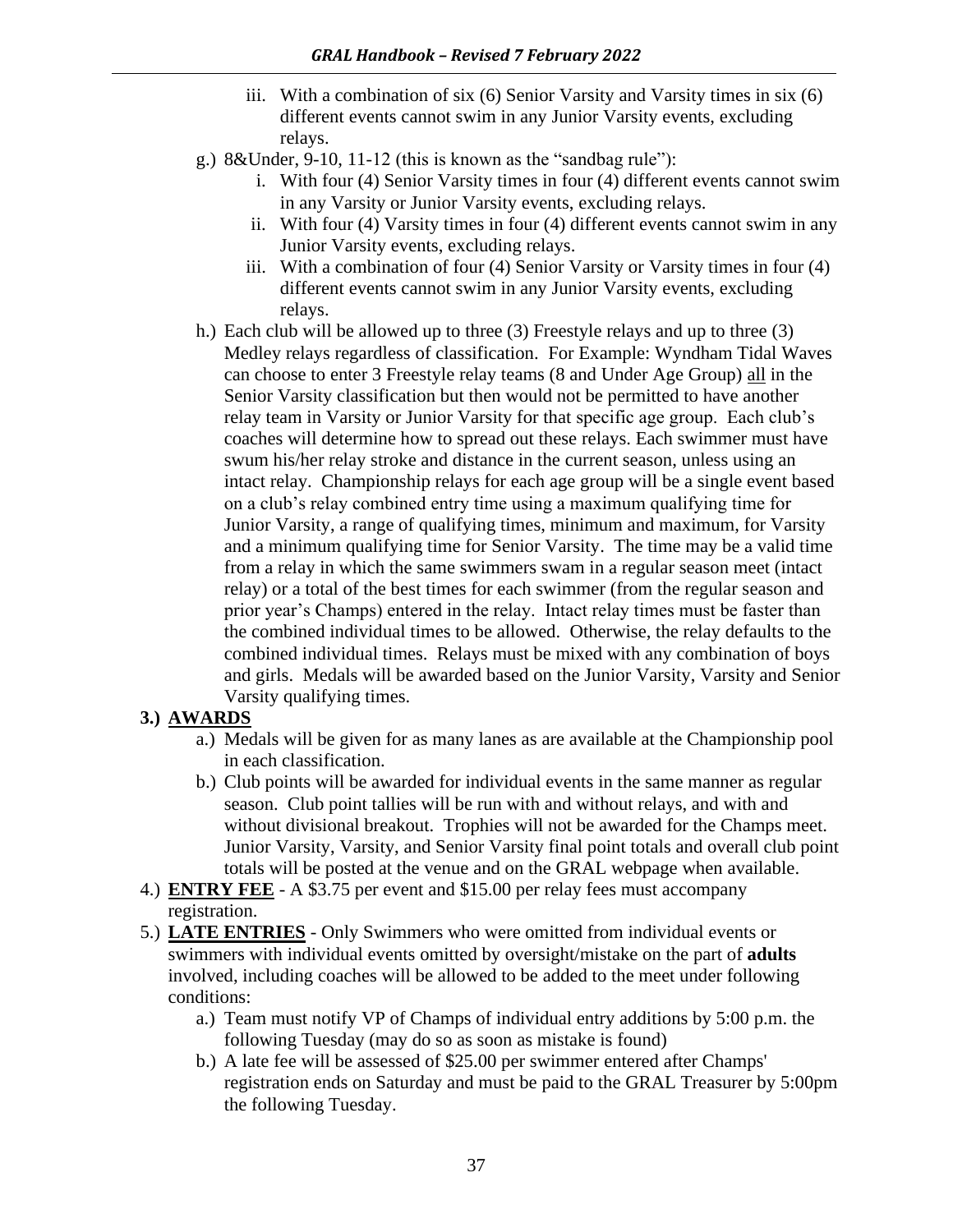- c.) Swimmer will be placed in the first heat or first available lane with no regard for swimmer's entry time. If adding the swimmer would create an additional heat, the VP of Champs reserves the right to not allow the addition of the swimmer.
- d.) Coaches will be notified at the Coaches meeting just prior to meet start of additional late entries and of any Event Heat/Lane changes. It is the Coach's responsibility to pass this information to his/her team.
- e.) Late entries may or may not appear in the heat sheets depending upon when the information was received.
- f.) Notification to Officials will be prior to the beginning of each CHAMPS session.
- g.) Relay changes can be made up until the swimmers are on the block. New swimmers may be added to relays up until this time with no penalty.

#### **XVII. CONVERSION OF TIMES FOR YARD TO METER AND METER TO YARD**

A conversion may not be used to change a swimmer's level. Conversions will be made with a multiplier of "1.11." To convert any yard time to the corresponding meter time, multiply the yard time by "1.11." Note that if a time exceeds ONE MINUTE (60 seconds), you must first convert the time to SECONDS.

The following are given as examples:

30.3 seconds 33.63 seconds

#### **YARD TIME METER TIME**

1:09.8 (69.8 seconds) 1:17.48 (77.48 seconds) 2:05.3 (125.3 seconds) 2:19.08 (139.08 seconds)

#### **XVIII. CALCULATIONS FOR DETERMINING DIVISION AWARDS FOR THE SEASON.**

- 1.) In each division, the club winning the meet is awarded five (5) points in each swim classification (N, ADV, JV, V, SV, ADV Relay and SV Relay). The club winning second place at each meet is awarded three (3) points in each swim classification (N, ADV, JV, V, SV, ADV Relay and SV Relay). When a tie occurs, both teams shall be awarded four (4) points. These points will be tallied at the end of the regular season to calculate divisional awards. The Computer Coordinator is in charge of keeping track of all points earned and determining divisional first and second place winning clubs for the regular season. For Tri-meets, the first place team will be awarded five points, the other teams shall earn 3 points.
- 2.) Len Everett Awards scoring: Members of the Executive Board shall tally up all votes. If there is a tie for  $1<sup>st</sup>$  place in a division, the designated official shall evaluate  $2<sup>nd</sup>$  place votes. The tied 1<sup>st</sup> place club with the most  $2<sup>nd</sup>$  place votes will be awarded the Len Everett award for that division. All votes shall be reviewed and audited by members of the Executive Board.

#### **XIX. CALCULATIONS TO DETERMINE LEAGUE DIVISIONS FOR THE NEXT SWIM SEASON**

**1.)** Total the club points, including relays, scored for each meet. Divide this number by the total league points. Multiply this figure by 100. To this figure, add total club number of swimmers divided by total league number of swimmers multiplied by 100. This final figure is called the "Point/Swimmer Results." To calculate the ranking number to be used in determining the next season's club divisions, multiply the current year's Point/Swimmer results by .75 and the previous year's Point/Swimmer result by .25, and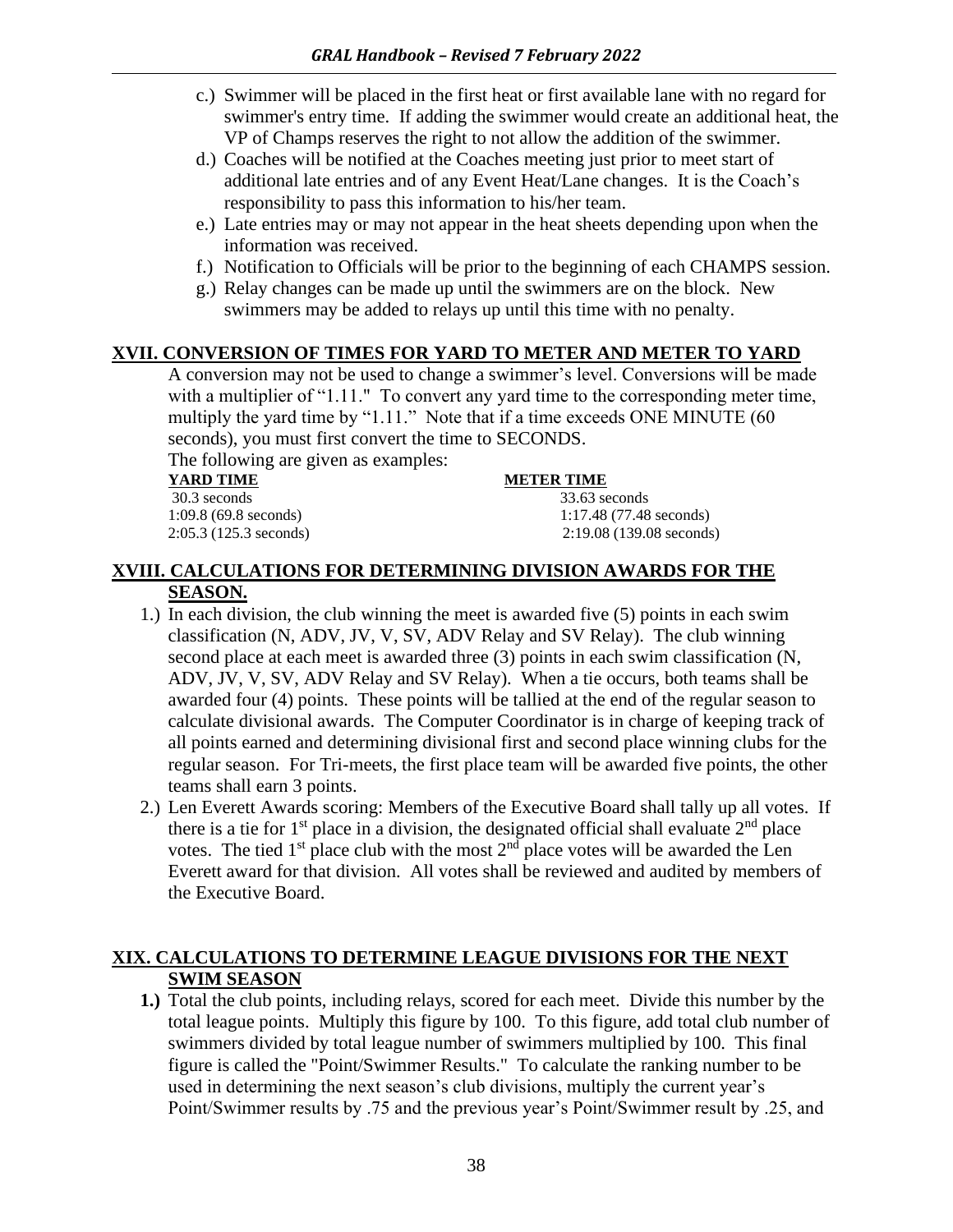add these two figures together. This gives you the ranking number to be used for next season's divisions:

#### **Total Club Points X (100) + Club # Swimmers X (100) = Division Calculation Total League Points League # Swimmers**

[(Current year's Point/Swimmer Results) X .75] + [(Previous year's Point/Swimmer Results)  $X .25$  = 2 year weighted average Ranking Number used for determining next season's club divisions. The Computer Coordinator is responsible for collecting the required data and completing this calculation.

- 2.) To determine the size of each division, the following rules will apply:
	- a.) 6 or 8 are the target sizes for a division. Divisions shall not be smaller than 6 teams, nor larger than 8. Divisions shall not contain an odd number of teams unless there is an odd number of teams in the league (see XIX.2.d below).
	- b.) Even-sized divisions are preferred (all with 6 teams or all with 8 teams)
	- c.) If the number of teams in the league necessitates differing sizes of divisions, then the procedure will be as follows:
		- i. Teams will be listed in rank order from top to bottom with the team having the highest-ranking number (as described in XIX.1) on top.
		- ii. All of the different possible configurations will be listed out (e.g., if 4 divisions of 28 teams, options will include divisions 1 and 2 having 8 teams and divisions 3 and 4 having 6 teams, divisions 1 and 3 having 8 teams and divisions 2 and 4 having 6 teams, etc.)
		- iii. The standard deviation of each option will be calculated and added together across the option.
		- iv. The option with the lowest total standard deviation will be chosen.
	- d.) If there is an odd number of teams, the Executive Board with input from the teams in the division will determine how the meets will be swum (seven weeks with a bye, tri-meets, etc.) with the need for every team to have three meets each of both structures of meet (freestyle and medley).

#### *XX. DETERMINATION FOR TIME STANDARDS*

1.) At the annual meeting, the president will form a Time Standards committee. This committee will meet prior to the following January Board meeting. At the January meeting, the committee will present its report to revise or let stand the approved time standards currently in use all changes shall be approved by the Board of Directors once the Committee has presented its report. It is strongly recommended that time standards be adopted for a two (2) year period without significant changes.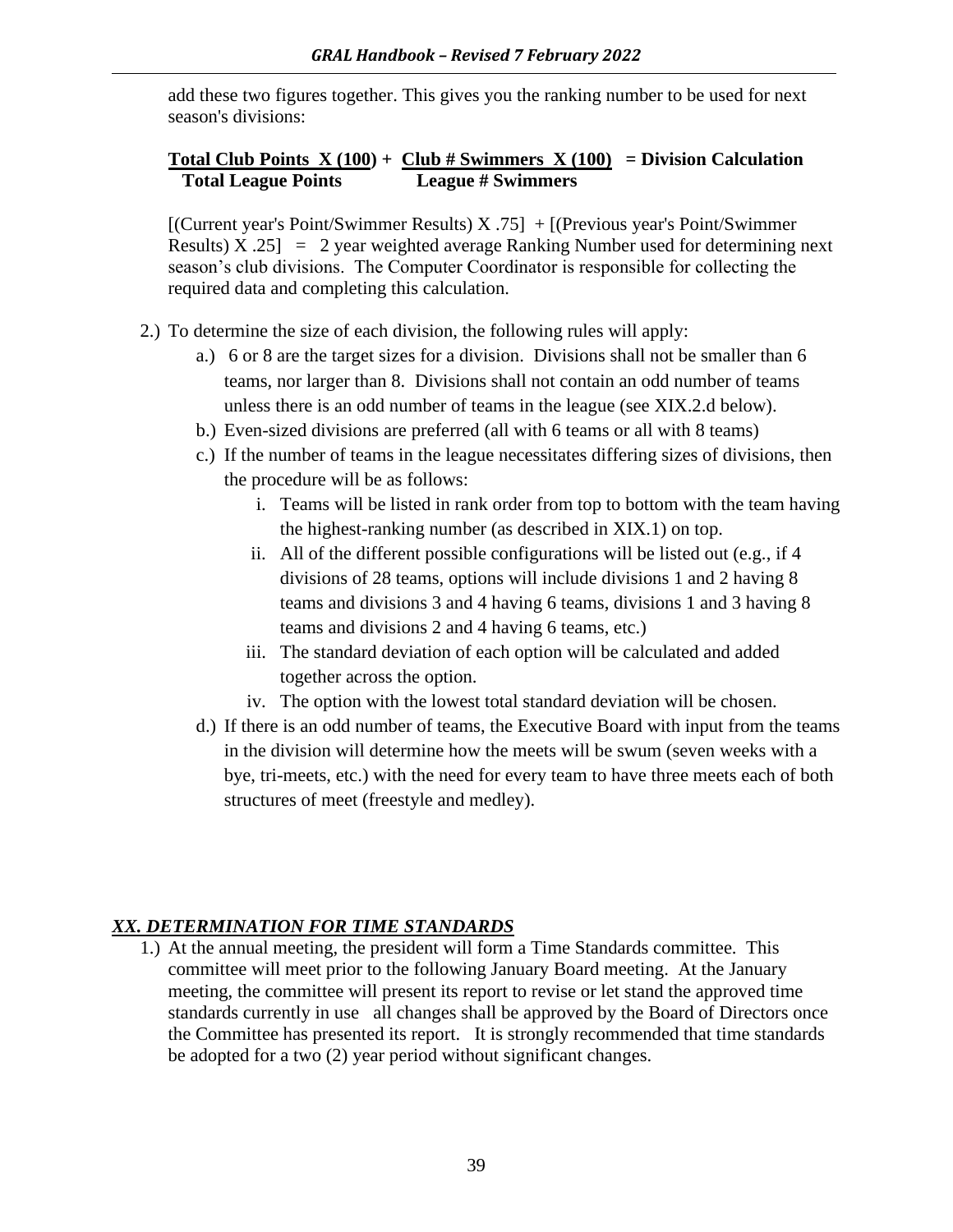- 2.) Reports such as the Champs Meet Entry report, the Champs Meet Results report, and Top Times from previous years may be used to establish time standards for the new swim season.
- 3.) Time Standards will be developed to provide equal representation of swimmers per gender per event per classification (a "20-20-20" guideline will be used for determining regular season JV, V, and SV time standards).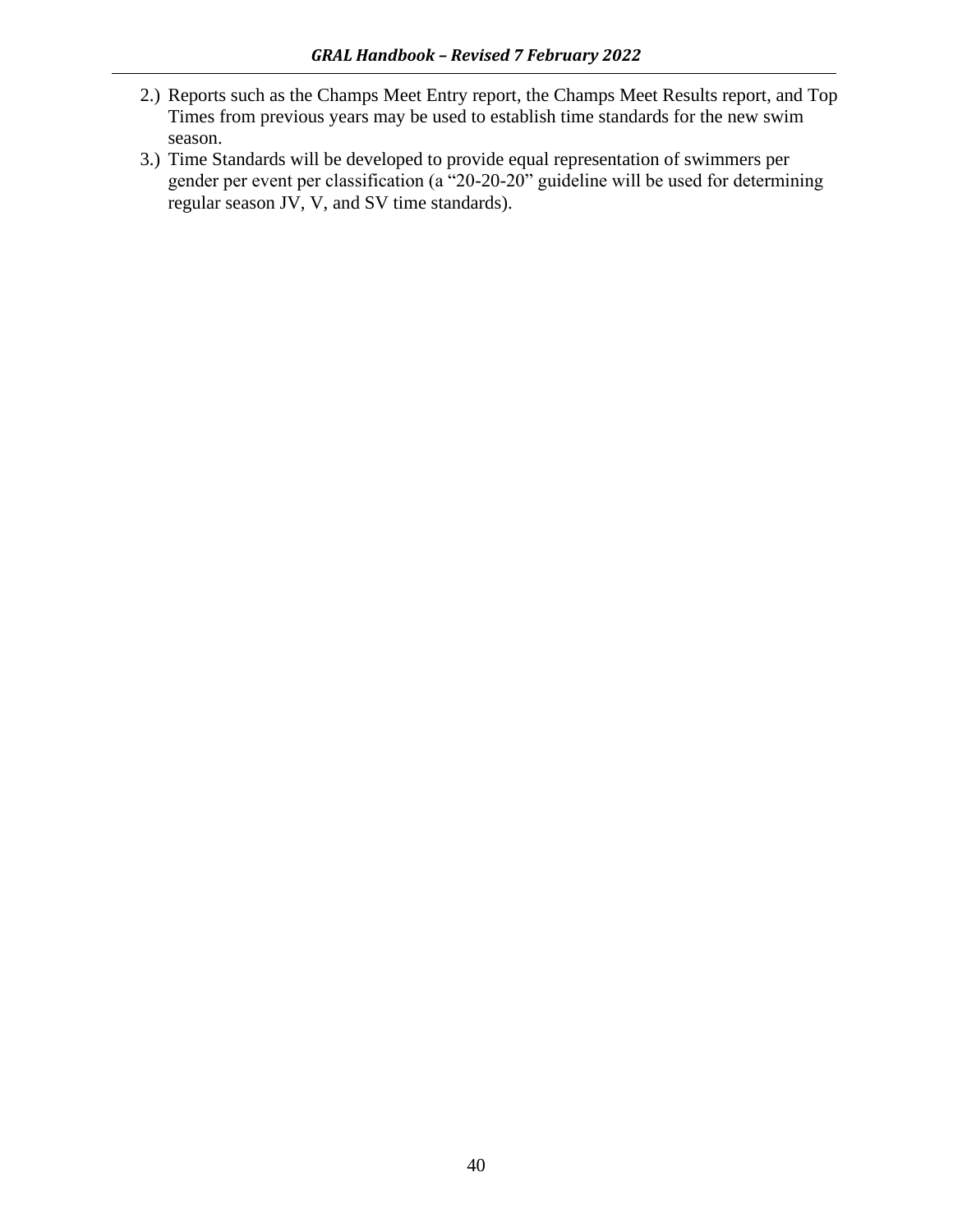#### **SEASON DIVISIONS AND CLUB INFORMATION**

| <b>Division 1</b>    |                   |                     |                        |            |
|----------------------|-------------------|---------------------|------------------------|------------|
| <b>Club</b>          | <b>Mascot</b>     | <b>Abbreviation</b> | <b>Meters or Yards</b> | # of Lanes |
| <b>Burkwood</b>      | <b>Buccaneers</b> | <b>BSRC</b>         | <b>Meters</b>          |            |
| Canterbury           | Crocodiles        | <b>CRA</b>          | <b>Meters</b>          |            |
| Church Run           | Rockets           | <b>CRR</b>          | Yards                  |            |
| Colonies             | Cruisers          | CSC                 | <b>Meters</b>          |            |
| <b>Hungary Creek</b> | <b>Marlins</b>    | <b>HCRA</b>         | <b>Meters</b>          |            |
| Raintree*            | Rapids            | <b>RSRC</b>         | Yards *                |            |

#### **Division 2 Club Mascot Abbreviation Meters or Yards # of Lanes** Ashcreek Crocodiles AC Meters 6 Ashland Barracudas ASH Meters 8 Fox Hall Fins FH Meters 6 Kings Charter | Tidal Waves | KC | Meters | 6 Twin Hickory Torpedoes THAT Meters 6 Wyndham Tidal Waves WSRC Meters 6

| Division 3              |                 |              |                        |            |
|-------------------------|-----------------|--------------|------------------------|------------|
| <b>Club</b>             | <b>Mascot</b>   | Abbreviation | <b>Meters or Yards</b> | # of Lanes |
| Atlee                   | Alligators      | ARA          | Yards                  | h          |
| <b>Chestnut Oaks</b>    | Stingrays       | <b>CORA</b>  | <b>Meters</b>          | h          |
| The Dominion Club       | <b>Breakers</b> | <b>TDC</b>   | Yards                  | h          |
| The Federal Club        | Eagles          | <b>TFC</b>   | Yards                  | n          |
| Goochland YMCA          | Manta Rays      | <b>GM</b>    | Yards                  |            |
| Pebble Creek            | Piranhas        | PC.          | <b>Meters</b>          | 8          |
| Rockville $\&$          | Racers          | <b>RVDC</b>  | Yards                  | 6          |
| <b>JCC Dolphin Club</b> | <b>Dolphins</b> |              |                        |            |
| Welleslev               | Whitecaps       | WELL         | <b>Meters</b>          |            |

| <b>Division 4</b>        |                     |                     |                        |            |
|--------------------------|---------------------|---------------------|------------------------|------------|
| <b>Club</b>              | <b>Mascot</b>       | <b>Abbreviation</b> | <b>Meters or Yards</b> | # of Lanes |
| <b>Battlefield Green</b> | Ferocious           | <b>BG</b>           | Yards                  |            |
|                          | Frogs               |                     |                        |            |
| <b>Bell Creek</b>        | <b>Barracudas</b>   | BC.                 | <b>Meters</b>          |            |
| Hanover                  | <b>Sharks</b>       | HCC                 | Yards                  | 6          |
| Old Church               | Otters              | OC                  | Yards                  |            |
| Mechanicsville           | <b>Marlins</b>      | <b>MRA</b>          | <b>Meters</b>          |            |
| Milestone                | Makos               | MS                  | <b>Meters</b>          |            |
| Tuckahoe Village West    | <b>Tiger Sharks</b> | <b>TVW</b>          | <b>Meters</b>          | 6          |
| Wembly                   | Waves               | WEM                 | <b>Meters</b>          |            |

\* Raintree's pool is 25.31 Yards. After swimmer's times are input into Team Manager, the times are converted (multiplied by 0.987928) to determine the swimmers 25 Yard time.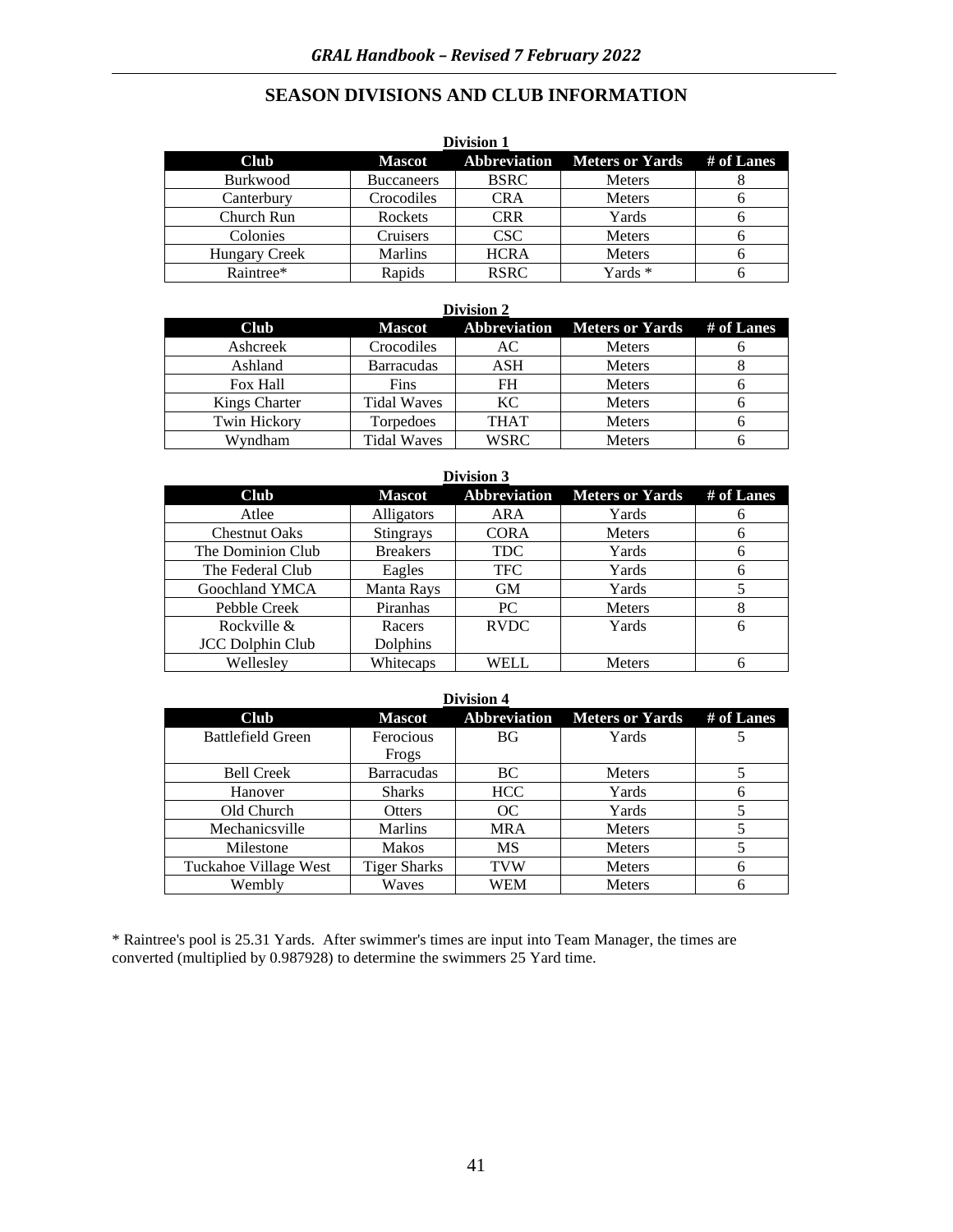#### **Order of Events**

#### **Weeks 1, 3, and 5**

| Event #                  | <b>Event Name</b>                   | Event# | <b>Event Name</b>               |
|--------------------------|-------------------------------------|--------|---------------------------------|
| 1                        | Mixed 8 & Under 100 Freestyle Relay | 28     | Girls 8 & Under 25 Freestyle    |
| $\overline{c}$           | Girls 9-10 100 Freestyle            | 29     | Boys 8 & Under 25 Freestyle     |
| 3                        | Boys 9-10 100 Freestyle             | 30     | Girls 13-14 100 Breaststroke    |
| $\overline{\mathcal{A}}$ | Girls 11-12 100 Freestyle           | 31     | Boys 13-14 100 Breaststroke     |
| 5                        | Boys 11-12 100 Freestyle            | 32     | Girls 15-18 100 Breaststroke    |
| 6                        | Girls 8 & Under 50 Freestyle        | 33     | Boys 15-18 100 Breaststroke     |
| 7                        | Boys 8 & Under 50 Freestyle         | 34     | Girls 8 & Under 25 Butterfly    |
| $8\,$                    | Girls 13-14 100 Freestyle           | 35     | Boys 8 & Under 25 Butterfly     |
| 9                        | Boys 13-14 100 Freestyle            | 36     | Girls 9-10 50 Butterfly         |
| 10                       | Girls 15-18 100 Freestyle           | 37     | Boys 9-10 50 Butterfly          |
| 11                       | Boys 15-18 100 Freestyle            | 38     | Girls 11-12 50 Butterfly        |
| 12                       | Girls 8 & Under 25 Backstroke       | 39     | Boys 11-12 50 Butterfly         |
| 13                       | Boys 8 & Under 25 Backstroke        | 40     | Girls 13-14 50 Butterfly        |
| 14                       | Girls 9-10 50 Backstroke            | 41     | Boys 13-14 50 Butterfly         |
| 15                       | Boys 9-10 50 Backstroke             | 42     | Girls 15-18 50 Butterfly        |
| 16                       | Girls 11-12 50 Backstroke           | 43     | Boys 15-18 50 Butterfly         |
| 17                       | Boys 11-12 50 Backstroke            | 44     | Girls 9-10 50 Freestyle         |
| 18                       | Girls 13-14 50 Backstroke           | 45     | Boys 9-10 50 Freestyle          |
| 19                       | Boys 13-14 50 Backstroke            | 46     | Girls 11-12 50 Freestyle        |
| 20                       | Girls 15-18 50 Backstroke           | 47     | Boys 11-12 50 Freestyle         |
| 21                       | Boys 15-18 50 Backstroke            | 48     | Girls 13-14 50 Freestyle        |
| 22                       | Girls 8 & Under 25 Breaststroke     | 49     | Boys 13-14 50 Freestyle         |
| 23                       | Boys 8 & Under 25 Breaststroke      | 50     | Girls 15-18 50 Freestyle        |
| 24                       | Girls 9-10 50 Breaststroke          | 51     | Boys 15-18 50 Freestyle         |
| 25                       | Boys 9-10 50 Breaststroke           | 52     | Mixed 9-10 200 Freestyle Relay  |
| 26                       | Girls 11-12 50 Breaststroke         | 53     | Mixed 11-12 200 Freestyle Relay |
| 27                       | Boys 11-12 50 Breaststroke          | 54     | Mixed 13-14 200 Freestyle Relay |
|                          |                                     | 55     | Mixed 15-18 200 Freestyle Relay |

#### **Weeks 2, 4, and 6**

| Event#         | <b>Event Name</b>                | Event $#$ | <b>Event Name</b>            |
|----------------|----------------------------------|-----------|------------------------------|
| 1              | Mixed 8 & Under 100 Medley Relay | 28        | Girls 8 & Under 25 Freestyle |
| 2              | Girls 9-10 100 IM                | 29        | Boys 8 & Under 25 Freestyle  |
| 3              | Boys 9-10 100 IM                 | 30        | Girls 13-14 50 Breaststroke  |
| $\overline{4}$ | Girls 11-12 100 IM               | 31        | Boys 13-14 50 Breaststroke   |
| 5              | Boys 11-12 100 IM                | 32        | Girls 15-18 50 Breaststroke  |
| 6              | Girls 8 & Under 100 IM           | 33        | Boys 15-18 50 Breaststroke   |
| 7              | Boys 8 & Under 100 IM            | 34        | Girls 8 & Under 25 Butterfly |
| 8              | Girls 13-14 100 IM               | 35        | Boys 8 & Under 25 Butterfly  |
| 9              | Boys 13-14 100 IM                | 36        | Girls 9-10 50 Butterfly      |
| 10             | Girls 15-18 100 IM               | 37        | Boys 9-10 50 Butterfly       |
| 11             | Boys 15-18 100 IM                | 38        | Girls 11-12 50 Butterfly     |
| 12             | Girls 8 & Under 25 Backstroke    | 39        | Boys 11-12 50 Butterfly      |
| 13             | Boys 8 & Under 25 Backstroke     | 40        | Girls 13-14 100 Butterfly    |
| 14             | Girls 9-10 50 Backstroke         | 41        | Boys 13-14 100 Butterfly     |
| 15             | Boys 9-10 50 Backstroke          | 42        | Girls 15-18 100 Butterfly    |
| 16             | Girls 11-12 50 Backstroke        | 43        | Boys 15-18 100 Butterfly     |
| 17             | Boys 11-12 50 Backstroke         | 44        | Girls 9-10 50 Freestyle      |
| 18             | Girls 13-14 100 Backstroke       | 45        | Boys 9-10 50 Freestyle       |
| 19             | Boys 13-14 100 Backstroke        | 46        | Girls 11-12 50 Freestyle     |
| 20             | Girls 15-18 100 Backstroke       | 47        | Boys 11-12 50 Freestyle      |
| 21             | Boys 15-18 100 Backstroke        | 48        | Girls 13-14 50 Freestyle     |
| 22             | Girls 8 & Under 25 Breaststroke  | 49        | Boys 13-14 50 Freestyle      |
| 23             | Boys 8 & Under 25 Breaststroke   | 50        | Girls 15-18 50 Freestyle     |
| 24             | Girls 9-10 50 Breaststroke       | 51        | Boys 15-18 50 Freestyle      |
| 25             | Boys 9-10 50 Breaststroke        | 52        | Mixed 9-10 200 Medley Relay  |
| 26             | Girls 11-12 50 Breaststroke      | 53        | Mixed 11-12 200 Medley Relay |
| 27             | Boys 11-12 50 Breaststroke       | 54        | Mixed 13-14 200 Medley Relay |
|                |                                  | 55        | Mixed 15-18 200 Medley Relay |
|                |                                  |           |                              |